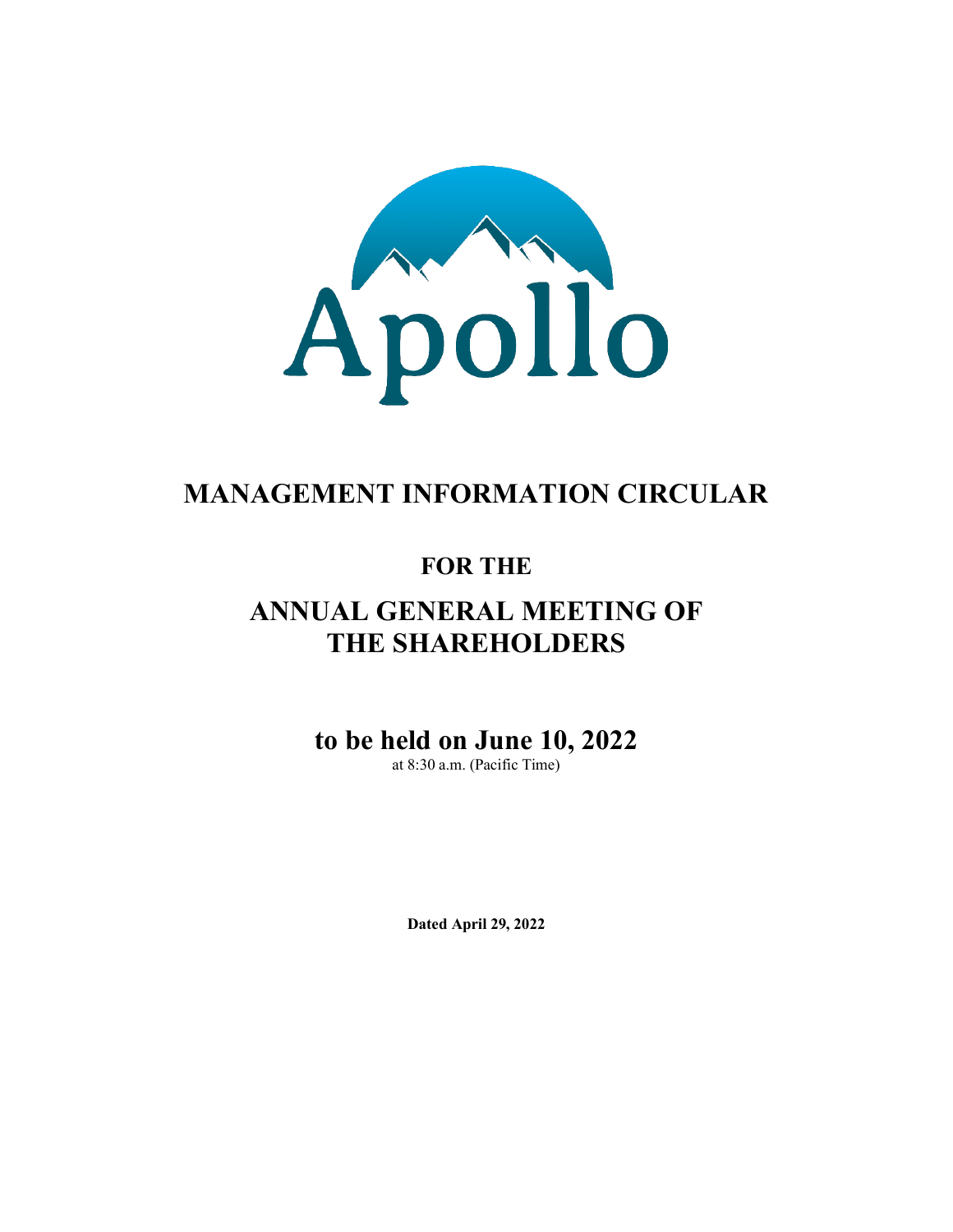

# **INFORMATION CIRCULAR** as at April 29, 2022

(except as otherwise indicated)

This management information circular (the "**Circular**") is furnished in connection with the solicitation of proxies by the management of Apollo Silver Corp. (the "**Company**" or "**Apollo**") for use at the annual general meeting (the "**Meeting**") of its shareholders to be held on June 10, 2022 at the time and place and for the purposes set forth in the accompanying notice of the Meeting.

In view of the current and rapidly evolving COVID-19 outbreak, the Company requests that if possible, all shareholders vote their shares by proxy and avoid attending the meeting in person, however, if you choose to attend the meeting in person, shareholders are asked to follow the instructions of the public health agency of Canada (canada.ca/en/public-health/services/diseases/2019-novel-coronavirus-infection.html).

The Company respectfully asks shareholders not to attend the meeting in person if experiencing any of the described COVID-19 symptoms of fever, cough or difficulty breathing, or if they have been exposed to anyone exhibiting COVID-19 symptoms within the last 14 days.

The Company may take additional precautionary measures in relation to the Meeting in response to further developments in the COVID-19 outbreak.

In this Circular, references to the "Company", "we" and "our" refer to Apollo Silver Corp. "Common Shares" means common shares without par value in the capital of the Company. "Beneficial Shareholders" means shareholders who do not hold Common Shares in their own name and "intermediaries" refers to brokers, investment firms, clearing houses and similar entities that own securities on behalf of Beneficial Shareholders. All dollar amounts referenced herein are expressed in Canadian dollars.

# **PART 1 - GENERAL PROXY INFORMATION**

## **Solicitation of Proxies**

The solicitation of proxies will be primarily by mail, but proxies may be solicited personally or by telephone by directors, officers, and regular employees of the Company. The Company will bear all costs of this solicitation. We have arranged for intermediaries to forward the meeting materials to beneficial owners of the Common Shares held of record by those intermediaries and we may reimburse the intermediaries for their reasonable fees and disbursements in that regard.

## **Appointment of Proxyholders**

The individuals named in the accompanying form of proxy (the "**Proxy**") are directors and/or officers of the Company**. If you are a shareholder entitled to vote at the Meeting, you have the right to appoint a person or company other than either of the persons designated in the Proxy, who need not be a shareholder, to attend and act for you and on your behalf at the Meeting. You may do so either by inserting the name of that other person in the blank space provided in the Proxy or by completing and delivering another suitable form of proxy.**

## **Voting by Proxyholder**

The persons named in the Proxy will vote or withhold from voting the Common Shares represented thereby in accordance with your instructions on any ballot that may be called for. If you specify a choice with respect to any matter to be acted upon, your Common Shares will be voted accordingly. The Proxy confers discretionary authority on the persons named therein with respect to: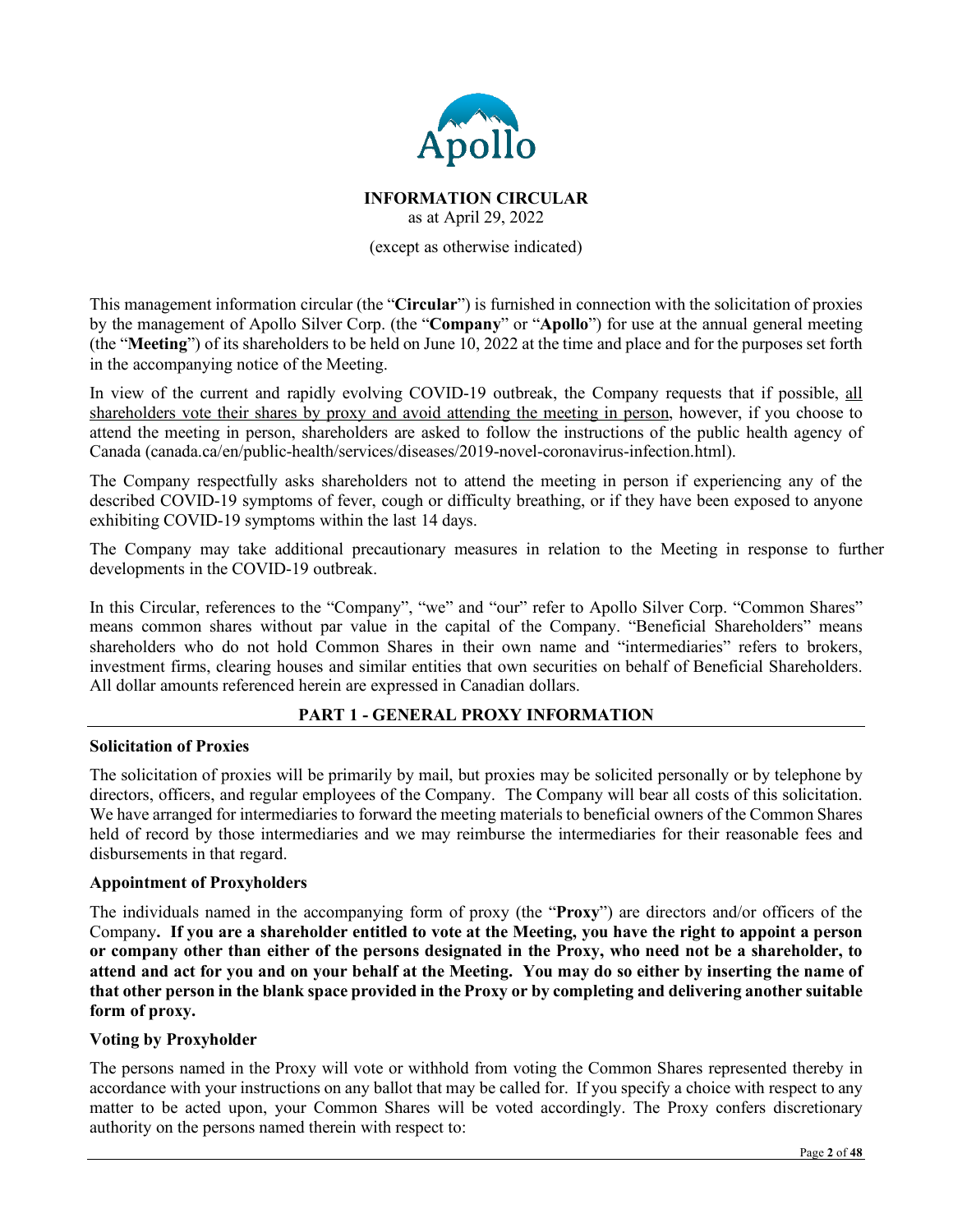- (a) each matter or group of matters identified therein for which a choice is not specified, other than the appointment of an auditor and the election of directors;
- (b) any amendment to or variation of any matter identified therein; and
- (c) any other matter that properly comes before the Meeting.

## **In respect of a matter for which a choice is not specified in the Proxy, the persons named in the Proxy will vote the Common Shares represented by the Proxy for the approval of such matter.**

## **Registered Shareholders**

Registered Shareholders may wish to vote by proxy whether or not they are able to attend the Meeting in person. Registered shareholders may choose one of the following options to submit their proxy:

- (a) Complete, date and sign the Proxy and return it to the Company's transfer agent, Endeavor Trust Corporation ("**Endeavor**"), by fax (604) 559-8908, or by mail to Suite 702, 777 Hornby Street, Vancouver, British Columbia Canada V6Z 1S4, or by email to proxy@EndeavorTrust.com.
- (b) Use the internet through the website of the Company's transfer agent at [www.eproxy.ca](http://www.eproxy.ca/) Registered Shareholders must follow the instructions that appear on the screen and refer to the enclosed proxy form for the holder's account number and the control number.

In all cases the Registered Shareholder must ensure the proxy is received at least 48 hours (excluding Saturdays, Sundays and statutory holidays) before the Meeting, or the adjournment thereof, at which the proxy is to be used.

## **Beneficial Shareholders**

**The following information is of significant importance to shareholders who do not hold Common Shares in their own name**. Beneficial Shareholders should note that the only proxies that can be recognized and acted upon at the Meeting are those deposited by registered shareholders (those whose names appear on the records of the Company as the registered holders of Common Shares) or as set out in the following disclosure.

If Common Shares are listed in an account statement provided to a shareholder by a broker, then in almost all cases those Common Shares will not be registered in the shareholder's name on the records of the Company. Such Common Shares will more likely be registered under the names of the shareholder's broker or an agent of that broker. In Canada the vast majority of such Common Shares are registered under the name of CDS & Co. (the registration name for The Canadian Depository for Securities Limited, which acts as nominee for many Canadian brokerage firms), and in the United States (the "**U.S.**"), under the name of Cede & Co. as nominee for The Depository Trust Company (which acts as depositary for many U.S. brokerage firms and custodian banks).

Intermediaries are required to seek voting instructions from Beneficial Shareholders in advance of shareholder meetings. Every intermediary has its own mailing procedures and provides its own return instructions to clients.

You should carefully follow the instructions of your broker or intermediary in order to ensure that your Common Shares are voted at the Meeting.

The form of proxy supplied to you by your broker will be similar to the Proxy provided to registered shareholders by the Company. However, its purpose is limited to instructing the intermediary on how to vote your Common Shares on your behalf. Most brokers now delegate responsibility for obtaining instructions from clients to Broadridge Financial Solutions, Inc. ("**Broadridge**") in Canada and in the United States. Broadridge mails a voting instruction form (a "**VIF**") in lieu of a Proxy provided by the Company. The VIF will name the same persons as the Company's Proxy to represent your Common Shares at the Meeting. You have the right to appoint a person (who need not be a Beneficial Shareholder of the Company), other than any of the persons designated in the VIF to represent your Common Shares at the Meeting and that person may be you. To exercise this right, insert the name of the desired representative (which may be you), in the blank space provided in the VIF. The completed VIF must then be returned to Broadridge by mail or facsimile or given to Broadridge by phone or over the internet, in accordance with Broadridge's instructions. Broadridge then tabulates the results of all instructions received and provides appropriate instructions respecting voting of Common Shares to be represented at the Meeting. **If you receive a VIF from Broadridge, the VIF must be completed and returned to Broadridge,**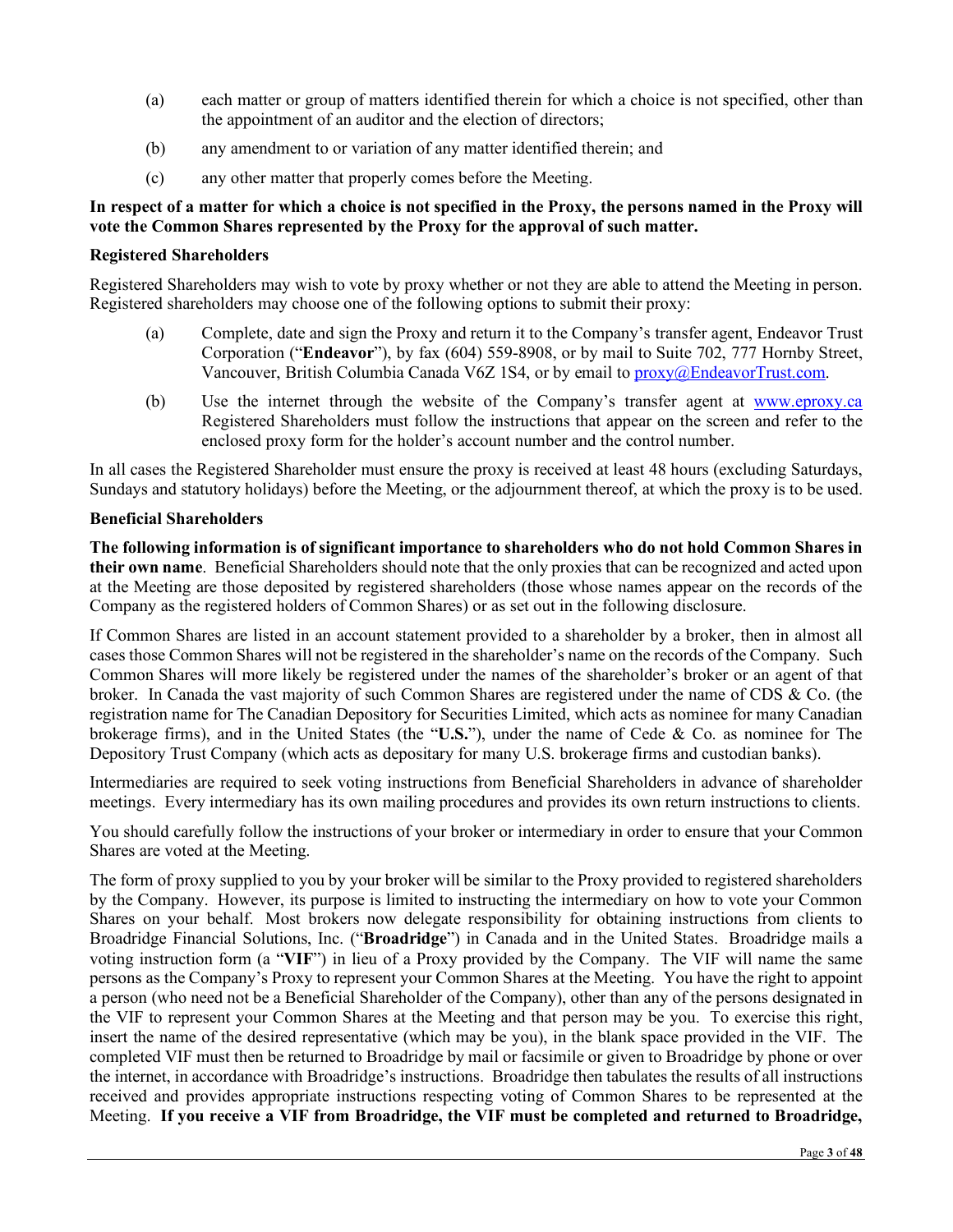## **in accordance with Broadridge's instructions, well in advance of the Meeting in order to have the Common Shares voted at the Meeting, or to have an alternate representative duly appointed to attend the Meeting and vote your Common Shares.**

#### Notice to United States Shareholders

The solicitation of proxies involves securities of an issuer located in Canada and is being effected in accordance with the corporate laws of the Province of British Columbia, Canada and securities laws of the provinces of Canada. The proxy solicitation rules under the *United States Securities Exchange Act of 1934*, as amended, are not applicable to the Company or this solicitation, and this solicitation has been prepared in accordance with the disclosure requirements of the securities laws of the provinces of Canada. Shareholders should be aware that disclosure requirements under the securities laws of the provinces of Canada differ from the disclosure requirements under United States securities laws.

The enforcement by shareholders of civil liabilities under United States federal securities laws may be affected adversely by the fact that the Company is incorporated under the *Business Corporations Act* (British Columbia) ("**BCA**"), as amended, certain of its directors and its executive officers are residents of Canada and a substantial portion of its assets and the assets of such persons are located outside the United States. Shareholders may not be able to sue a foreign company or its officers or directors in a foreign court for violations of United States federal securities laws. It may be difficult to compel a foreign company and its officers and directors to subject themselves to a judgment by a United States court.

#### **Revocation of Proxies**

In addition to revocation in any other manner permitted by law, a registered shareholder who has given a proxy may revoke it by:

- (a) executing a proxy bearing a later date or by executing a valid notice of revocation, either of the foregoing to be executed by the registered shareholder or the registered shareholder's authorized attorney in writing, or, if the shareholder is a corporation, under its corporate seal by an officer or attorney duly authorized, and by delivering the proxy bearing a later date to Endeavor, at any time up to and including the last business day that precedes the day of the Meeting or, if the Meeting is adjourned, the last business day that precedes any reconvening thereof, or to the chairman of the Meeting on the day of the Meeting or any reconvening thereof, or in any other manner provided by law; or
- (b) personally attending the Meeting and voting the registered shareholder's Common Shares.

A revocation of a proxy will not affect a matter on which a vote is taken before the revocation.

#### **Notice-and-Access**

The Company is utilizing the notice-and-access mechanism (the "**Notice-and-Access Provisions**") under National Instrument 54-101 – *Communication with Beneficial Owners of Securities of a Reporting Issuer* ("**NI 54-101**") and National Instrument 51-102 – *Continuous Disclosure Obligations* ("**NI 51-102**"), for distribution of proxyrelated materials to registered and Non-Registered Holder.

Under the Notice-and-Access Provisions, instead of receiving printed copies of the Circular, registered and Non-Registered Holder's will receive the Notice of Annual General Meeting with information on the Meeting date, location, and purpose, as well as information on how they may access the Circular electronically and how they may vote. Electronic copies of the Notice of Annual General Meeting, the Circular, the audited financial statements of the Company for the financial year ended November 30, 2021, together with the report of the auditors thereon, and the related MD&A may be found on the Company's Canadian System for Electronic Documents Analysis and Retrieval ("**SEDAR**") profile at [www.sedar.com](http://www.sedar.com/) and the Company's website at [www.apollosilver.com](http://www.apollosilver.com/) as of March 18, 2022.

The Company will not use the procedure known as "stratification" in relation to the use of Notice-and-Access Provisions. Stratification occurs when a reporting issuer using the Notice-and-Access Provisions provides a paper copy of the Circular to certain shareholders with the notice package.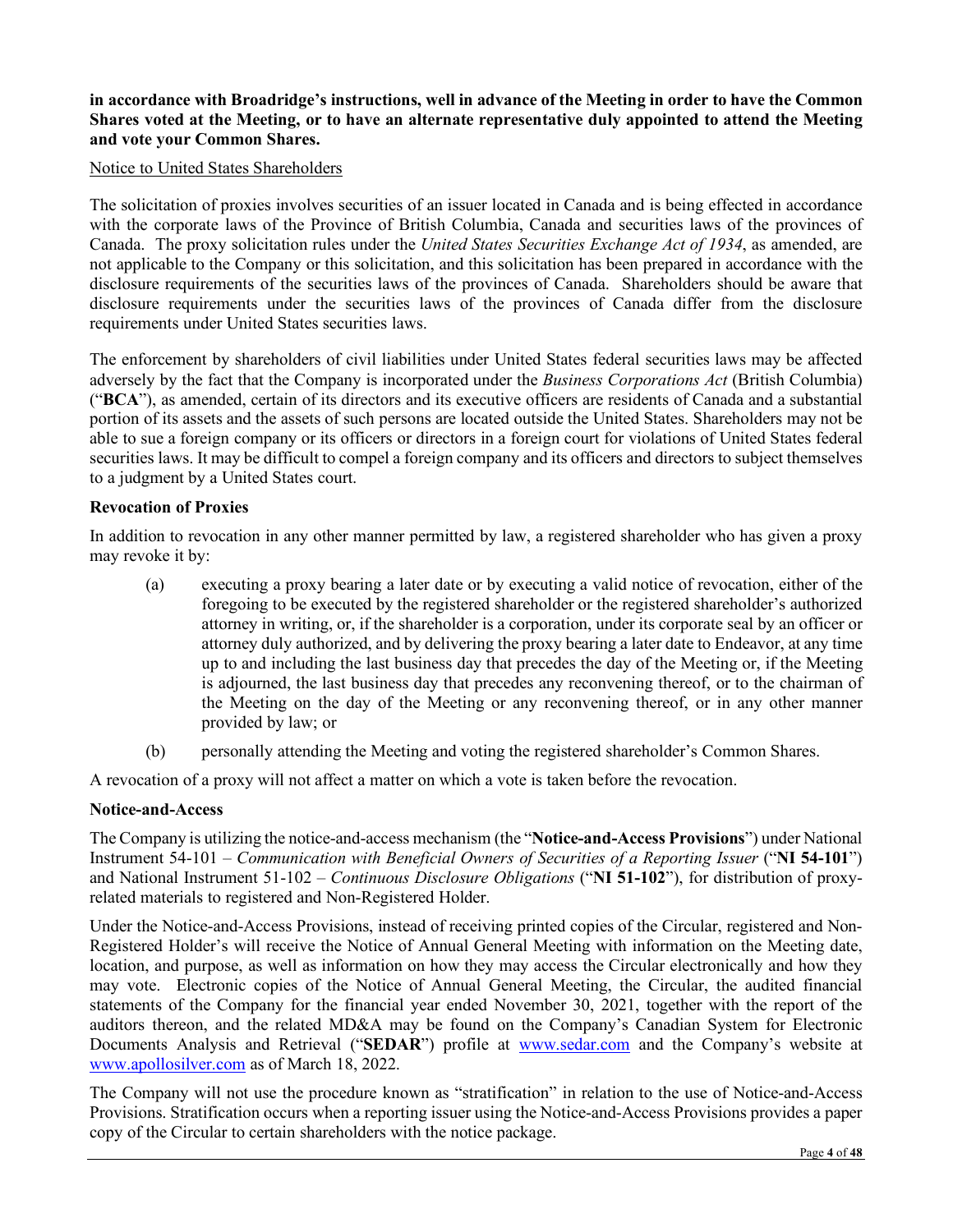# **PART 2 - VOTING SECURITIES AND PRINCIPAL HOLDERS OF VOTING SECURITIES**

The board of directors (the "**Board**" or "**Directors**") of the Company has fixed April 26, 2022, as the record date (the "**Record Date**") for determination of persons entitled to receive notice of the Meeting. Only shareholders of record at the close of business on the Record Date who either attend the Meeting personally or complete, sign and deliver a form of proxy in the manner and subject to the provisions described above will be entitled to vote or to have their Common Shares voted at the Meeting.

The Company changed its name from Apollo Gold & Silver Corp. to Apollo Silver Corp, effective on September 10, 2021. The Company's Common Shares are listed on the TSX Venture Exchange ("**TSXV**") under stock symbol "APGO".

The Company is authorized to issue an unlimited number of Common Shares without par value.

As of April 26, 2022, there were 174,260,395 Common Shares issued and outstanding, each carrying the right to one vote. No group of shareholders has the right to elect a specified number of directors, nor are there cumulative or similar voting rights attached to the Common Shares. The Company has no other classes of voting securities.

Under the BCA, ordinary resolutions must be passed by a simple majority, that is, if more than half of the votes that are cast by shareholders at the Meeting are in favour, then the resolution is passed. Special resolutions of the Company must be passed by a majority of not less than two-thirds of the votes cast by shareholders in favour. In the event a motion proposed at the Meeting requires disinterested shareholder approval, Common Shares held by shareholders of the Company who have an interest in the subject matter, will be excluded from the count of votes cast on such motion.

To the best knowledge of the Directors and executive officers of the Company, there are no persons or corporations that beneficially owned, directly or indirectly, or exercised control or direction over, Common Shares carrying more than 10% of the voting rights attached to all outstanding Common Shares of the Company as at April 26, 2022.

# **PART 3 – THE BUSINESS OF THE MEETING**

## **FINANCIAL STATEMENTS**

The annual audited consolidated financial statements of the Company for the financial years ended November 30, 2021 and November 30, 2020, the report of the auditor thereon and the related management's discussion and analysis were filed on SEDAR at www.sedar.com on March 18, 2022, and will be tabled and available at the Meeting.

## **ELECTION OF DIRECTORS**

## **Number of Directors**

At the Meeting, shareholders will be asked and, if deemed advisable, to pass, with or without variation an ordinary resolution fixing the number of Directors at seven (7) for the ensuing year.

Approval of this resolution will be obtained if a majority of the votes cast are in favour thereof.

**The management representatives named in the attached form of proxy (the "Management Nominees") intend to vote in favour of this resolution, unless a shareholder specifies in the proxy that his or her Apollo Common Shares are to be voted against the resolution.**

## **Nominees for Election**

Directors are elected for a term of one year, the term of office of each of the current Directors of the Company will expire at the Meeting. There are currently seven (7) Directors, one of whom, James Hynes, is not standing for re-election at the Meeting. Management is proposing that the following six (6) current nominees and the one (1) proposed new nominee (together, the "**Nominees**") named in the table below, be nominated for election as directors at the Meeting.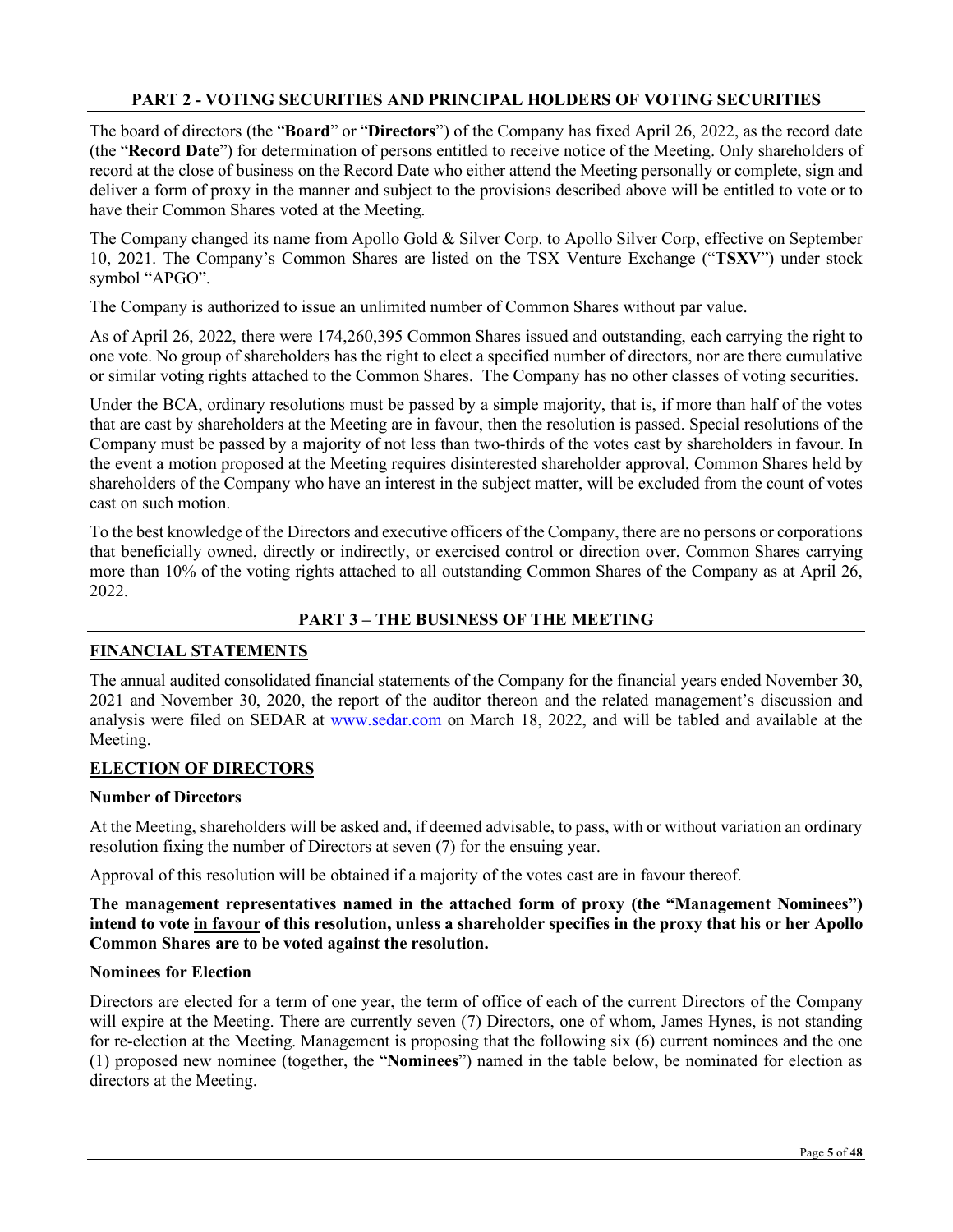Each of the Nominees, if elected, will hold office until the next annual general meeting of the Company or until his or her successor is duly elected or appointed, unless the office is earlier vacated in accordance with the Articles of the Company or the BCA or he or she becomes disqualified to act as a director.

The following table sets out the names of the seven (7) Nominees for election as directors, all major offices and positions with the Company and any of its significant affiliates each now holds, each nominee's principal occupation, business or employment, the period of time during which each has been a director of the Company and the number of Common Shares of the Company beneficially owned by each, directly or indirectly, or over which control or direction is exercised, as at April 29, 2022:

| <b>Name of Nominee;</b><br><b>Current Position with the Company and</b><br>Province or State and Country of<br><b>Residence</b> | <b>Principal Occupation for the Past Five</b><br>Years                                                                                                                                                                                                                                                                                                                                     | Period as a<br>Director of the<br>Company | <b>Common Shares</b><br><b>Beneficially Owned</b><br>or Controlled <sup>(1)</sup> |
|---------------------------------------------------------------------------------------------------------------------------------|--------------------------------------------------------------------------------------------------------------------------------------------------------------------------------------------------------------------------------------------------------------------------------------------------------------------------------------------------------------------------------------------|-------------------------------------------|-----------------------------------------------------------------------------------|
| <b>Andrew William Bowering</b><br>Chair of the Board and Independent<br>Director<br>British Columbia, Canada                    | President of Bowering Projects since 1993;<br>Executive Vice President, and director of<br>Prime Mining Corp., April 24, 2019 to present.                                                                                                                                                                                                                                                  | Since May 4,<br>2020                      | $4,702,437^{(2)}$                                                                 |
| <b>Thomas Peregoodoff</b><br>President, Chief Executive Officer and<br>Director<br>British Columbia, Canada                     | President and CEO of the Company, May 1,<br>2021 to present; CEO, TF Massif Technologies<br>Ltd., November 2019 to October 2020;<br>President and CEO of Peregrine Diamonds<br>Ltd., January 2012 to September 2018.                                                                                                                                                                       | Since August 10,<br>2021                  | 1,000,000                                                                         |
| <b>Simon Patrick Clarke</b><br>Director<br>British Columbia, Canada                                                             | CEO of American Lithium Corp., April 29,<br>2021 to present; CEO of Apollo Silver Corp.,<br>May 4, 2020 to May 01, 2021; Director, Jervois<br>Mining Limited from June 2019 to August 2019<br>and Executive General Manager Corporate<br>Affairs Jervois Mining from June 2019 to June<br>2020; CEO & Director M2 Cobalt Corp.<br>(acquired by Jervois Global), June 2017 to June<br>2019. | Since May 4,<br>2020                      | Nil                                                                               |
| <b>Steven Thomas</b> <sup>(3)</sup><br><b>Independent Director</b><br>Ontario, Canada                                           | CFO of Mountain Province Diamonds,<br>February 2022 to present; (CFO 2021, ended<br>February 2022) Director, Franchise Global<br>Health Inc., 2021 to present; CFO of Torex<br>Gold from 2018 to 2020; Goldcorp (Canadian<br>Operations), 2016 to 2018; De Beers Canada<br>Inc., 2006 to 2016.                                                                                             | Since September<br>24, 2021               | N <sub>il</sub>                                                                   |
| Sean Bromley $(3)$<br><b>Independent Director</b><br>British Columbia, Canada                                                   | Mr. Bromley is and has been an independent<br>consultant to various public and private<br>companies.                                                                                                                                                                                                                                                                                       | Since August 20,<br>2015                  | Nil                                                                               |
| Jocelyn Thompson <sup>(3)</sup><br><b>Independent Director</b><br>California, USA                                               | Ms. Thompson is currently retired. Previously,<br>Ms. Thompson was a partner at Alston and<br>Bird LLP.                                                                                                                                                                                                                                                                                    | Since November<br>8,2021                  | Nil                                                                               |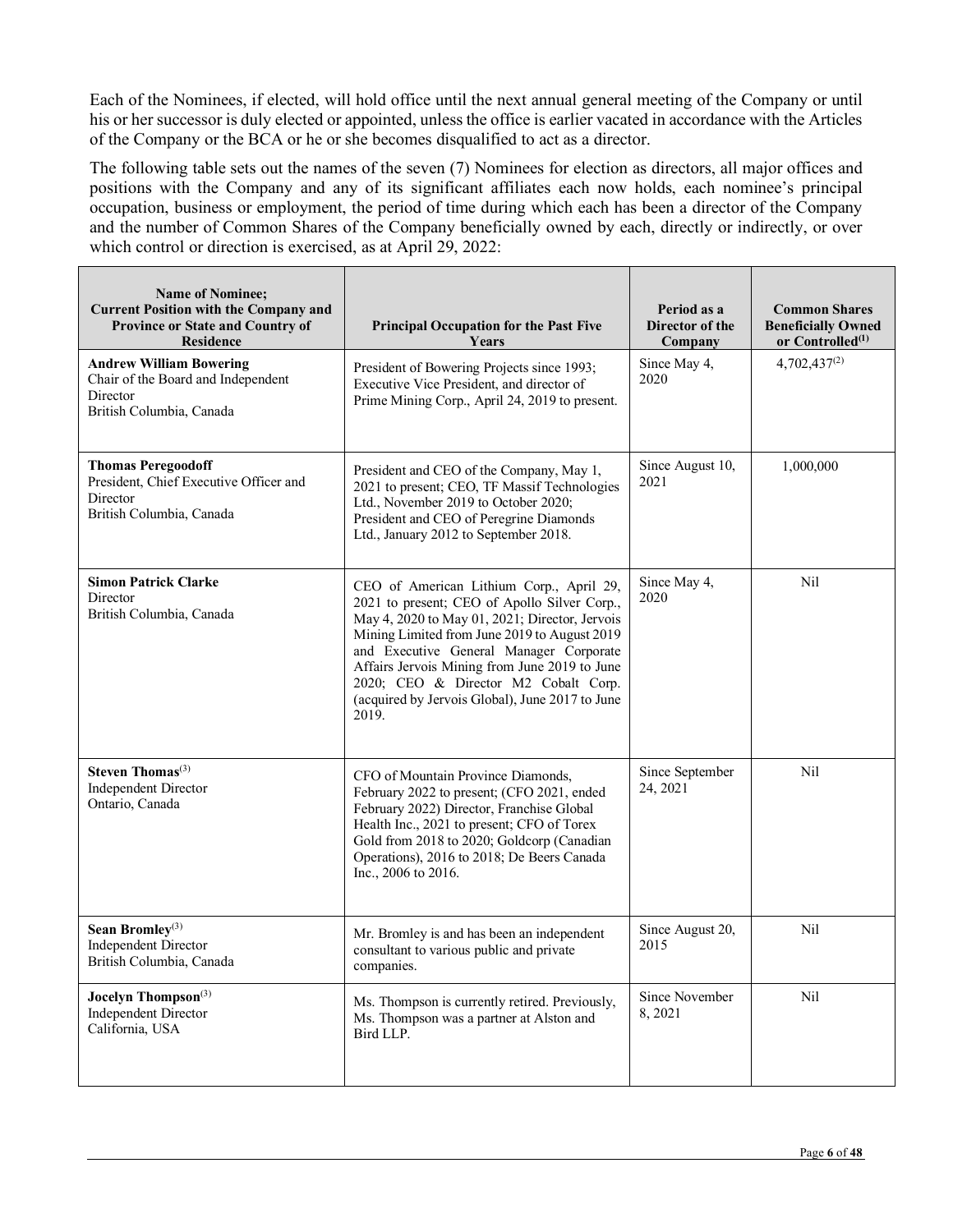| <b>Name of Nominee:</b><br><b>Current Position with the Company and</b><br><b>Province or State and Country of</b><br><b>Residence</b> | <b>Principal Occupation for the Past Five</b><br><b>Years</b>                                                                                                                                                        | Period as a<br>Director of the<br>Company | <b>Common Shares</b><br><b>Beneficially Owned</b><br>or Controlled $(1)$ |
|----------------------------------------------------------------------------------------------------------------------------------------|----------------------------------------------------------------------------------------------------------------------------------------------------------------------------------------------------------------------|-------------------------------------------|--------------------------------------------------------------------------|
| <b>Collette Brown-Rodriguez</b><br>Nominee Director<br>Arizona, USA                                                                    | Director, Community & Tribal Relations at 8<br>Minute, March 2022 to present; Tribal Affairs<br>Director at South 32, 2019 to 2022; Manager<br>Strategic Community Development at<br>Freeport-McMoRan, 2015 to 2019. | Nominee Director                          | Nil                                                                      |

Notes:

<sup>(1)</sup> The information as to principal occupation, business or employment and Common Shares beneficially owned or controlled is not within the knowledge of the management of the Company and has been furnished by the respective nominees.

<sup>(2)</sup> Of the 4,702,437 Common Shares held by Mr. Bowering, 4,527,437 are held by him directly and 175,000 are held indirectly through Bowering Projects Ltd, a company wholly owned and controlled by Mr. Bowering.

(3) Member of the Audit Committee.

# **Management Nominees Biographies**

#### *Andrew Bowering, Chair of the Board and Director*

Andrew Bowering is a venture capitalist with 30 years of operational experience and leadership in mineral exploration and development worldwide. He has founded, funded and built teams that have operated numerous companies in the pursuit of precious, base and industrial metals from early exploration through to production. Mr. Bowering is currently an Executive Vice President and director of Prime Mining Corp. Mr. Bowering has served as an officer or director of public companies on the TSXV, the TSX and the American Stock Exchange. His recent endeavors include Millennial Lithium Corp, American Lithium Corp, in addition to Prime Mining.

## *Thomas Peregoodoff, President, Chief Executive Officer and Director*

Thomas Peregoodoff has over 30 years of mineral resource exploration and development experience. His last management position was President and CEO of Peregrine Diamonds Ltd. where he led the company from the resource development phase through to the eventual sale to DeBeers Canada in 2018.

Mr. Peregoodoff spent 18 years in several positions with the mining multinational BHP. His final role was Vice President of Early-Stage Exploration, with global responsibility for all early-stage exploration across their commodity groups. Mr. Peregoodoff previously served as a director of Pretium Resources Inc, Mountain Province Diamonds Inc., Tempus Resources Limited of Perth, Australia, and currently serves as a director of American West Metals Limited.

Mr. Peregoodoff holds a BSc. in Geophysics from the University of Calgary.

## *Simon Patrick Clarke, Director*

Simon Clarke brings over 25 years of experience in building companies and implementing successful capital markets and growth strategies focused on mining, energy, and energy technology.

Mr. Clarke is the CEO and a director of American Lithium Corp. Previously he was founder, CEO, and director of M2 Cobalt Corp. (cobalt/copper exploration in East Africa), which was acquired by Jervois Global (a global supplier of cobalt and nickel) in June 2019. The transaction involved Mr. Clarke remaining with Jervois as a director until August 2019 and as a senior executive until June 2020. Mr Clarke was also a co-founder, executive, director and board observer to Osum Oil Sands Corp. which grew its production to approx. 20,000 bopd before it was acquired by Watreous Energy Fund in 2021.

Mr. Clarke holds an LLB and Diploma in Legal Practice from Aberdeen University, Scotland.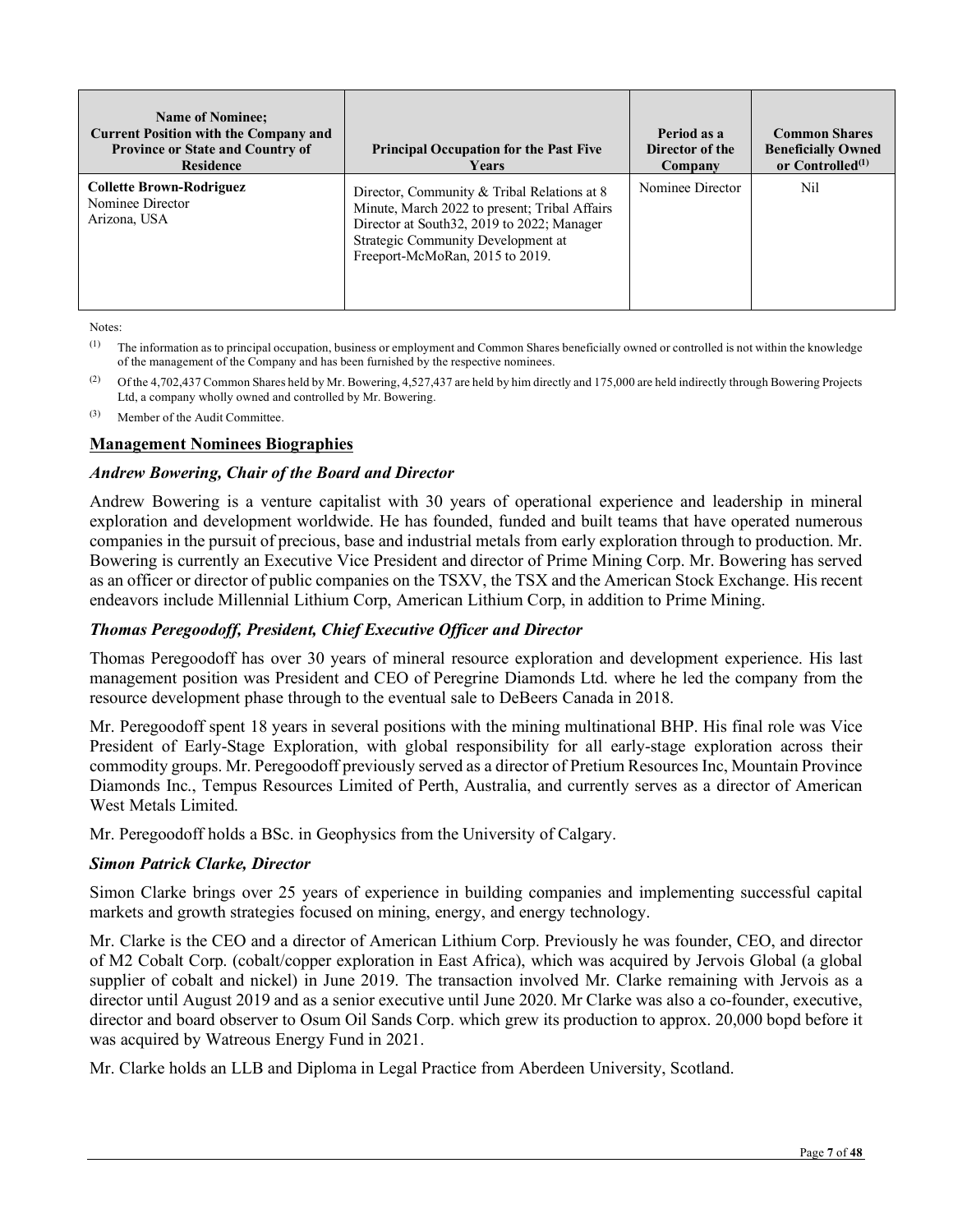## *Steven Thomas, Director*

Steven Thomas has over 30 years of international corporate finance experience. Mr. Thomas is currently CFO of Mountain Province Diamonds. Prior to joining Mountain Province Diamonds, Mr. Thomas served as CFO of Franchise Global Health (2021 to present), CFO of Torex Gold Resources Inc. (2018 – 2020), CFO of Goldcorp Canada (2016 - 2018), CFO of De Beers Canada Inc. (2006 – 2016), Head of Finance De Beers Diamond Trading Co. (2003- 2006), CFO of Aquarion Inc. (2000 – 2003).

Mr. Thomas is a graduate of the University of Wales (Joint Hons Accountancy & Economics), and a Fellow of the Institute of Chartered Accountants (FCA).

## *Sean Bromley, Director*

Sean Bromley is currently an independent consultant to private and public companies. Mr. Bromley has been a director of numerous TSXV and Canadian Securities Exchange listed companies, including White Gold Corp. and Bolt Metals Corp.

Mr. Bromley holds a Bachelor of Commerce degree, with a specialization in Finance, from the University of Calgary.

# *Jocelyn Thompson, Director*

Ms. Thompson has over 40 years of experience representing private and public companies. Ms. Thompson is recognized for her experience in resource project permitting and environmental governance and stewardship in California and adjacent states.

Ms. Thompson is a former partner at Alston and Bird LLP, a member of the State Bar of California, and a member (inactive) of the State Bar of Texas.

# *Collette Brown-Rodriguez, Nominee Director*

Ms. Brown-Rodriguez has over 20 years of experience as a project management and program development leader focused on tribal affairs. Ms. Brown-Rodriguez has been integral to executing complex problem solving, resource management, and establishing organizational cohesion to engage tribes across North America. She has experience in uranium mine reclamation, coal, oil  $\&$  gas, and base metals mining operations and project development.

Ms. Brown-Rodriguez is a member of the Confederated Salish Kootenai Tribe and descendant of the Navajo Nation. She holds a Bachelor's in Environmental Science and will be completing her MBA from University of Arizona in May of 2022.

## **Cease Trade Orders, Bankruptcies, Penalties and Sanctions**

Other than as set out below, within the last 10 years before the date of this Circular no proposed nominee for election as a director of the Company was a director or executive officer of any company (including the Company in respect of which this Circular is prepared) and acted in that capacity for a company that was:

- (a) subject to a cease trade or similar order or an order denying the relevant company access to any exemptions under securities legislation, for more than 30 consecutive days;
- (b) subject to an event that resulted, after the director or executive officer ceased to be a director or executive officer, in the company being the subject of a cease trade or similar order or an order that denied the relevant company access to any exemption under the securities legislation, for a period of more than 30 consecutive days;
- (c) within a year of that person ceasing to act in that capacity, became bankrupt, made a proposal under any legislation relating to bankruptcy or insolvency or was subject to or instituted any proceedings, arrangement or compromise with creditors or had a receiver, receiver manager or trustee appointed to hold its assets; or has become bankrupt, made a proposal under any legislation relating to bankruptcy or insolvency, or become subject to or instituted any proceedings, arrangement or compromise with creditors, or had a receiver, receiver manager or trustee appointed to hold the assets of the proposed director;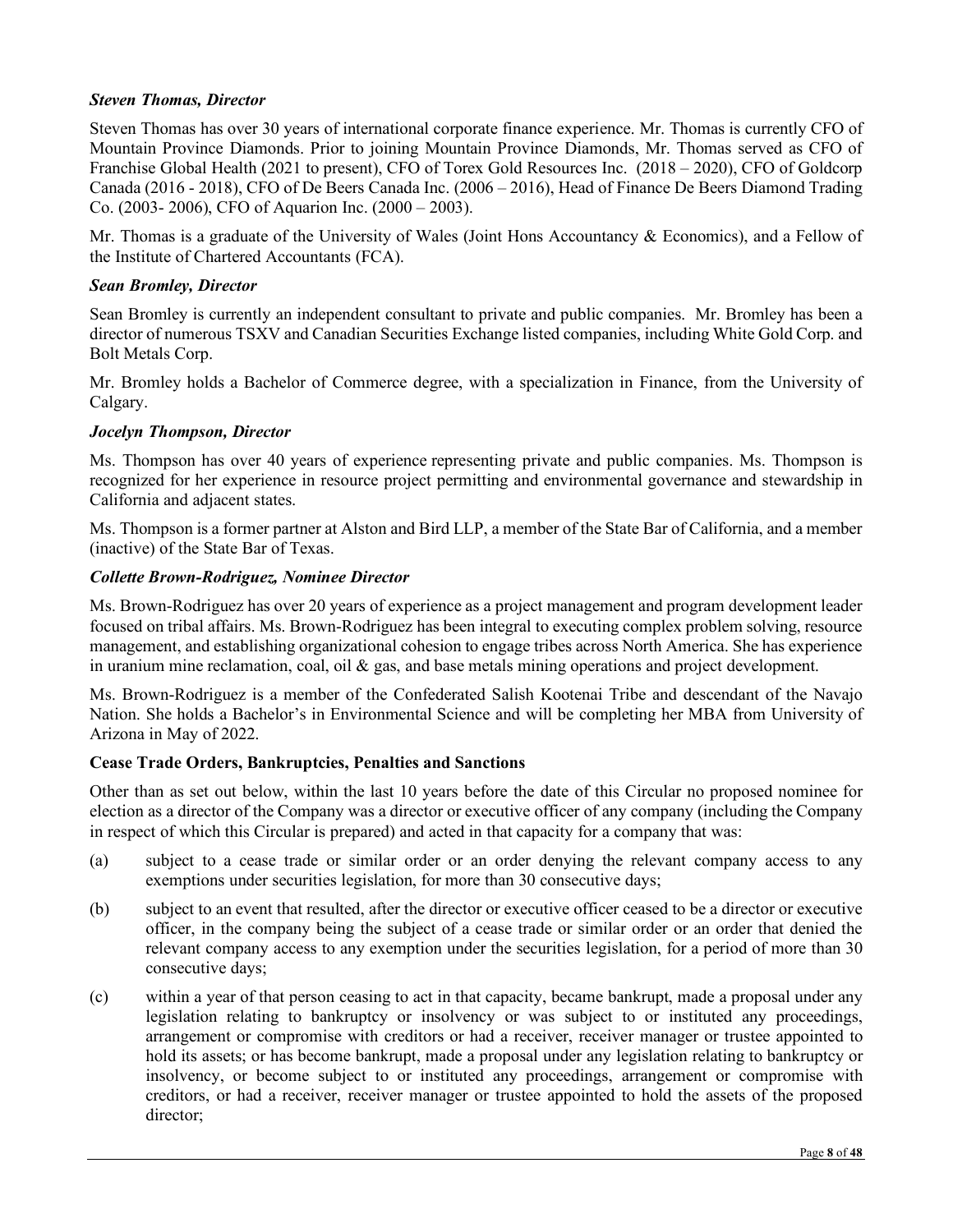- (d) subject to any penalties or sanctions imposed by a court relating to securities legislation or by a securities regulatory authority or has entered into a settlement agreement with a securities regulatory authority; or
- (e) subject to any other penalties or sanctions imposed by a court or a regulatory body that would likely be considered important to a reasonable securityholder in deciding whether to vote for a proposed director.

#### **Advance Notice Provisions**

At the Company's annual general and special meeting held on September 26, 2014, the shareholders of the Company approved the adoption of new Company's articles, which new Articles include advance notice provisions (the "**Advance Notice Provision**").

The Advance Notice Provision provides shareholders, directors and management of the Company with a clear framework for nominating directors. Among other things, the Advance Notice Provisions fix a deadline by which holders of Common Shares must submit director nominations to the Company prior to any annual or special meeting of shareholders and sets forth the minimum information that a shareholder must include in the notice to the Company for the notice to be in proper written form.

The Company's Articles were filed under the Company's SEDAR profile on January 23, 2015 at [www.sedar.com.](http://www.sedar.com/)

None of the proposed Nominees for election as a director of the Company are proposed for election pursuant to any arrangement or understanding between the nominee and any other person, except the directors and senior officers of the Company acting solely in such capacity.

A shareholder can vote for all of the above Nominees, vote for some of the above Nominees and withhold for other of the above Nominees, or withhold for all of the above Nominees. **Unless otherwise instructed, the named proxyholders will vote FOR the election of each of the proposed nominees set forth above as directors of the Company. At the Meeting, the above persons will be nominated for election as director as well as any person nominated pursuant to the Advance Notice Provisions.** 

**Only persons nominated by management pursuant to this Circular or pursuant to the Advance Notice Provision will be considered valid director nominees eligible for election at the Meeting.**

## **THE BOARD OF DIRECTORS UNANIMOUSLY RECOMMENDS THAT EACH SHAREHOLDER VOTE "FOR" THE ELECTION OF THE ABOVE NOMINEES AS DIRECTORS.**

## **APPOINTMENT AND REMUNERATION OF AUDITORS**

Management of the Company recommends the re-appointment of Davidson & Company LLP, Chartered Professional Accountants, of Vancouver, British Columbia, as auditors for the Company to hold office until the next annual general meeting of the shareholders of the Company at remuneration to be fixed by the Board. **In the absence of instructions to the contrary, the persons named in the enclosed form of proxy intend to vote in favour of such appointment.** 

## **RE-APPROVAL OF THE SHARE OPTION PLAN**

The amended and restated share option plan of the Company (the "**Share Option Plan**") is a 10% "rolling" share option plan. Pursuant to TSXV Policy 4.4, rolling share options plans, such as the Share Option Plan, must receive shareholder approval on an annual basis. The Share Option Plan was last approved on August 10, 2021. Accordingly, shareholders will be asked to consider and, if deemed advisable, to re-approve the Share Option Plan by ordinary resolution. A copy of the Share Option Plan is attached hereto as Schedule "B" and is incorporated by reference in the Circular.

The purpose of the Share Option Plan is to to advance the interests of the Company by encouraging equity participation in the Company through the acquisition of Common Shares of the Company. In determining the number of share options to be granted, the Company's Board takes into account the number of Options, if any, previously granted, and the exercise price of any outstanding Options to ensure that such grants are in accordance with the policies of the TSXV and closely align the interests of the executive officers with the interests of the Company's shareholders. The Share Option Plan amends, among other things, the termination provisions to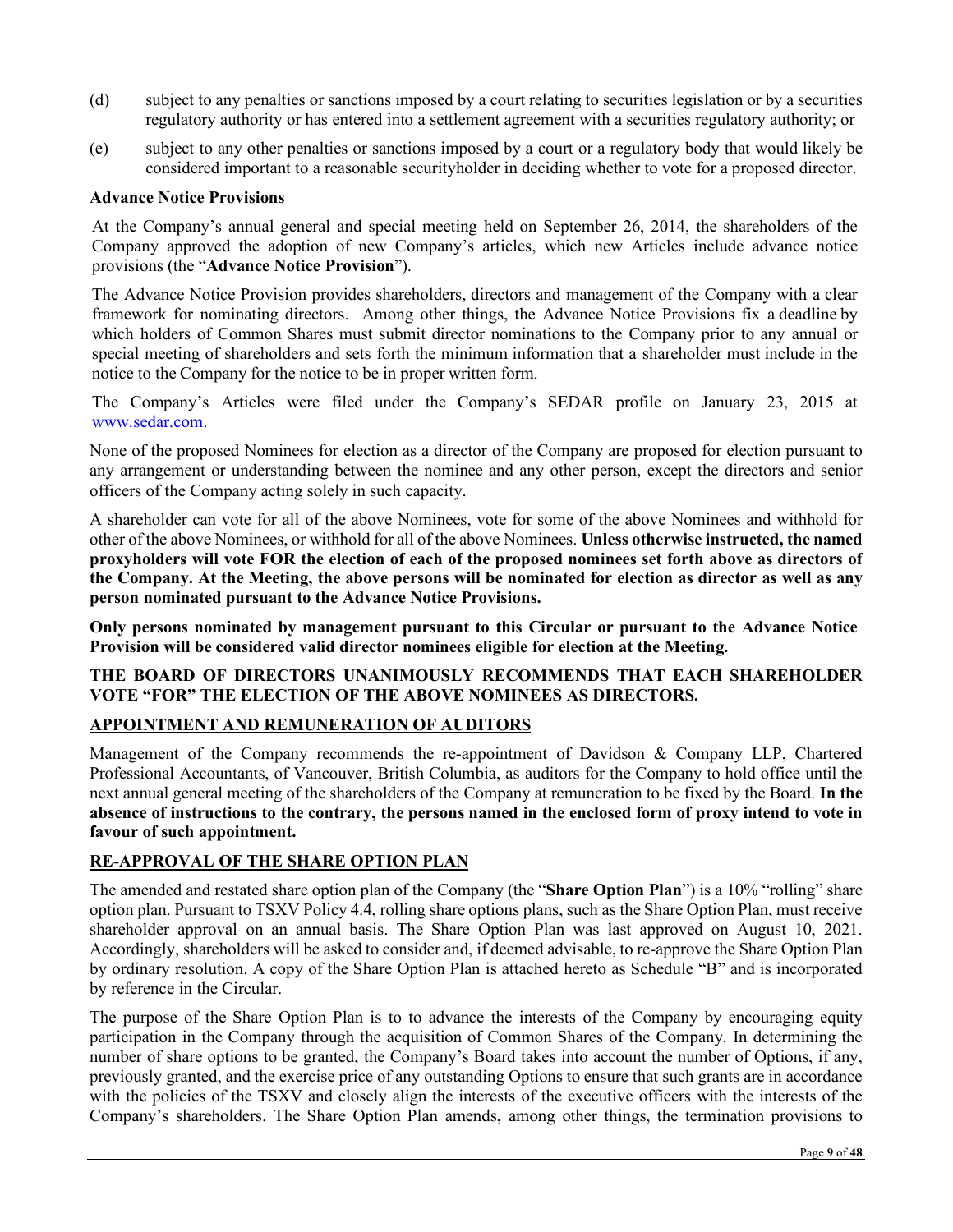include a "reasonable period" (as such term is defined in Policy 4.4 – Security Based Compensation) within which options may be exercised following death or departure of an Optionee and contains specific restrictions with respect to adjustments to security-based compensation (in line with Section 4.7(d) of Policy 4.4). The Share Option Plan also includes certain administrative amendments.

The Share Option Plan is a 10% maximum rolling plan. Options granted under the Share Option Plan are not exercisable for a period longer than 10 years and the exercise price must be paid in full upon exercise of the option.

Share Options to purchase an aggregate of 8,000,000 Common Shares are outstanding under the Share Option Plan as at April 29, 2022.

The following is a summary of the materials terms of the Share Option Plan only and is qualifies in its entirety by reference to the full text of the Share Option Plan attached as Schedule "B":

- (a) options may be granted to directors, officers and employees of the Company or a subsidiary of the Company and persons or corporations who provide consulting services to the Company or a subsidiary of the Company on an on-going basis;
- (b) the maximum number of Common Shares reserved for issuance under the Share Option Plan shall not exceed 10% of the aggregate number of Common Shares issued and outstanding (calculated on a nondiluted basis) from time to time;
- (c) the Company must not grant an option to any one bona fide director, officer, employee, management company employee, consultant or consultant Company (the "**Service Provider**") in any 12-month period under any Security Based Compensation Plan, that exceeds 5% of the outstanding Common Shares, unless the Company has obtained Disinterested Shareholder Approval to do so;
- (d) the aggregate number of options granted to a Service Provider conducting investor relations activities in any 12-month period must not exceed 2% of the outstanding Common Shares calculated at the date of the grant, without the prior consent of the TSXV;
- (e) the Company must not grant an option to any one individual consultant in any 12-month period that exceeds 2% of the outstanding shares calculated at the date of the grant of the option, without the prior consent of the TSXV;
- (f) the aggregate number of Common Shares reserved for issuance under options granted to insiders must not exceed 10% of the outstanding Common Shares (in the event that the Share Option Plan is amended to reserve for issuance more than 10% of the outstanding Common Shares) unless the Company has obtained Disinterested Shareholder Approval to do so;
- (g) the aggregate number of Common Shares issued for option to insiders in any 12-month period must not exceed 10% of the outstanding Common Shares (in the event that the Share Option Plan is amended to reserve for issuance more than 10% of the outstanding Shares) unless the Company has obtained Disinterested Shareholder Approval to do so;
- (h) the issuance to any one Service Provider within a 12-month period, under any Security Based Compensation Plan, must not exceed 5% of outstanding Common Shares, unless the Company has obtained Disinterested Shareholder Approval to do so;
- (i) any one Person engaged in Investor Relations Activities for the Company must vest in stages over a 12-month period with no more than 1/4 of the Options vesting in any three-month period; and
- (j) the exercise price of an option previously granted to an insider must not be reduced, unless the Company has obtained Disinterested Shareholder Approval to do so.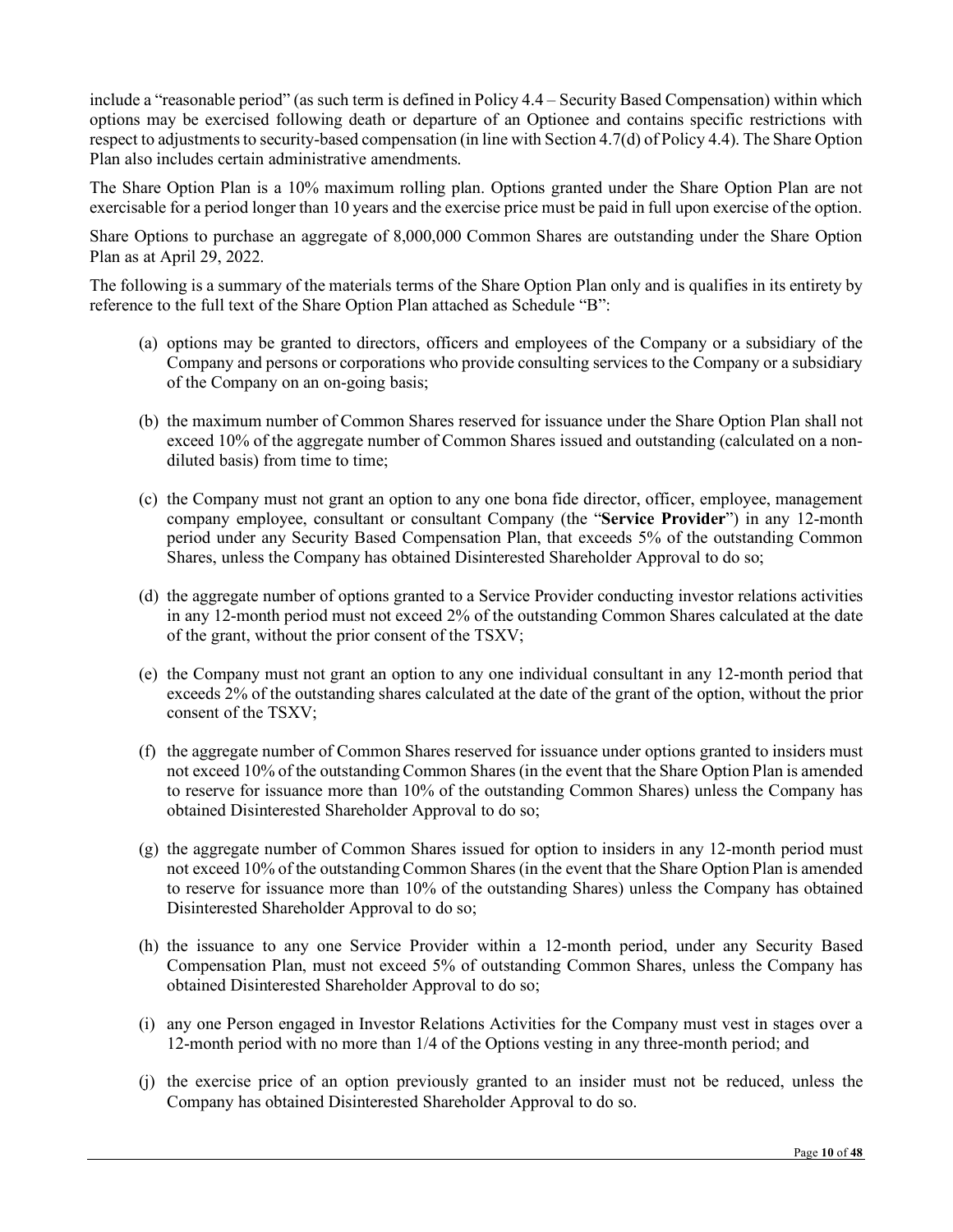- (k) persons who are Service Providers to the Company or its affiliates, or who are providing services to the Company or its affiliates, are eligible to receive grants of options under the Share Option Plan;
- (l) options granted under the Share Option Plan are non-assignable and non-transferable and are issuable for a period of up to ten (10) years;
- (m) if there is a takeover bid for all or any of the issued and outstanding Common Shares, then all outstanding Options, whether fully vested and exercisable or remaining subject to vesting provisions or other limitations on exercise, shall become exercisable in full to enable the Optioned Shares to be issued and tendered to such bid, subject to prior written approval of the TSXV;
- (n) an Option granted to any Service Provider will expire 60 days (or such other time, not to exceed 12 months, as shall be determined by the Board as at the date of grant or agreed to by the Board and the Optionee at any time prior to expiry of the Option) after the date the Optionee ceases to be employed by or provide services to the Company, and only to the extent that such Option was vested at the date the Optionee ceased to be so employed by or to provide services to the Company;
- (o) if an Optionee dies, any vested option held by him at the date of death will become exercisable by the Optionee's lawful personal representatives, heirs or executors until the earlier of 12 months after the date of death of such Optionee and the date of expiration of the term otherwise applicable to such Option;
- (p) in the case of an Optionee being dismissed from employment or service for cause, such Optionee's options, whether or not vested at the date of dismissal will immediately terminate without right to exercise same;
- (q) the exercise price of each option will be set by the Board at the time such Option is allocated under the Share Option Plan, and cannot be less than the Discounted Market Price (as defined in the TSXV Corporate Finance Manual);
- (r) vesting of Options shall be at the discretion of the Board, and will generally be subject to: (i) the Service Provider remaining employed by or continuing to provide services to the Company or any of its affiliates as well as, at the discretion of the Board, achieving certain milestones which may be defined by the Board from time to time or receiving a satisfactory performance review by the Company or any of its affiliates during the vesting period; or (ii) the Service Provider remaining as a Director of the Company or any of its affiliates during the vesting period;
- (s) the Share Option Plan contains a black-out provision restricting all or any of the Company's Service Providers to refrain from trading in the Company's securities until the restriction has been lifted by the Company;
- (t) no vesting requirements will apply to options granted under the Share Option Plan other than as required by TSXV policies; however, a four month hold period will apply to all Common Shares from the date of grant for all Options granted to:
	- (i) insiders of the Company; or
	- (ii) where Options are granted to any Service Provider, including Insiders, where the exercise price is at a discount to the Market Price; and

the Board reserves the right in its absolute discretion to amend, modify or terminate the Share Option Plan with respect to all common shares in respect of options which have not yet been granted under the Share Option Plan. Any amendment to any provision of the Share Option Plan will be subject to any necessary Regulatory approvals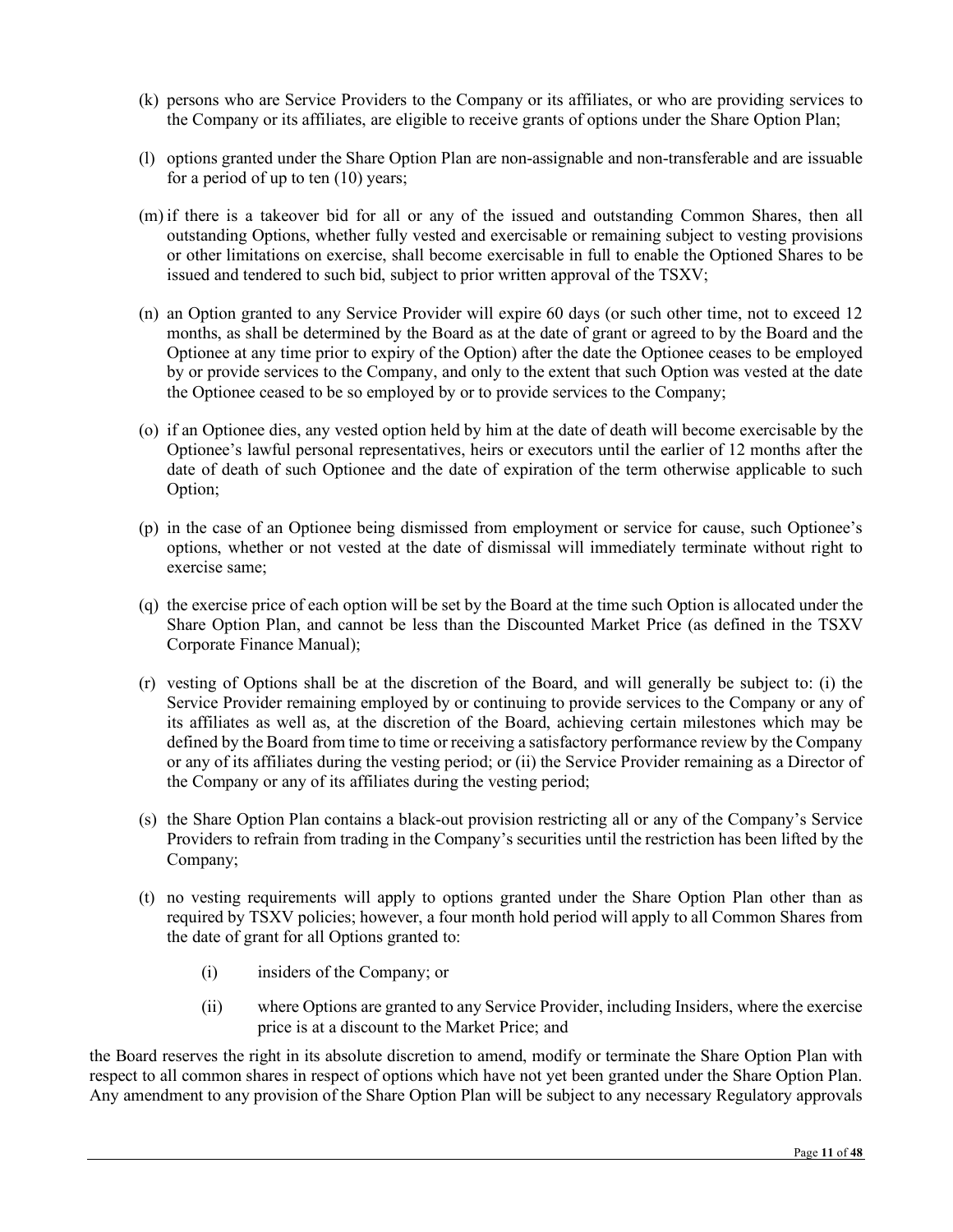unless the effect of such amendment is intended to reduce (but not to increase) the benefits of the Share Option Plan to Service Providers.

## *Securities Issued and Unissued under the Share Option Plan*

As at April 29, 2022, there are 174,460,395 Common Shares of the Company issued and outstanding. Pursuant to the Share Option Plan and based on the current outstanding Common Shares of the Company, Common Shares reserved for issuance under the Share Option Plan are as follows:

|                                                                                                                          | Number of<br>Common<br><b>Shares</b> | % of Issued and<br>Outstanding Shares <sup>(1)</sup> |
|--------------------------------------------------------------------------------------------------------------------------|--------------------------------------|------------------------------------------------------|
| Outstanding Securities Awarded: Common Shares reserved for future issuance<br>pursuant to issued and unexercised options | 8,000,000                            | 4.59%                                                |
| Remaining Securities Available for Grant: Unissued Shares available for future option<br>grants                          | 9,446,039                            | 5.41%                                                |
| Plan Maximum: Maximum number of Common Shares available for issuance                                                     | 17,446,039                           | $10.0\%$                                             |

Notes:  $(1)$ 

Based on 174,460,395 outstanding Common Shares of the Company.

The Board has determined that the re-approval of the Share Option Plan is in the best interests of the Company and the Shareholders. At the Meeting, Shareholders will be asked to consider and, if thought appropriate, to approve and adopt an ordinary resolution (the "**Share Option Resolution**") in substantially the form set out below, approving the Share Option Plan.

# *"BE IT RESOLVED THAT:*

- 1. *the Share Option Plan (as defined and described in the Company's management information circular dated April 29, 2022 (the "Circular"), in the form attached as Schedule "B" to the Circular, and the reservation for issuance thereunder of up to 10% of the aggregate number of common shares as are issued and outstanding, is hereby authorized, approved, ratified and confirmed;*
- 2*. the Company be authorized to grant options pursuant and subject to the terms and conditions of the Share Option Plan, entitling the holders thereof to purchase up to that number of Common Shares that is equal to 10% of the issued and outstanding Common Shares at the time of the grant;*
- 3. *any director or officer be and is hereby authorized to amend the Share Option Plan of the Company should such amendments be required by applicable regulatory authorities including, but not limited to, the TSX Venture Exchange; and*
- 4. *any officer or director of the Company is authorized and directed to execute and deliver, under corporate seal or otherwise, all such documents and instruments and to do all such acts as in the opinion of such officer or director may be necessary or desirable to give effect to the foregoing resolutions."*

**The Management Nominees intend to vote in favour of the Share Option Resolution, unless a Shareholder specifies in the proxy that his or her Common Shares are to be voted against the resolution.**

# **PART 4 - AUDIT COMMITTEE AND RELATIONSHIP WITH AUDITOR**

National Instrument 52-110 *Audit Committees* ("**NI 52-110**") requires the Company to disclose annually in its Circular certain information concerning the constitution of its audit committee (the "**Audit Committee**") in connection with the solicitation of proxies by management for the purpose of electing directors to the Board.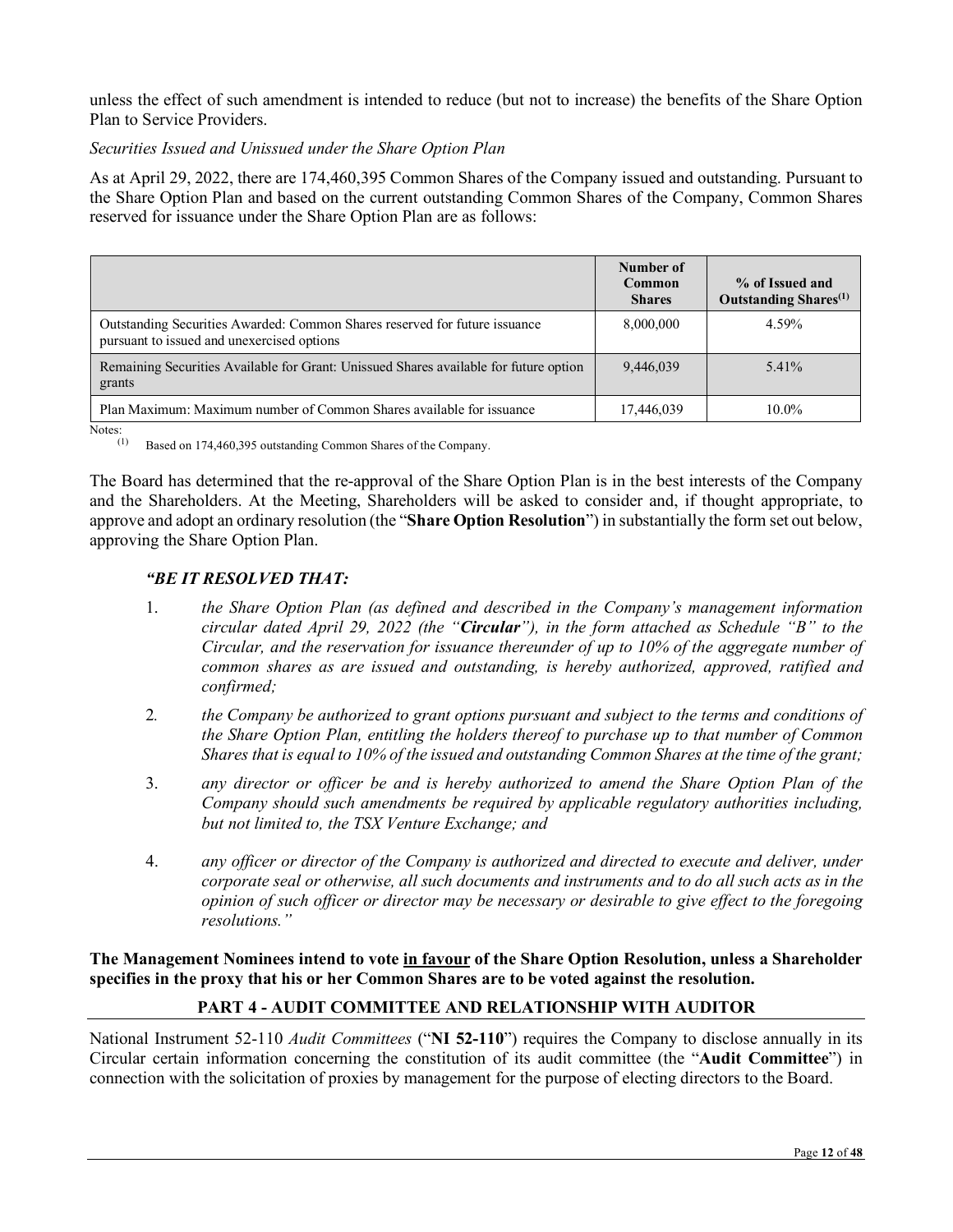# **The Audit Committee's Charter**

The Audit Committee is governed by an "Audit Committee Charter", the full text of which is attached as Schedule "A" to this Circular.

#### **Composition of the Audit Committee**

The Audit Committee is comprised of three directors: Messrs. Thomas and Bromley, and Ms. Thompson. All members of the Audit Committee are "independent". Mr. Thomas serves as the Audit Committee Chair. All of the Audit Committee members are "financially literate" as the term is defined in NI 52-110, as all have the industry experience necessary to reasonably understand the accounting principles used by the Company; an ability to assess the general application of such principles in connection of the accounting for estimates, accruals and reserves; experience analyzing and evaluating financial statements that present a breadth and level of complexity of issues that can reasonably be expected to be raised by the Company's financial statements, or experience actively supervising one or more individuals engaged in such activities; and an understanding of internal controls and procedures for financial reporting.

#### **Relevant Education and Experience**

All of the Audit Committee members are businesspersons with experience in financial matters. Each has an understanding of accounting principles used to prepare financial statements and varied experience as to general application of such accounting principles, internal controls and procedures necessary for financial reporting, which has been garnered from working in their individual fields of endeavor.

In addition, each of the members of the Audit Committee have knowledge of the role of an audit committee in the realm of reporting companies from their experience, respectively, as directors of public companies and non-profit companies, other than the Company.

Each member of the audit committee had adequate education and experience that is relevant to their performance as an audit committee member and, in particular, the requisite education and experience that have provided the member with:

- an understanding of the accounting principles used by the issuer to prepare its financial statements, and the ability to assess the general application of those principles in connection with estimates, accruals and reserves;
- experience preparing, auditing, analyzing or evaluating financial statements that present a breadth and level of complexity of accounting issues that are generally comparable to the breadth and complexity of issues that can reasonably be expected to be raised by the issuer's financial statements, or experience actively supervising individuals engaged in such activities; and
- an understanding of internal controls and procedures for financial reporting.

#### **Audit Committee Oversight**

As at the financial year ending November 30, 2021, the Audit Committee has not made any recommendations to the Board to nominate or compensate any auditor other than Davidson & Company LLP.

#### **Reliance on Certain Exemptions**

The Company's auditor, Davidson & Company LLP, Chartered Professional Accountants, has not provided any material non-audit services.

#### **Pre-Approval Policies and Procedures**

The Audit Committee has adopted specific policies and procedures for the engagement of non-audit services as set out in the Company's Audit Committee Charter.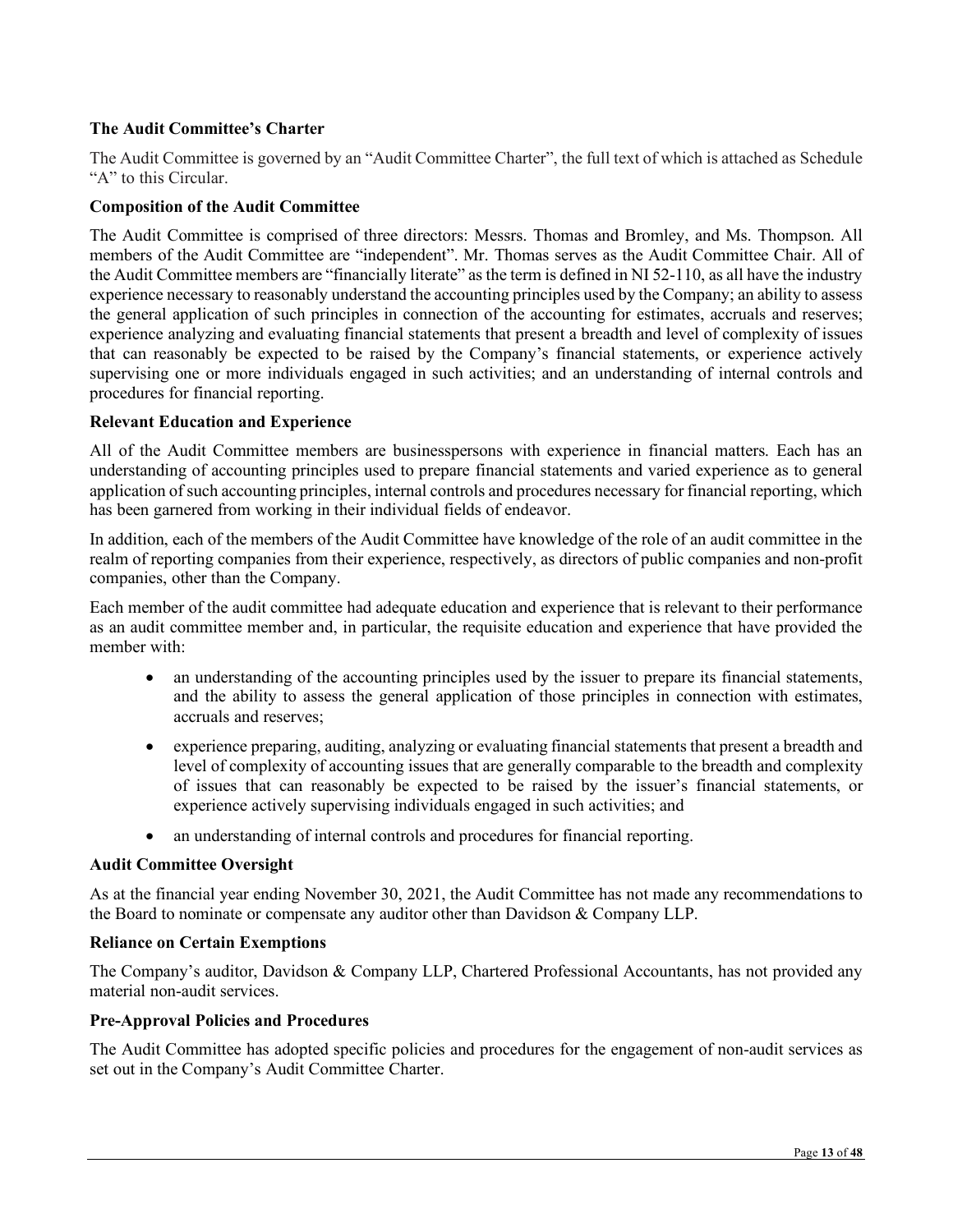## **External Auditor Service Fees**

The Audit Committee has reviewed the nature and amount of the non-audit services provided by Davidson & Company LLP, Chartered Professional Accountants for audit and non-audit services in the two financial years ending November 30, 2021 and November 30, 2020, as outlined in the following table.

| <b>Nature of Services</b>   | <b>Fees Paid to Auditor in Year Ended</b><br><b>November 30, 2020</b> | <b>Fees Paid to Auditor in Year Ended</b><br><b>November 30, 2021</b> |
|-----------------------------|-----------------------------------------------------------------------|-----------------------------------------------------------------------|
| Audit Fees <sup>(1)</sup>   | \$24,000                                                              | \$57,000                                                              |
| Audit-Related Fees $^{(2)}$ | \$Nil                                                                 | \$Nil                                                                 |
| Tax Fees $(3)$              | \$2,500                                                               | \$2,500                                                               |
| All Other Fees $(4)$        | \$Nil                                                                 | \$Nil                                                                 |
| <b>Total</b>                | \$26,500                                                              | \$59,500                                                              |

**Notes:**

(1) "Audit Fees" include fees necessary to perform the annual audit and quarterly reviews of the Company's consolidated financial statements. Audit Fees include fees for review of tax provisions and for accounting consultations on matters reflected in the financial statements. Audit Fees also include audit or other attest services required by legislation or regulation, such as comfort letters, consents, reviews of securities filings and statutory audits.

<sup>(2)</sup> "Audit-Related Fees" include services that are traditionally performed by the auditor. These audit-related services include employee benefit audits, due diligence assistance, accounting consultations on proposed transactions, internal control reviews and audit or attest services not required by legislation or regulation.

(3) "Tax Fees" include fees for all tax services other than those included in "Audit Fees" and "Audit-Related Fees". This category includes fees for tax compliance, tax planning and tax advice. Tax planning and tax advice includes assistance with tax audits and appeals, tax advice related to mergers and acquisitions, and requests for rulings or technical advice from tax authorities.

(4) "All Other Fees" include all other non-audit services.

#### **Exemption**

The Company is relying on the exemption provided by Section 6.1 of NI 52-110, which provides that the Company, as a "venture issuer", is not required to comply with the requirements of Part 3 (*Composition of the Audit Committee*) and Part 5 (*Reporting) Obligations* of NI 52-110.

## **PART 5 - CORPORATE GOVERNANCE**

National Policy 58-201 – *Corporate Governance Guidelines* has set out a series of guidelines for effective corporate governance (the "**Guidelines**"). The Guidelines address matters such as the constitution and independence of corporate boards, the functions to be performed by boards and their committees and the effectiveness and education of board members. National Instrument 58-101 – *Disclosure of Corporate Governance Practices* ("**NI 58-101**") requires the Company to disclose certain information with respect to the Company's approach to corporate governance in connection with the solicitation of proxies by management for the purpose of electing directors to the Board.

The Board has adopted the board mandate ("**Board Mandate**") provided in Schedule "C" hereto clarifying responsibilities and ensuring effective communication between the Board and management.

Set out below is a description of the Company's approach to corporate governance in relation to the Guidelines.

# **Board of Directors**

NI 58-101 defines an "independent director" as a director who has no direct or indirect material relationship with the Company. A "material relationship" is in turn defined as a relationship which could, in the view of the Board, be reasonably expected to interfere with such member's independent judgment.

The Board facilitates its independent supervision over management of the Company through frequent meetings of the Board and by ensuring that at least one director is independent of management. At the date of this Circular, the Board is currently comprised of seven members, two of whom are not independent and five of whom are independent. The non-independent member of the Board are Thomas Peregoodoff (President & Chief Executive Officer) and Simon Clarke (former Chief Executive Officer). The independent directors of the Company at the date of this Circular are Andrew Bowering, Sean Bromley, Steven Thomas, Jocelyn Thompson and James Hynes.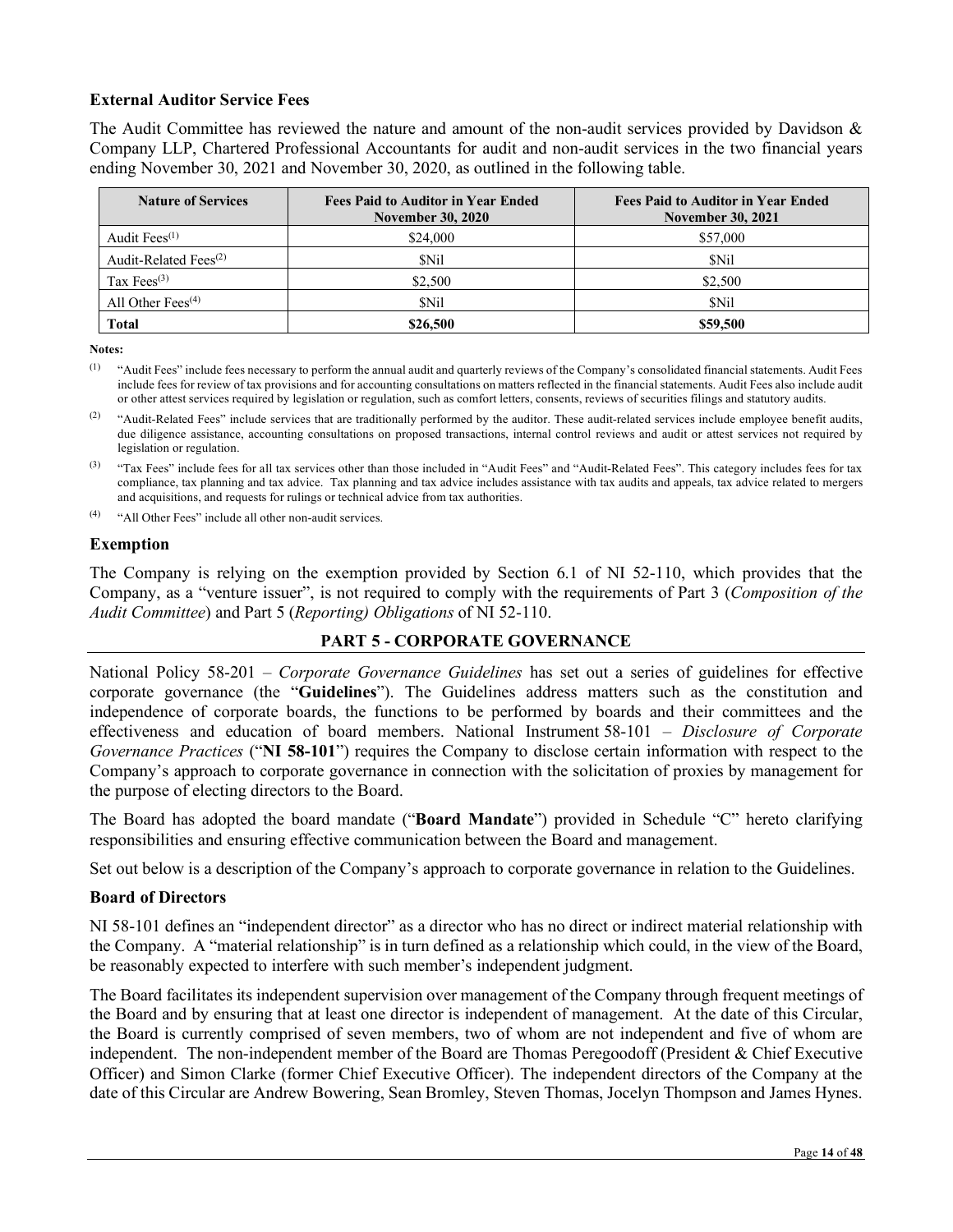The Board believes that it functions independently of management. To enhance its ability to act independently of management, the Board may meet in the absence of the members of management or may excuse such persons from all or a portion of any meeting where a potential conflict of interest arises or where otherwise appropriate.

# **Directorships**

Certain of the directors of the Company are also directors of other reporting issuers (or equivalent) in a jurisdiction or a foreign jurisdiction as set out below:

| <b>Name of Director</b> | <b>Name of Reporting Issuer</b>                                                                                                                                                                       | <b>Exchange Listed</b>                                                                                               |
|-------------------------|-------------------------------------------------------------------------------------------------------------------------------------------------------------------------------------------------------|----------------------------------------------------------------------------------------------------------------------|
| Andrew William Bowering | American Lithium Corp.<br>Prime Mining Corp.<br>Canagold Resources Ltd.<br>Canamera Energy Metals Corp. (formerly High Point<br>Exploration Inc.)<br>Cerro Mining Corp.<br>Friday's Dog Holdings Inc. | TSXV/Frankfurt/OTCBB<br>TSXV/Frankfurt/OTCQB<br><b>CSE</b><br><b>CSE</b><br><b>TSXV</b><br><b>CSE</b><br><b>TSXV</b> |
| Sean Bromley            | BMGB Capital Corp.<br>Bolt Metals Corp.<br>Element Nutritional Sciences Inc.<br>Isracann Biosciences Inc.<br>White Gold Corp.                                                                         | <b>TSXV</b><br><b>CSE</b><br><b>CSE</b><br><b>CSE</b><br>TSXV/Frankfurt                                              |
| Thomas Peregoodoff      | American West Metals Limited                                                                                                                                                                          | <b>ASX</b>                                                                                                           |
| Simon Clarke            | American Lithium Corp.                                                                                                                                                                                | TSXV/Frankfurt/OTCBB                                                                                                 |
| <b>Steven Thomas</b>    | Franchise Global Health Inc.                                                                                                                                                                          | <b>TSXV</b>                                                                                                          |

# **Orientation and Continuing Education**

While the Company currently has no formal orientation and education program for new Board members, sufficient information (such as recent financial statements, prospectuses, proxy solicitation materials, technical reports, corporate policies and various other operating, property and budget reports) is provided to any new Board member to ensure that new directors are familiarized with the Company's business and the procedures of the Board. In addition, new directors are encouraged to visit and meet with management on a regular basis. The Company encourages new directors to communicate with management, auditors and technical consultants to keep themselves current with industry trends and developments and changes in legislation with management's assistance, and to attend related industry seminars and visit the Company's properties. Board members have full access to the Company's records.

## **Ethical Business Conduct**

The Board views good corporate governance as an integral component to the success of the Company and to meet responsibilities to shareholders. The Board has adopted a formal written Code of Business Conduct and Ethics which addresses the Company's commitment to integrity and ethical behaviour. The Company has also adopted a Whistleblower Policy which provides the procedure for the receipt of complaints and concerns of the employees of the Company regarding accounting and auditing matters related to the Company. A copy of the Code of Business Conduct and Ethics and the Whistleblower Policy may be obtained, without charge, upon request to the Company's Corporate Secretary at  $\frac{info(Qapollosilver.com)}{info(qapollosilver.com)}$  or through the Company's website at [www.apollosilver.com.](http://www.apollosilver.com/)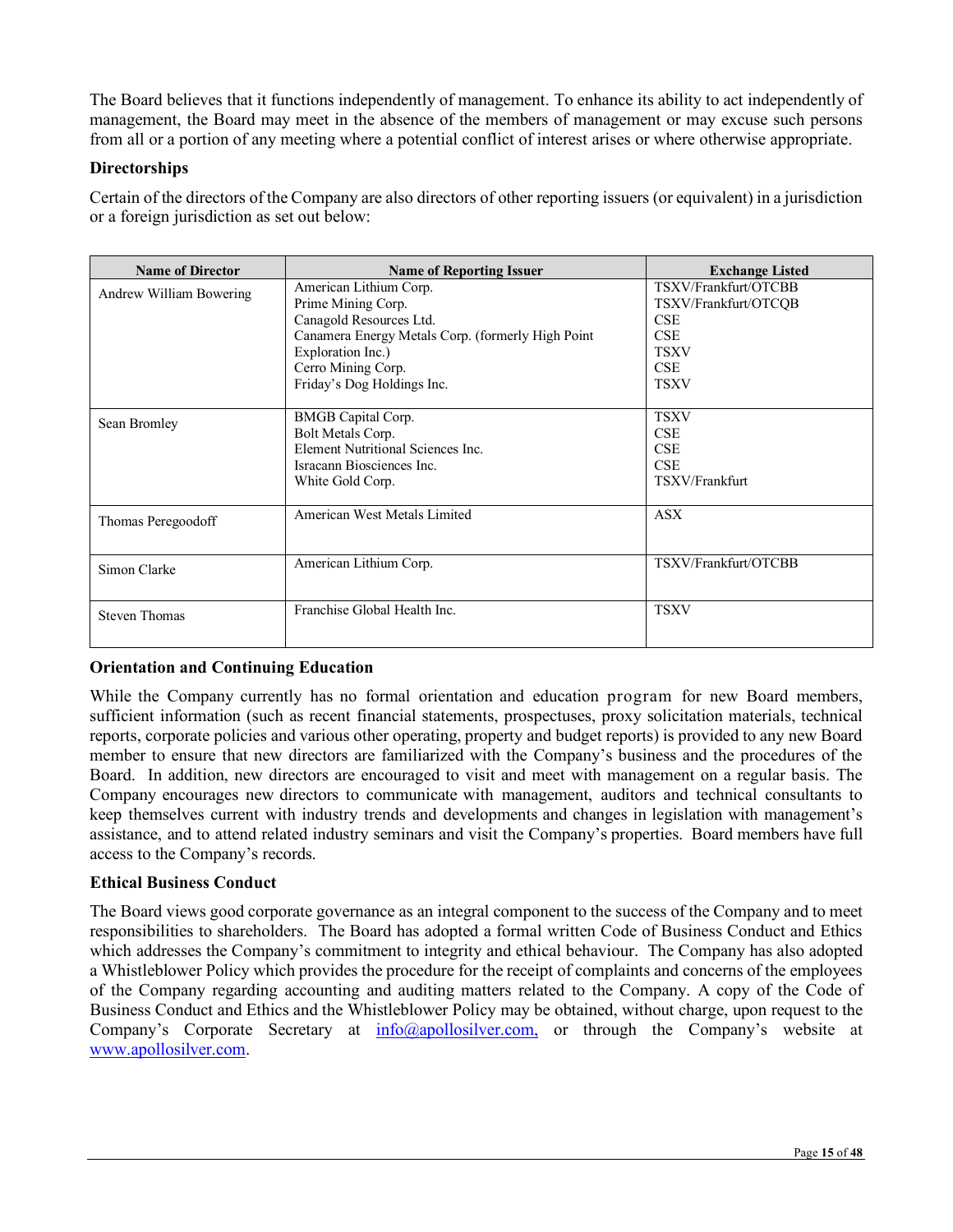## **Nomination of Directors**

The Board considers its size each year when it considers the number of directors to recommend to the shareholders for election at the annual meeting of shareholders, taking into account the number required to carry out the Board's duties effectively and to maintain a diversity of views and experience.

The Company does not have a stand-alone nomination committee. The Board is responsible, among other things, for recommending candidates for nomination, appointment, election and re-election to the Board and its committees, and for annually assessing Board performance. The Board assesses potential Board candidates to fill perceived needs on the Board for required skills, expertise, independence and other factors.

#### **Other Board Committees**

At the date of this Circular, the Board has no other active committees other than the Audit Committee.

#### **Assessments**

The Board monitors the adequacy of information given to directors, communication between the Board and management and the strategic direction and processes of the Board and Audit Committee. No formal policy has been established to monitor the effectiveness of each director, the Board and the audit committee.

The Board has assessed the Company's compensation plans and programs for its executive officers to ensure alignment with the Company's business plan and to evaluate the potential risks associated with those plans and programs. The board of directors has concluded that the compensation policies and practices do not create any risks that are reasonably likely to have a material adverse effect on the Company. The Company's long-term incentives, which include stock options, comprise a significant portion of the executives' compensation package, and are intended to align the executive compensation with the interest of the Company`s shareholders.

The Board intends to continue such risk assessments on an annual basis and also considers the risks associated with executive compensation and corporate incentive plans when designing and reviewing such plans and programs.

The Company has not adopted a policy restricting its Named Executive Officers or directors from purchasing financial instruments that are designated to hedge or offset a decrease in market value of equity securities granted as compensation or held, directly or indirectly, by its Named Executive Officers or directors. To the knowledge of the Company, none of the Named Executive Officers or directors has purchased such financial instruments.

## **Summary of Board and Committee Meetings Held**

During the year ended November 30, 2021, one board and one Audit Committee meeting was held by videoconference. A total of fourteen (14) resolutions were passed in writing by the Board in lieu of meetings.

## **Directors' and Officers' Liability Insurance**

The Company maintains liability insurance for the directors and officers of the Company. The Company's policy of insurance is currently in effect until September 2022. An annual premium of \$148,000 has been paid by the Company. No portion of the premium is directly paid by any of the directors or officers of the Company. The aggregate insurance coverage under the policy for both directors and officers is limited to \$20,000,000 with no deductible. No claims have been made or paid to date under such policy.

## **PART 6 - STATEMENT OF EXECUTIVE COMPENSATION**

For the purposes of this Circular:

"**CEO**" means an individual who acted as chief executive officer of the Company, or acted in a similar capacity, for any part of the most recently completed financial year;

"**CFO**" means an individual who acted as chief financial officer of the Company, or acted in a similar capacity, for any part of the most recently completed financial year;

"**Director**" means an individual who acted as a director of the Company, or acted in a similar capacity, for any part of the most recently completed financial year;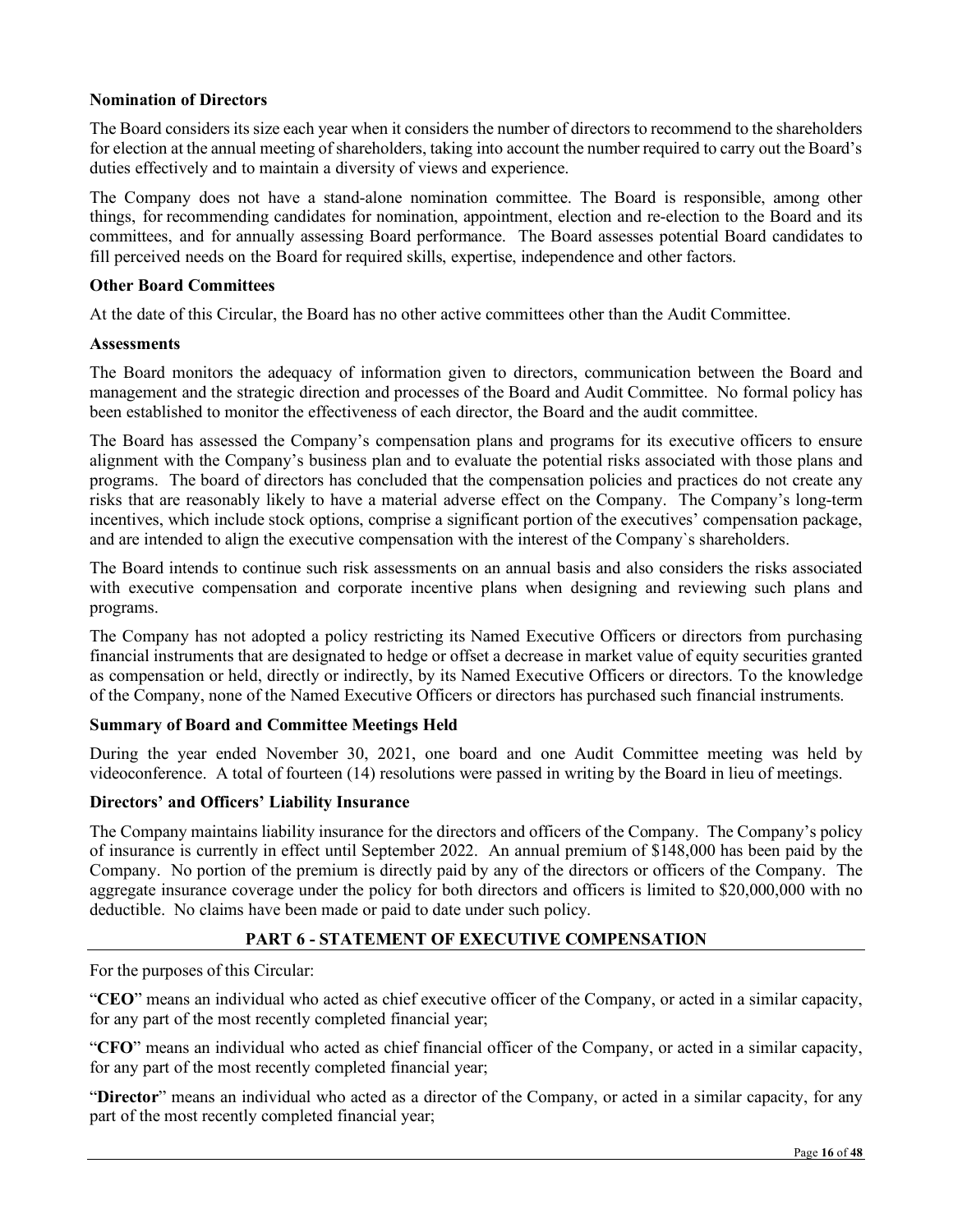"**compensation securities**" includes stock options, convertible securities, exchangeable securities and similar instruments including stock appreciation rights, deferred share units and restricted stock units granted or issued by the company or one of its subsidiaries for services provided or to be provided, directly or indirectly, to the company or any of its subsidiaries;

"**named executive officer**" or "**NEO**" means each of the following individuals:

- (a) each individual who, in respect of the company, during any part of the most recently completed financial year, served as chief executive officer, including an individual performing functions similar to a chief executive officer;
- (b) each individual who, in respect of the company, during any part of the most recently completed financial year, served as chief financial officer, including an individual performing functions similar to a chief financial officer;
- (c) in respect of the company and its subsidiaries, the most highly compensated executive officer other than the individuals identified in paragraphs (a) and (b) at the end of the most recently completed financial year whose total compensation was more than \$150,000;
- (d) each individual who would be a named executive officer under paragraph (c) but for the fact that the individual was not an executive officer of the company, and was not acting in a similar capacity, at the end of that financial year.

During the financial year ended November 30, 2021, based on the definition above, the NEOs of the Company were: Thomas Peregoodoff, CEO and Director, Simon Patrick Clarke, former CEO, and Director, Christopher Cairns, CFO, and Daryn Brian Gordon, former CFO and former Director.

# **Director and NEO Compensation, Excluding Compensation Securities**

The following table sets forth all direct and indirect compensation (excluding compensation securities) paid, payable, awarded, granted, given or otherwise provided, directly or indirectly, by the Company to each NEO and each director of the Company, in any capacity, including, for greater certainty, all plan and non-plan compensation, direct and indirect pay, remuneration, economic or financial award, reward, benefit, gift or perquisite paid, payable, awarded, granted, given or otherwise provided to the NEO or director for services provided and for services to be provided, directly or indirectly, to the Company, for each of the Company's two (2) most recently completed financial years:

| Table of compensation, excluding compensation securities                                   |              |                                                                |                                            |                                           |                                               |                                              |                                     |
|--------------------------------------------------------------------------------------------|--------------|----------------------------------------------------------------|--------------------------------------------|-------------------------------------------|-----------------------------------------------|----------------------------------------------|-------------------------------------|
| <b>Name</b><br>and<br>position                                                             | Year         | Salary,<br>consulting<br>fee, or<br>$retainer^{(1)}$<br>$(\$)$ | <b>Bonus</b><br>$\left( \mathbb{S}\right)$ | Committee<br>or meeting<br>fees<br>$(\$)$ | Value of<br>Perquisites $(11)$<br><b>(\$)</b> | Value of all<br>other<br>compensation<br>(S) | <b>Total</b><br>compensation<br>(S) |
| Thomas Peregoodoff $(2)$<br>President, CEO and Director                                    | 2021<br>2020 | 192,500<br>N <sub>il</sub>                                     | 112,500<br>Nil                             | Nil<br>Nil                                | Ni1<br>N <sub>il</sub>                        | Nil.<br>N <sub>il</sub>                      | 305,000<br>Nil                      |
| Simon Patrick Clarke $(3)$<br>former Chief Executive Officer<br>and Director               | 2021<br>2020 | 106,750<br>111,000                                             | Nil<br>N <sub>il</sub>                     | Nil<br>Nil                                | Nil<br>Ni1                                    | Nil<br>Nil.                                  | 106,750<br>111,000                  |
| Christopher Cairns <sup>(4)</sup><br>Chief Financial Officer                               | 2021<br>2020 | 46,667<br>N <sub>il</sub>                                      | Nil<br>N <sub>il</sub>                     | Nil<br>Nil                                | N <sub>i</sub> l<br>Nil                       | Nil<br>Nil                                   | 46,667<br>Nil                       |
| Daryn Brian Gordon <sup>(5)</sup><br>former Chief Financial Officer<br>and former Director | 2021<br>2020 | 13,775<br>8,500                                                | Nil<br>N <sub>il</sub>                     | Nil<br>Nil                                | N <sub>i</sub><br>Nil                         | Nil.<br>Nil                                  | 13,775<br>8,500                     |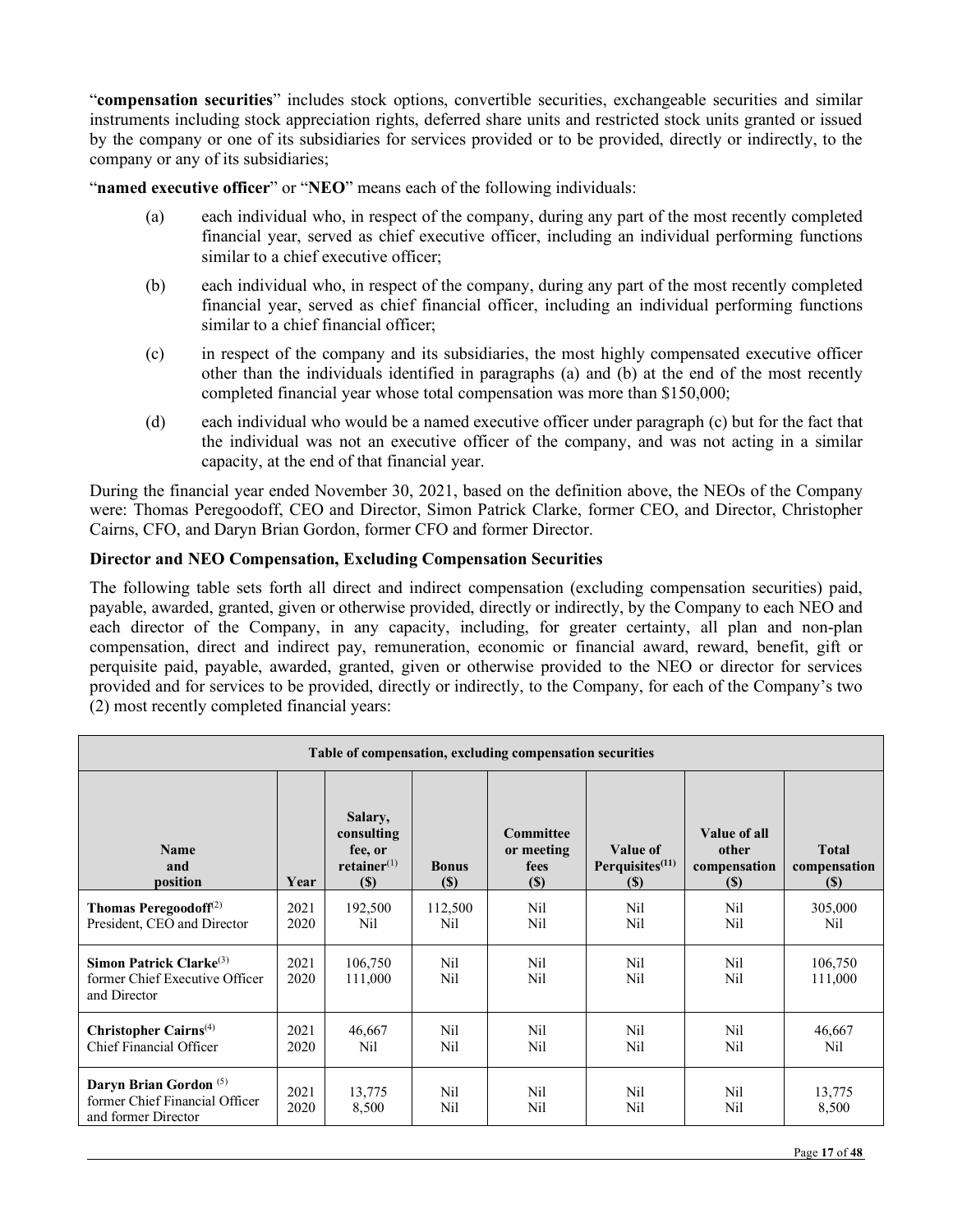| Table of compensation, excluding compensation securities |      |                                                             |                        |                                           |                                          |                                              |                                                            |
|----------------------------------------------------------|------|-------------------------------------------------------------|------------------------|-------------------------------------------|------------------------------------------|----------------------------------------------|------------------------------------------------------------|
| Name<br>and<br>position                                  | Year | Salary,<br>consulting<br>fee, or<br>$retainer^{(1)}$<br>(S) | <b>Bonus</b><br>$(\$)$ | Committee<br>or meeting<br>fees<br>$(\$)$ | Value of<br>Perquisites $(11)$<br>$(\$)$ | Value of all<br>other<br>compensation<br>(S) | <b>Total</b><br>compensation<br>$\left( \mathbb{S}\right)$ |
| <b>Andrew William Bowering</b> <sup>(6)</sup>            | 2021 | 6,250                                                       | Nil                    | Nil                                       | Nil                                      | Nil                                          | 6,250                                                      |
| Chair of the Board                                       | 2020 | Nil                                                         | Nil                    | Nil                                       | N <sub>i</sub> l                         | N <sub>il</sub>                              | N <sub>il</sub>                                            |
| Sean Bromley <sup>(7)</sup>                              | 2021 | 4,583                                                       | Nil                    | Nil                                       | N <sub>i</sub> l                         | N <sub>il</sub>                              | 4,583                                                      |
| Director                                                 | 2020 | N <sub>il</sub>                                             | N <sub>i</sub> l       | Nil                                       | N <sub>i</sub> l                         | N <sub>il</sub>                              | N <sub>il</sub>                                            |
| Steven Thomas <sup>(8)</sup>                             | 2021 | 3,750                                                       | Nil                    | Nil                                       | N <sub>il</sub>                          | Nil.                                         | 3,750                                                      |
| Director                                                 | 2020 | Nil                                                         | Nil                    | Nil                                       | Nil                                      | Nil                                          | Nil                                                        |
| Jocelyn Thompson $(9)$                                   | 2021 | 2,875                                                       | Nil                    | Nil                                       | N <sub>il</sub>                          | N <sub>il</sub>                              | 2,875                                                      |
| Director                                                 | 2020 | Nil                                                         | Nil                    | Nil                                       | N <sub>i</sub> l                         | Nil                                          | Nil                                                        |
| James Hynes <sup>(10)</sup>                              | 2021 | 3,750                                                       | Nil                    | Nil                                       | Nil                                      | N <sub>il</sub>                              | 3,750                                                      |
| Director                                                 | 2020 | Nil                                                         | Nil                    | Nil                                       | Nil                                      | Nil                                          | Nil                                                        |

Notes:

- (1) Effective November 1, 2021, the Board passed a resolution providing for an annual retainer of \$45,000 for each non-executive Board member (excluding Chairpersons), an annual retainer of \$75,000 for the Chair of the Board, and an annual retainer of \$55,000 for the Chair of the Audit Committee, payable quarterly in arrears.
- (2) Mr. Peregoodoff was appointed President and CEO of the Company on May 1, 2021, and Director on August 10, 2021. Mr. Peregoodoff received a signing bonus of \$112,500.
- (3) Mr. Clarke served as CEO of the Company from May 4, 2020, to May 1, 2021. A total of \$103,000 paid to Mr. Clarke represents compensation paid to Ailsa Craig Capital Ltd., a company which is owned by Mr. Clarke, for services provided to the Company in his role as CEO. The Company did not pay any salary or consulting fees directly to Mr. Clarke. Director fees of \$3,750, representing a pro-rata portion of the annual retainer described in (1) above were paid directly to Mr. Clarke.
- (4) Mr. Cairns was appointed CFO of the Company on September 7, 2021.
- (5) Mr. Gordon served as CFO of the Company until his resignation on September 7, 2021, and as Director until his resignation on November 7, 2021. A total of \$12,900 paid to Mr. Gordon represents compensation paid to Gordon and Company Chartered Accountant, a private company which is owned by Mr. Gordon, for services provided to the Company as CFO. The Company did not pay salary or consulting fees directly to Mr. Gordon. Director fees of \$875, representing a pro-rata portion of the annual retainer described in (1) above were paid directly to Mr. Gordon.
- (6) Mr. Bowering served as Chair of the Board and received director fees of \$6,250, representing a pro-rata portion of the annual retainer for the Chair of the Board described in (1) above.
- (7) Mr. Bromley served as Chair of the Audit Committee until January 6, 2022. Director fees of \$4,583, representing a pro-rata portion of the annual retainer for the Chair of the Audit Committee described in (1) above were paid directly to Mr. Bromley.
- (8) Mr. Thomas was appointed to the Board on September 4, 2021. Director fees of \$3,750, representing a pro-rata portion of the annual retainer for non-executive board members described in (1) above were paid directly to Mr. Thomas.
- (9) Ms. Thompson was appointed to the Board on November 8, 2021. Director fees of \$2,875, representing a pro-rata portion of the annual retainer described in (1) above were paid directly to Ms. Thompson.
- (10) Mr. Hynes will not stand for re-election at the Meeting.
- (11) Perquisites have not been included, as they do not reach the prescribed value threshold of 10% or more of the total salary of the NEO's for the financial year.

## **Outstanding Compensation Securities**

The following table discloses the particulars of the outstanding option-based awards to the NEOs and directors of the Company who were not NEOs pursuant to the Share Option Plan at the financial year ended November 30, 2021.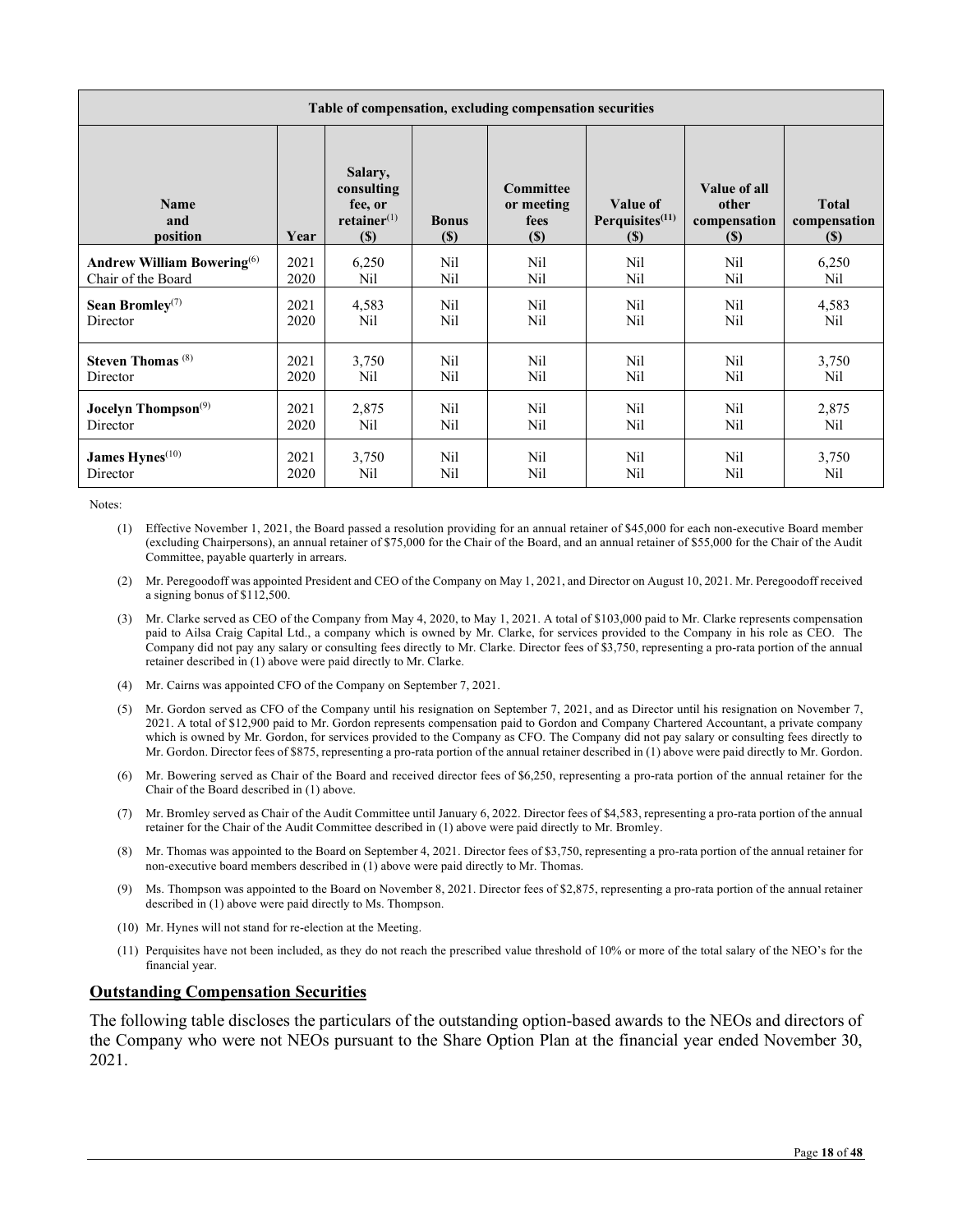| <b>Compensation Securities</b>                                      |                                                  |                                                                                                                          |                                           |                                                     |                                                                                                   |                                                                                           |                       |
|---------------------------------------------------------------------|--------------------------------------------------|--------------------------------------------------------------------------------------------------------------------------|-------------------------------------------|-----------------------------------------------------|---------------------------------------------------------------------------------------------------|-------------------------------------------------------------------------------------------|-----------------------|
| <b>Name</b><br>and<br>position                                      | <b>Type of</b><br>compensation<br>security $(1)$ | Number of<br>compensation<br>securities.<br>number of<br>underlying<br>securities, and<br>percentage of<br>$class^{(2)}$ | <b>Date</b><br>of<br>issue<br>or<br>grant | Issue,<br>conversion<br>or exercise<br>price<br>(S) | <b>Closing</b><br>price of<br>security or<br>underlying<br>security on<br>date of<br>grant<br>(S) | <b>Closing</b><br>price of<br>security or<br>underlying<br>security at<br>year end<br>(S) | <b>Expiry</b><br>date |
| <b>Andrew Bowering</b><br>Chair of the Board                        | Options                                          | 250,000<br>$(0.15\%)$                                                                                                    | July 19, 2021                             | \$0.86                                              | \$0.86                                                                                            | \$0.68                                                                                    | July 19,<br>2026      |
| Thomas Peregoodoff <sup>(3)</sup><br>President, CEO and<br>Director | Options                                          | 750,000<br>$(0.46\%)$                                                                                                    | July 19, 2021                             | \$0.86                                              | \$0.86                                                                                            | \$0.68                                                                                    | July 19,<br>2026      |
| <b>Christopher Cairns</b><br><b>CFO</b>                             | Options                                          | 350,000<br>$(0.21\%)$                                                                                                    | July 19, 2021                             | \$0.86                                              | \$0.86                                                                                            | \$0.68                                                                                    | July 19,<br>2026      |
| Simon Clarke $(4)$<br>Former CEO and<br>Director                    | Options                                          | 200,000<br>$(0.12\%)$                                                                                                    | July 19, 2021                             | \$0.86                                              | \$0.86                                                                                            | \$0.68                                                                                    | July 19,<br>2026      |
| Daryn Gordon <sup>(5)</sup><br>Former CFO and<br>Director           | Options                                          | 250,000<br>$(0.15\%)$                                                                                                    | July 19, 2021                             | \$0.86                                              | \$0.86                                                                                            | \$0.68                                                                                    | July 19,<br>2026      |
| <b>Sean Bromley</b><br>Director                                     | Options                                          | 250,000<br>$(0.15\%)$                                                                                                    | July 19, 2021                             | \$0.86                                              | \$0.86                                                                                            | \$0.68                                                                                    | July 19,<br>2026      |
| Steven Thomas <sup>(6)</sup><br>Director                            | Options                                          | 250,000<br>$(0.15\%)$                                                                                                    | Sept 24, 2021                             | \$0.82                                              | \$0.82                                                                                            | \$0.68                                                                                    | Sept 24,<br>2026      |
| Jocelyn Thompson <sup>(7)</sup><br>Director                         | Options                                          | 250,000<br>$(0.15\%)$                                                                                                    | Nov 8, 2021                               | \$0.71                                              | \$0.71                                                                                            | \$0.68                                                                                    | Nov 8, 2026           |
| James Hynes <sup>(8)</sup><br>Director                              | Options                                          | 200,000<br>$(0.12\%)$                                                                                                    | July 19, 2021                             | \$0.86                                              | \$0.86                                                                                            | \$0.68                                                                                    | July 19,<br>2026      |

Notes:

(1) All Share Options granted vest over a twelve (12) month period, with one-third of the Options vesting on the grant date, with a further one-third vesting after (6) months, and the balance after twelve (12) months.

(2) Percentage based on 162,814,573 Common Shares issued and outstanding as at November 30, 2021.

- (3) Mr. Peregoodoff was appointed President, CEO, and Director on May 1, 2021.
- (4) Mr. Clarke resigned as CEO on May 1, 2021.
- (5) Mr. Gordon resigned as CFO on September 7, 2021, and as a Director on November 7, 2021.
- (6) Mr. Thomas was appointed to the Board on September 4, 2021.
- (7) Ms. Thompson was appointed to the Board on November 8, 2021.
- (8) Mr. Hynes will not stand for re-election at the Meeting.

#### **Exercise of Compensation Securities by NEOs and Directors**

No compensation securities were exercised by any NEO or a Director who was not an NEO during the financial year ended November 30, 2021.

## **Share Option Plan**

See above Part 3 – *The Business of the Meeting – Approval of the Share Option Plan* for summary of the Share Option Plan.

#### **Employment, Consulting and Management Agreements**

## *Thomas Peregoodoff*

Mr. Peregoodoff was appointed as President and CEO on May 1, 2021. Mr. Peregoodoff's employment agreement (the "**Peregoodoff Agreement**") with the Company entitles him to a base salary of \$330,000 on an annual basis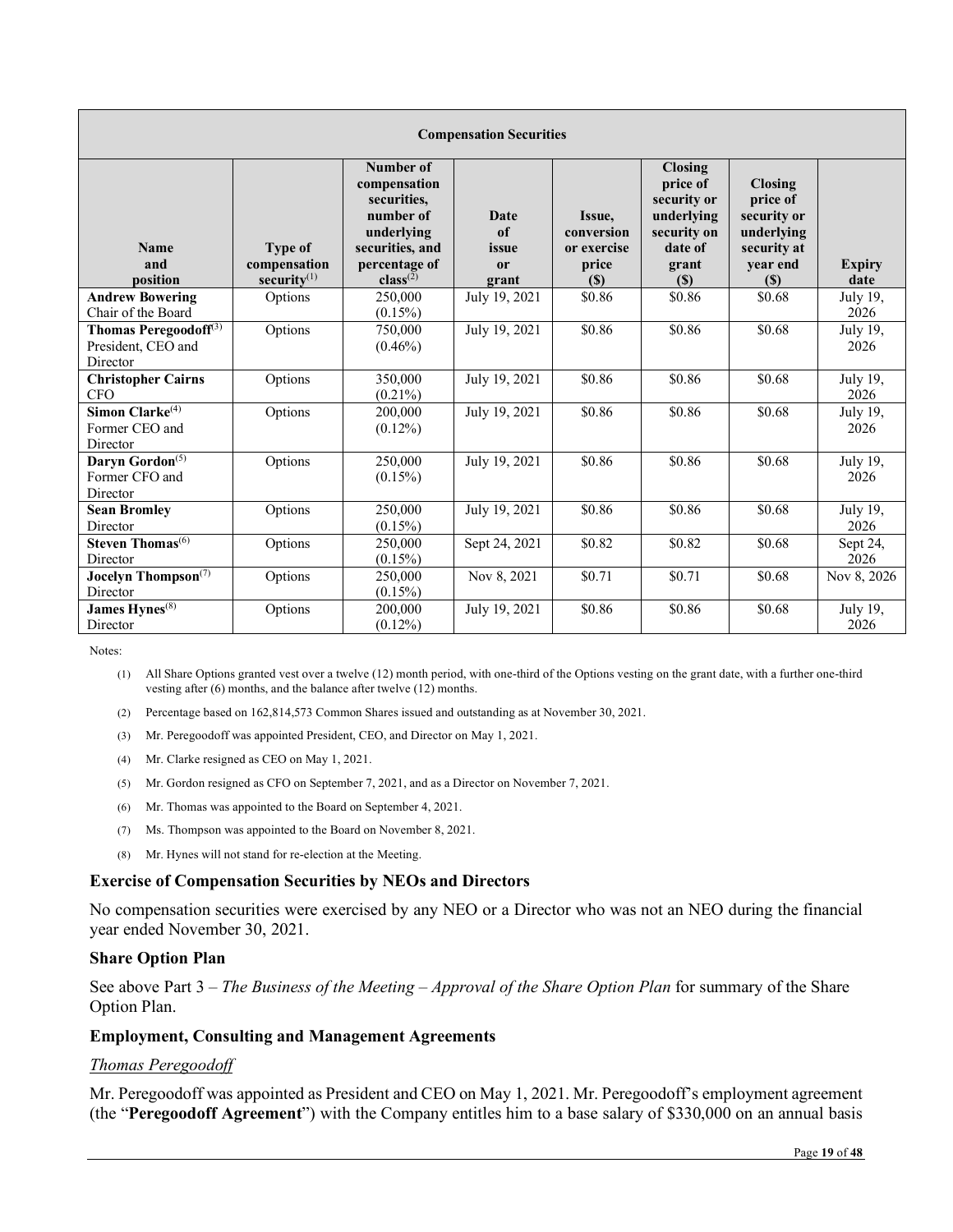(the "**Base Salary**"). Mr. Peregoodoff is entitled to receive four (4) weeks paid vacation per fiscal year and was reimbursed for all reasonable expenses incurred in the course of performing his duties as President and CEO. Mr. Peregoodoff may terminate the Peregoodoff Agreement with sixty (60) days notice in writing to the Company. In the event that Mr. Peregoodoff provides notice in writing to terminate the Peregoodoff Agreement, he will continue to provide active service during the resignation notice period and the Company shall continue to pay the Base Salary unless the requirement for active service is expressly waived in whole or in part by the Company.

The Peregoodoff Agreement may be terminated by the Company at any time, and for any reason whatsoever if the Company elects to provide Mr. Peregoodoff 12 months' written notice, pay in lieu of, or a combination thereof. If the Company elects to provide Mr. Peregoodoff with payment in lieu of notice, then the payment will be based only on Mr. Peregoodoff Base Salary.

If a Change of Control (as defined below) occurs, Mr. Peregoodoff may terminate the Peregoodoff Agreement in connection with any Change of Control by providing the Company with 30 days' notice in writing, within 90 days after the Change In Control has been effected. The Company may waive or abridge any such notice period in its sole and absolute discretion. In the event that Mr. Peregoodoff terminates the Peregoodoff Agreement as a consequence of Change of Control, the Company will pay Mr. Peregoodoff an amount equal to twenty-four (24) months of the Base Salary in effect at the time that the notice is provided by Mr. Peregoodoff.

Change of Control, as defined in the Peregoodoff Agreement, means any of the following events occurring:

- (i) Merger or acquisition in which the Company is not the surviving entity; except for a transaction the principal purpose of which is to change the incorporating jurisdiction of the Company; or
- (ii) The sale, transfer, or other disposition of all or substantially all the assets of the Company; or
- (iii) Any other corporate reorganization or business combination in which 50% or more of the outstanding voting stock of the Company is transferred, or exchanged through merger, to different holders in a single transaction of the Company or in a series of related transactions completing within 12 months.

## *Christopher Cairns*

Mr. Cairns was appointed as CFO on September 7, 2021. Mr. Cairns' employment agreement (the "**Cairns Agreement**") with the Company entitles him to a base salary of \$200,000 on an annual basis (the "**Base Salary**"). Mr. Cairns is entitled to receive five (5) weeks paid vacation per fiscal year and was reimbursed for all reasonable expenses incurred in the course of performing his duties as CFO. Mr. Cairns may terminate the Cairns Agreement with sixty (60) days notice in writing to the Company. In the event that Mr. Cairns provides notice in writing to terminate the Cairns Agreement, he will continue to provide active service during the resignation notice period and the Company shall continue to pay the Base Salary unless the requirement for active service is expressly waived in whole or in part by the Company.

The Cairns Agreement may be terminated by the Company at any time, and for any reason whatsoever if the Company elects to provide Mr. Cairns with pay in lieu of working notice. This payment will be in an amount equal to the pro-rata share of the Base Salary for the portion of the 12 month notice period that the Company elects to provide Mr. Cairns with pay in lieu of working notice, and the Company will pay this amount to Mr. Cairns as a lump sum payment at the time the Mr. Cairns ceases to be provided with working notice.

If a Change of Control (as defined below) occurs, Mr. Cairns may terminate the Cairns Agreement in connection with any Change of Control by providing the Company with 30 days' notice in writing, within 90 days after the Change of Control has been effected. The Company may waive or abridge any such notice period in its sole and absolute discretion. In the event that Mr. Cairns terminates the Cairns Agreement as a consequence of a Change of Control, the Company will pay Mr. Cairns an amount equal to twelve (12) months of the Base Salary. The Company will pay this amount to Mr. Cairns as a lump sum payment at the time the 30 days' notice in writing has expired.

Mr. Cairns may also terminate the Cairns Agreement for "Good Reason" (as defined in the Cairns Agreement) by providing the Company with 10 days' notice in writing. The Company may waive or abridge any such notice period in its sole and absolute discretion. In the event that the Mr. Cairns terminates the Cairns Agreement for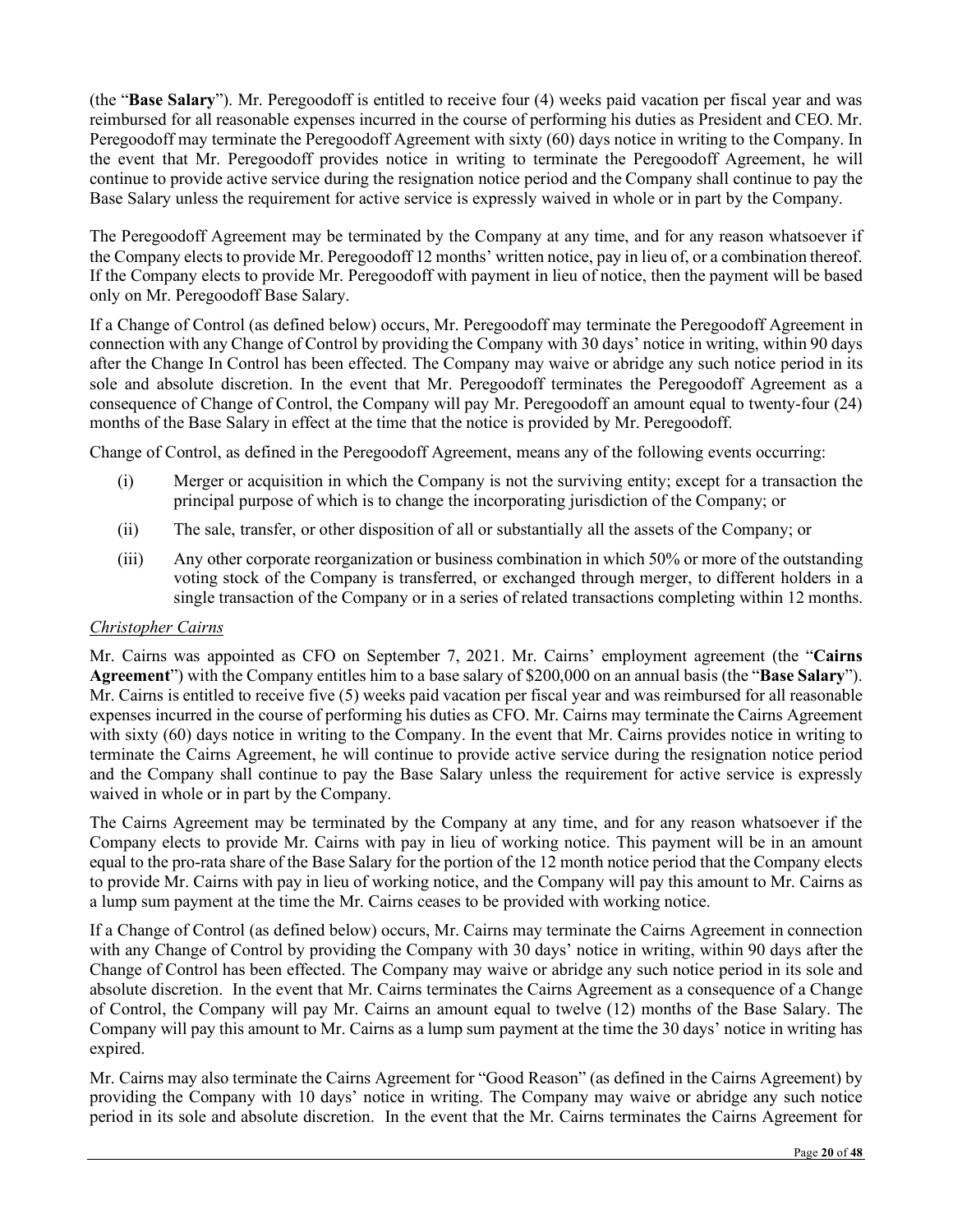Good Reason, the Company will pay Mr. Cairns an amount equal to 12 months of the Base Salary. The Company will pay this amount to Mr. Cairns as a lump sum payment at the time the 10 days' notice in writing has expired.

Change of Control, as defined in the Cairns Agreement, means any of the following events occurring:

- (iv) Merger or acquisition in which the Company is not the surviving entity; except for a transaction the principal purpose of which is to change the incorporating jurisdiction of the Company; or
- (v) The sale, transfer, or other disposition of all or substantially all the assets of the Company; or
- (vi) Any other corporate reorganization or business combination in which 50% or more of the outstanding voting stock of the Company is transferred, or exchanged through merger, to different holders in a single transaction of the Company or in a series of related transactions completing within 12 months.

#### **Oversight and Description of Director and Named Executive Officer Compensation**

The Board as a whole assumes responsibility for reviewing and monitoring compensation for the Company's senior management, and as part of that mandate determines the compensation of the Company's CEO and CFO.

To determine compensation payable, the Board reviews compensation paid to directors and chief executive officers of other companies of similar size and stage of development in similar industries and then determine appropriate compensation reflecting the responsibilities and time and effort expended by each director and the CEO while taking into account the financial and other resources of the Company. In settling on the compensation, the Board annually reviews the performance of the CEO in light of the Company's objectives and considers other factors that may have influenced achievement of the Company's objectives. The general objective of the Company's compensation philosophy is to: (i) compensate in a manner that encourages and rewards a high level of performance and outstanding results with a view to increasing long-term shareholder value; (ii) align interests with the long-term interests of shareholders; (iii) provide a compensation package that enables the Company to attract and retain talent; and (iv) ensure that the total compensation package is designed in a manner that takes into account the constraints under which the Company operates by virtue of the fact that it is a mining exploration company without a history of earnings.

The Company has limited financial resources to ensure that funds are available to complete scheduled programs. As a result, the Board must consider not only the financial situation of the Company at the time of the determination of executive compensation, but also the estimated financial situation of the Company both in the mid-term and the long-term. Because stock options do not require cash disbursement by the Company, they are an important element of executive compensation.

#### **Compensation Review Process**

The Company does not have a Compensation Committee.

The Board is responsible for the compensation policies and guidelines for the Company and for implementing and overseeing compensation policies.

The Board has assessed the Company's compensation plans and programs for its executive officers to ensure alignment with the Company's business plan and to evaluate the potential risks associated with those plans and programs. The Board has concluded that the compensation policies and practices do not create any risks that are reasonably likely to have a material adverse effect on the Company. The Board considers the risks associated with executive compensation and corporate incentive plans when designing and reviewing such plans and programs.

The Company has not adopted a policy restricting its executive officers or directors from purchasing financial instruments that are designated to hedge or offset a decrease in market value of equity securities granted as compensation or held, directly or indirectly, by its executive officers or directors. To the knowledge of the Company, none of the executive officers or directors has purchased such financial instruments.

The Board acts as the Company's compensation committee and in that role is responsible for reviewing and approving corporate goals and objectives relevant to an executive officer's compensation, evaluating the executive officer's performance in light of those goals and objectives and making recommendations with respect to the executive officer's future compensation, based on the evaluation.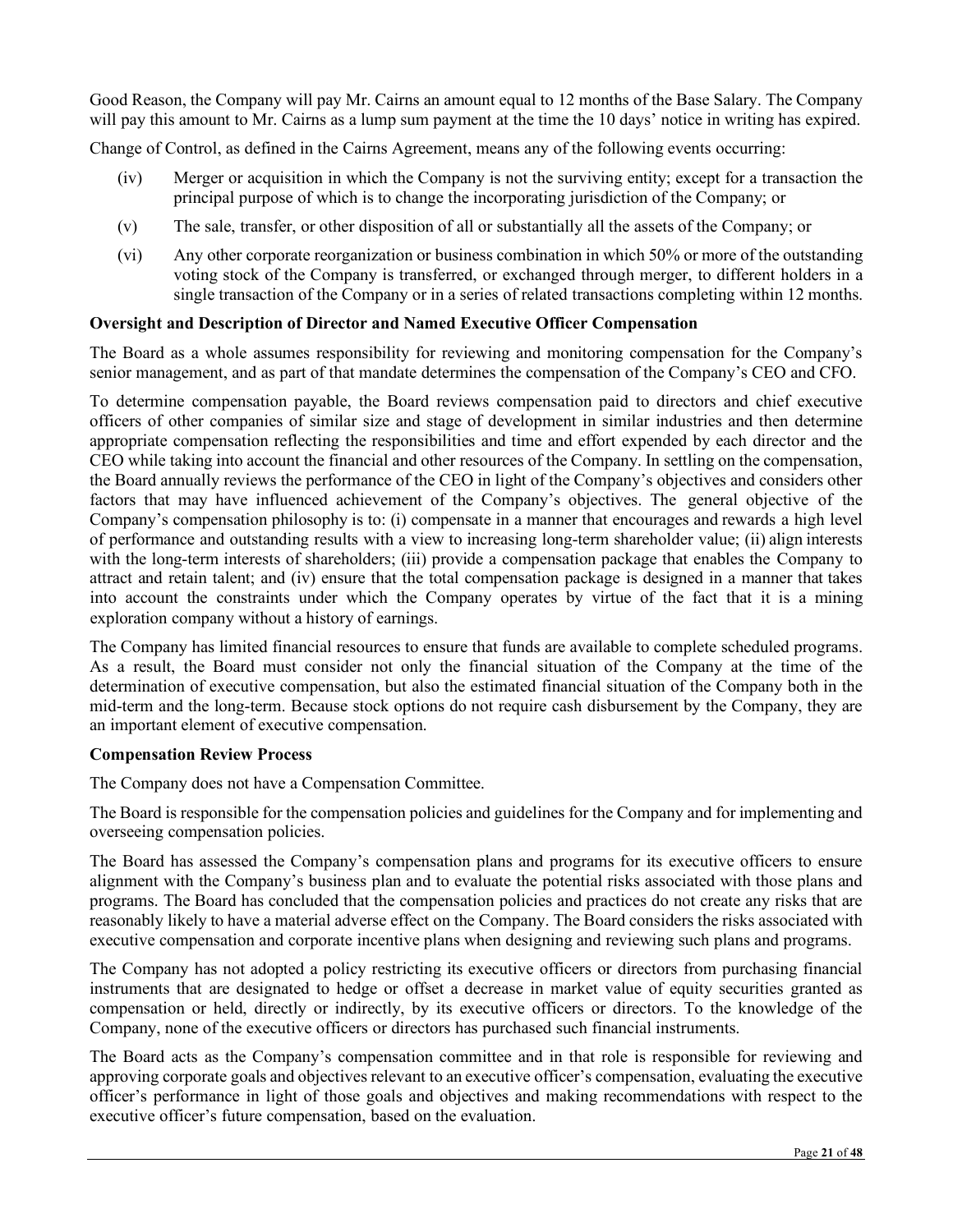Executive compensation is comprised of short-term compensation in the form of a base salary and long-term ownership through the Company's Share Option Plan. This structure ensures that a significant portion of executive compensation (stock options) is both long-term and "at risk" and, accordingly, is directly linked to the achievement of business results and the creation of long-term shareholder value. The Board determines the number of stock options to be awarded under its Share Option Plan. Stock options are generally awarded to executive officers at the commencement of employment and periodically thereafter. Options are granted to reward individuals for current performance, expected future performance and value to the Company. The size of awards made subsequent to the commencement of employment takes into account stock options already held by the individual.

# *Compensation of Board Members and Named Executive Officers*

Compensation for each of the Board members and each of the NEOs is approved by the Board as a whole. Base cash compensation and variable cash compensation levels are based, in part, on assessing appropriate compensation being paid to peer group companies at a similar stage of development.

The Board has not proceeded with a formal evaluation of the implications of the risks associated with the Company's compensation policies and practices. Risk management is a consideration of the Board when implementing its compensation program, and the Board does not believe that the Company's compensation program results in unnecessary or inappropriate risk-taking including risks that are likely to have a material adverse effect on the Company.

The Company has not established a policy on whether or not an NEO or director is permitted to purchase financial instruments, including for greater certainty, prepaid variable forward contracts, equity swaps, collars or units of exchange funds that are designed to hedge or offset a decrease in market value of equity securities granted as compensation or held, directly or indirectly, by the NEO or director.

# *Philosophy and Objectives*

The compensation program for senior management of the Company is designed to ensure that the level and form of compensation achieves certain objectives, including:

- (a) attracting and retaining talented, qualified and effective executives;
- (b) motivating the short and long-term performance of these executives; and
- (c) better aligning their interests with those of the Company's shareholders.

The Company relies solely on the discussions of the Board, without any formal objectives, criteria and analysis, for determining executive compensation.

## **Elements of Executive Compensation Program**

The Company's compensation program consists of the following elements:

- (a) base salary or consulting fees;
- (b) bonus payments; and
- (c) equity participation through the Company's Share Option Plan.

## *Base Salary or Consulting Fees*

The primary element of the Company's compensation program is base salary. The Company's view is that a competitive base salary is a necessary element for retaining qualified executive officers. The amount payable to an executive officer as base salary is determined primarily by the number of years of experience, personal performance, and by comparisons to the base salaries and total compensation paid to executives of comparable publicly-traded companies within the mineral exploration sector in North America.

In determining the base salary of an executive officer, the Board considers the following factors:

- (a) the particular responsibilities related to the position;
- (b) salaries paid by other companies in the mineral exploration sector in North America which were similar in size as the Company;
- (c) the experience level of the executive officer;
- (d) the amount of time and commitment which the executive officer devotes to the Company; and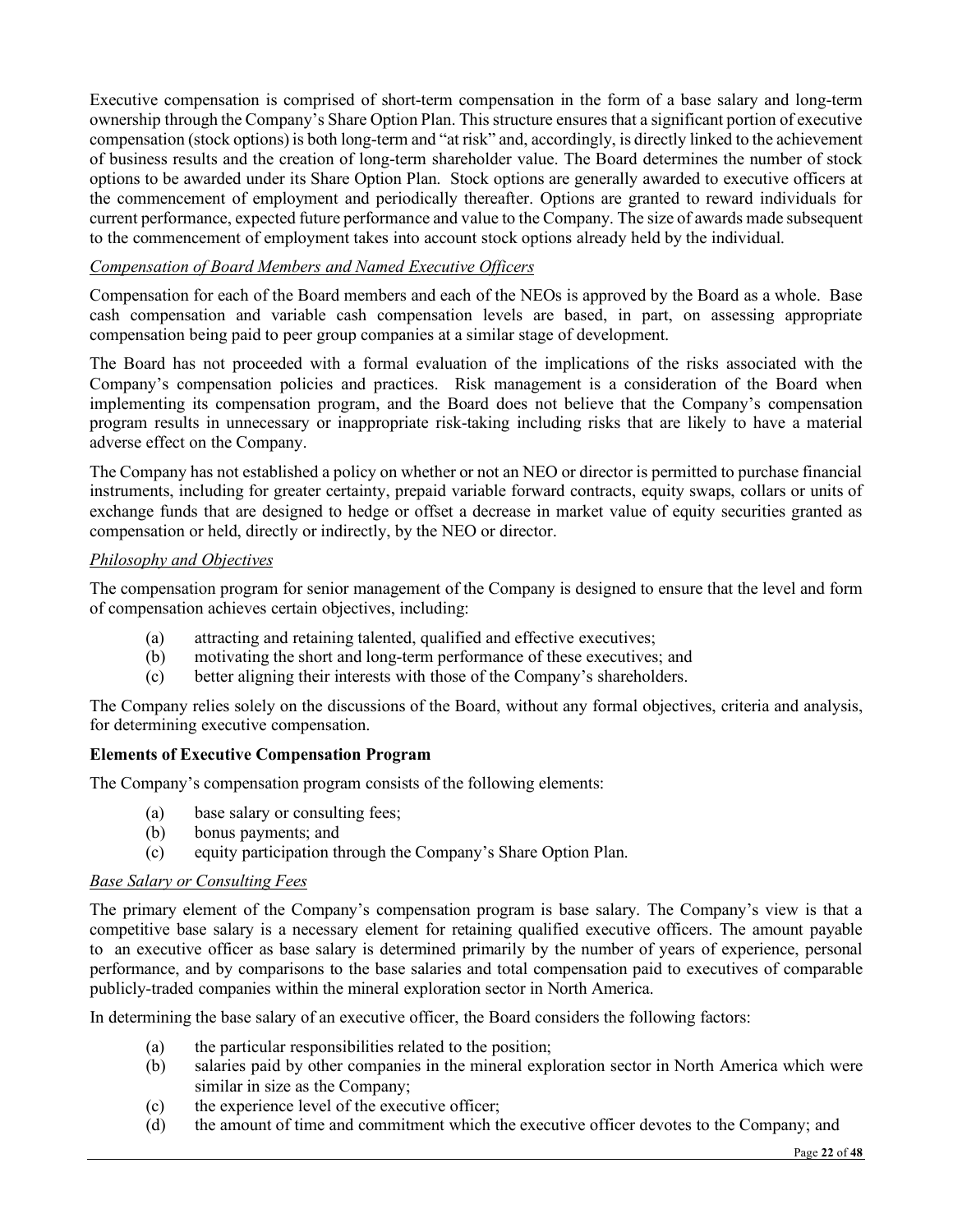(e) the executive officer's overall performance and performance in relation to the achievement of corporate milestones and objectives.

#### **Bonus Payments**

Each of the executive officers, as well as all employees, are eligible for an annual bonus, payable in cash or through option-based compensation. The amount paid is based on the Board's assessment of the Company's performance for the year. Factors considered in determining bonus amounts include individual performance, financial criteria (such as cash flow and share price performance) and operational criteria (such as significant mineral property acquisitions, resource growth and the attainment of corporate milestones).

#### *Equity Participation*

The Company believes that encouraging its executives and employees to become shareholders is the best way of aligning their interests with those of its shareholders. Equity participation is accomplished through the Company's Share Option Plan. Stock options are granted to executives and employees taking into account a number of factors, including the amount and term of options previously granted, base salary and bonuses and competitive factors. The amounts and terms of options granted are determined by the Board.

Given the evolving nature of the Company's business, the Board continues to review and redesign the overall compensation plan for senior management so as to continue to address the objectives identified above.

## **Risks Associated with the Company's Compensation Practices**

The Board has assessed the Company's compensation plans and programs for its executive officers to ensure alignment with the Company's business plan and to evaluate the potential risks associated with those plans and programs. The Board has concluded that the compensation policies and practices do not create any risks that are reasonably likely to have a material adverse effect on the Company. The Board considers the risks associated with executive compensation and corporate incentive plans when designing such plans and programs.

#### *Benefits and Perquisites*

In general, the Company will provide a specific benefit or perquisite only when it provides competitive value and promotes retention of executives, or when the perquisite provides shareholder value, such as ensuring the health of executives. Limited perquisites the Company provides its executives may include a parking allowance or a fee for each Board or Audit Committee meeting attended, to assist with their out-of-pocket expenses.

#### **Pension Plan Benefits**

The Company has no pension plan arrangements or benefits with respect to any of its NEOs, directors or employees.

## **PART 7 - SECURITIES AUTHORIZED FOR ISSUANCE UNDER EQUITY COMPENSATION PLANS**

The Company's Share Option Plan is the only equity compensation plan under which securities are authorized for issuance.

#### **Equity Compensation Plan Information**

The following table sets forth information with respect to the Company's Share Option Plan under which equity securities of the Company are authorized at the end of the Company's most recently completed financial year November 30, 2021: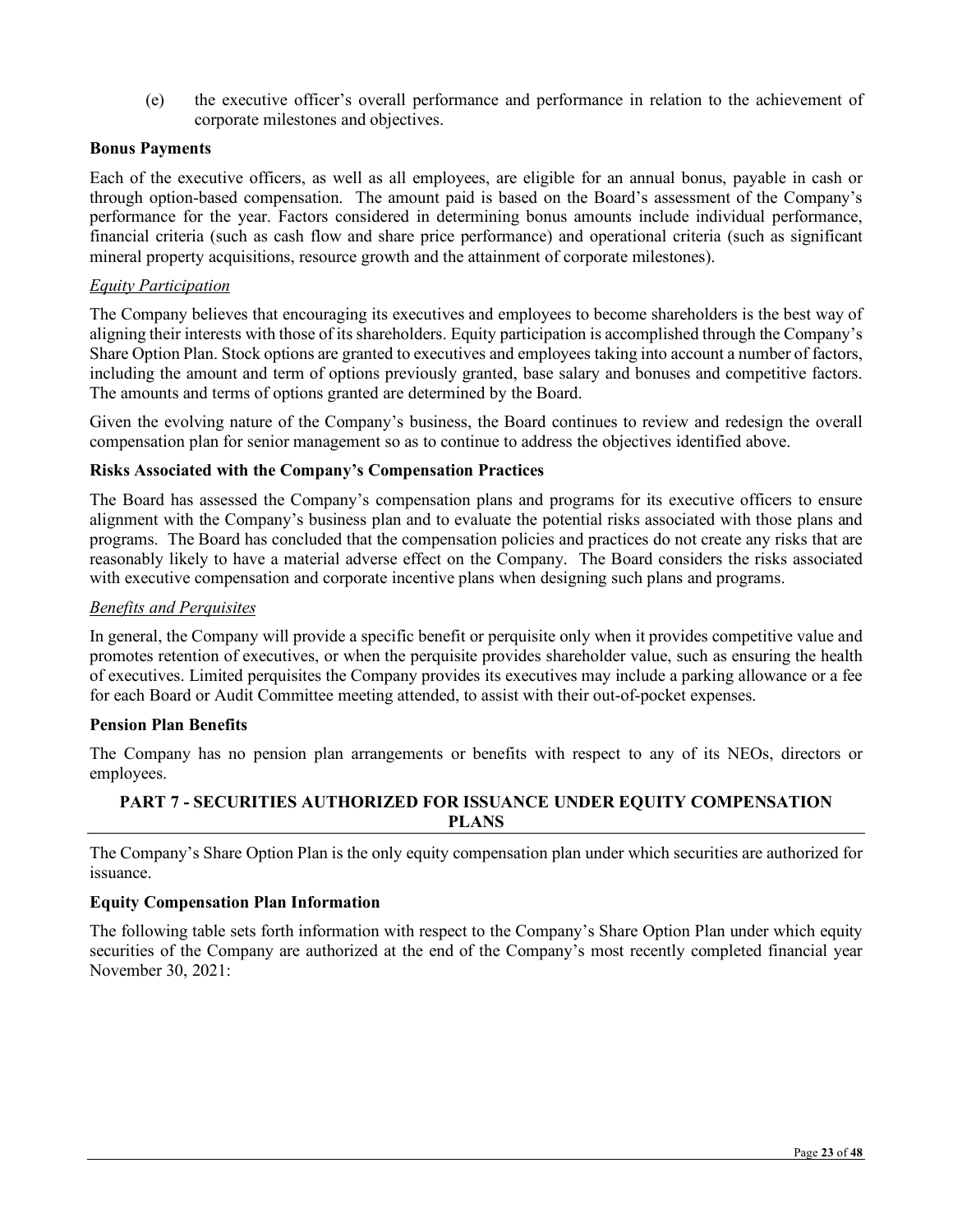| <b>Plan Category</b>                                                                   | <b>Number of securities to</b><br>be issued upon exercise<br>of outstanding options | Weighted-average<br>exercise price of<br>outstanding options | <b>Number of securities remaining</b><br>available for future issuance<br>under equity compensation plans<br>(excluding securities reflected in<br>the second column of this table) |
|----------------------------------------------------------------------------------------|-------------------------------------------------------------------------------------|--------------------------------------------------------------|-------------------------------------------------------------------------------------------------------------------------------------------------------------------------------------|
| Equity compensation<br>plans approved by<br>securityholders (the<br>Share Option Plan) | 7,600,000                                                                           | \$0.68                                                       | $8,681,457^{(1)}$                                                                                                                                                                   |
| Equity compensation<br>plans not approved by<br>securityholders                        | Nil                                                                                 | Nil                                                          | Nil                                                                                                                                                                                 |
| <b>Total</b>                                                                           | 7,600,000                                                                           |                                                              | 8,681,457                                                                                                                                                                           |

Notes:

(1) Calculated based upon 10% of an aggregate of 162,814,573 Common Shares issued and outstanding as of November 30, 2021, less the aggregate of 7,600,000 Share Options outstanding under the Share Option Plan.

# **INDEBTEDNESS OF DIRECTORS AND EXECUTIVE OFFICERS**

No director, executive officer, proposed nominee for election as a director or associate of them, is or, since the beginning of the last completed financial year of the Company, was indebted to or guaranteed or supported by the Company, either pursuant to an employee stock purchase program or otherwise.

# **INTEREST OF INFORMED PERSONS IN MATERIAL TRANSACTIONS**

"**Informed Person**" means:

- (a) a director or executive officer of the Company;
- (b) a director or executive officer of a person or company that is itself an informed person or subsidiary of the Company;
- (c) any person or company who beneficially owns, or controls or directs, directly or indirectly, voting securities of the Company or a combination of both carrying more than 10% of the voting rights attached to all outstanding voting securities of the Company other than voting securities held by the person or company as underwriter in the course of a distribution; and
- (d) the Company if it has purchased, redeemed or otherwise acquired any of its securities, for so long as it holds any of its securities.

Other than disclosed in this Circular, to the knowledge of management of the Company, no informed person of the Company, proposed director of the Company, or any associate or affiliate of any informed person or proposed director of the Company has any material interest, direct or indirect, in any transaction since the commencement of the Company's most recently completed financial year ended November 30, 2021 or in any proposed transaction which has materially affected or would materially affect the Company or any of its subsidiaries.

# **MANAGEMENT CONTRACTS**

Except as otherwise disclosed in this Circular, management functions of the Company are generally performed by directors and senior officers of the Company and not, to any substantial degree, by any other person to whom the Company has contracted.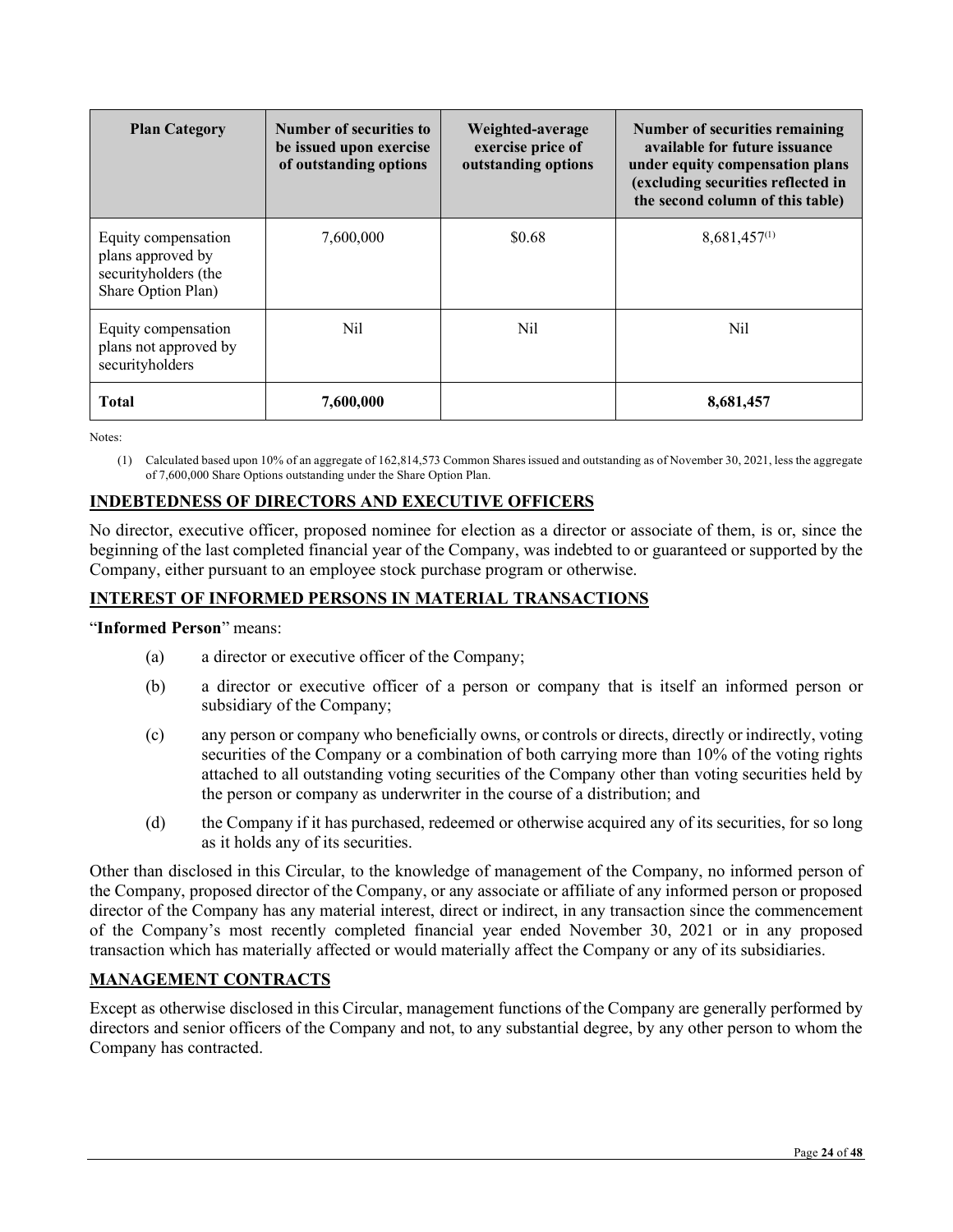#### **PART 8 - PARTICULARS OF MATTERS TO BE ACTED UPON**

To the knowledge of the Board, the matters to be brought before the Meeting are those matters set forth in the accompanying Notice.

## **OTHER MATTERS**

Management of Apollo is not aware of any other matters which it anticipates will come before the Meeting as of the date of mailing of this Circular.

## **PART 9 - ADDITIONAL INFORMATION**

Additional information relating to the Company concerning the Company and its operations is available on SEDAR at [www.sedar.com.](http://www.sedar.com/) Financial information concerning the Company is provided in its comparative financial statements and management's discussion and analysis for the Company's most recently completed financial year ending November 30, 2021. Copies of this information are available either on SEDAR or by contacting the Company at Suite 710, 1030 West Georgia Street, Vancouver, British Columbia, Canada V6E 2Y3 Telephone: (604) 428-6128, to request copies of the Company's consolidated financial statements and MD&A. Copies of documents will be provided free of charge to security holders of the Company. The Company may require the payment of a reasonable charge from any person or company who is not a securityholder of the Company, who requests a copy of any such document.

## **Approval**

The contents and the sending of this Circular have been approved by the Board.

**DATED** at Vancouver, British Columbia as of **April 29, 2022**.

*(s) Thomas Peregoodoff (s) Rona Sellers*

**Thomas Peregoodoff Rona Sellers** President & CEO Corporate Secretary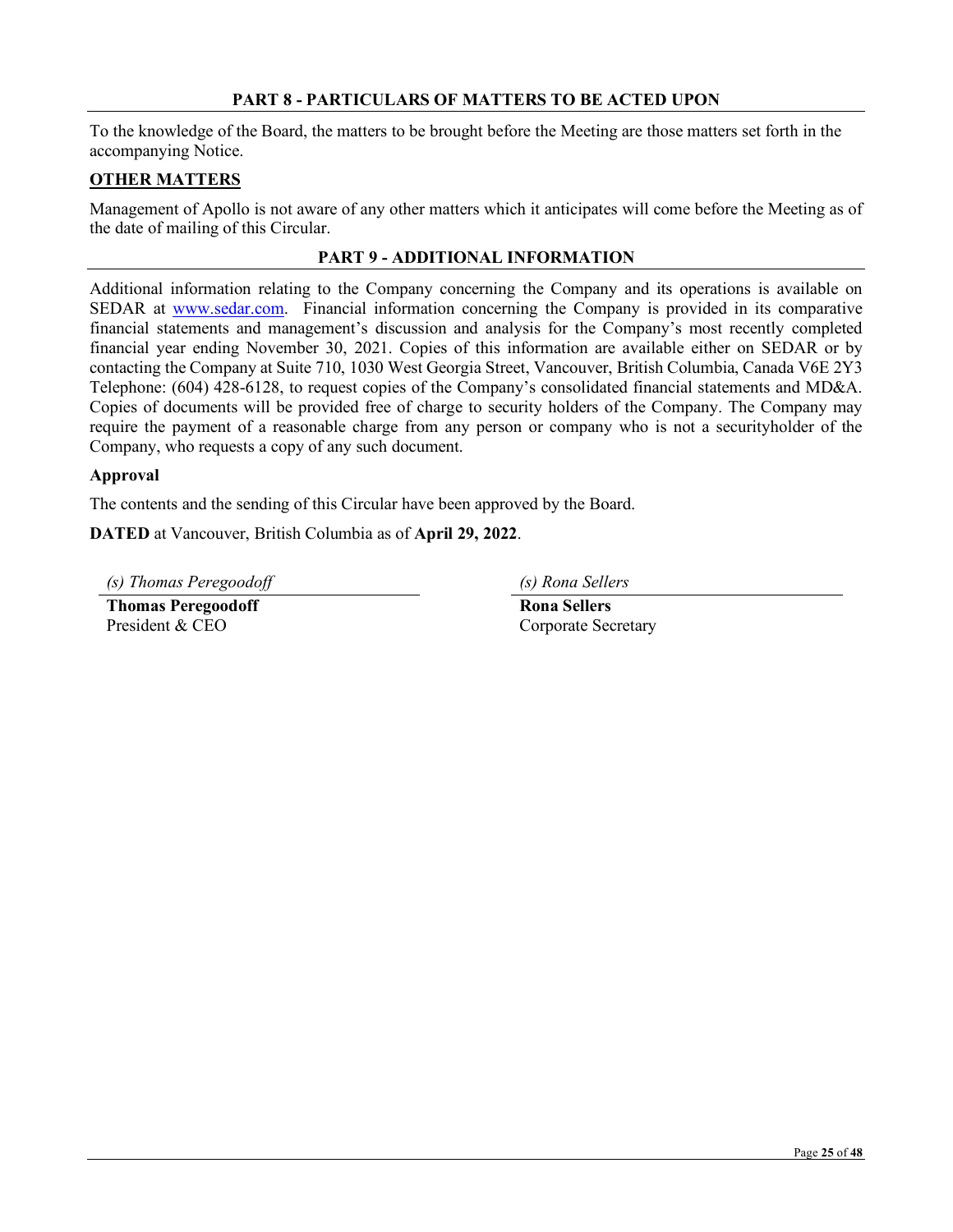#### **SCHEDULE "A" AUDIT COMMITTEE CHARTER**

The Audit Committee (the "**Committee**") is a committee of the board of directors (the "**Board**") of Apollo Silver Corp. (the "**Company**"). The role of the Committee is to provide oversight of the Company's financial management and of the design and implementation of an effective system of internal financial controls as well as to review and report to the Board on the integrity of the financial statements of the Company, its subsidiaries and associated companies. This includes helping directors meet their responsibilities, facilitating better communication between directors and the external auditor, enhancing the independence of the external auditor, increasing the credibility and objectivity of financial reports and strengthening the role of the directors by facilitating in-depth discussions among directors, management and the external auditor. Management is responsible for establishing and maintaining those controls, procedures and processes and the Committee is appointed by the Board to review and monitor them. The Company's external auditor is ultimately accountable to the Board and the Committee as representatives of the Company's shareholders.

## **Duties and Responsibilities**

#### *External Auditor*

- (a) To recommend to the Board, for shareholder approval, an external auditor to examine the Company's accounts, controls, and financial statements on the basis that the external auditor is accountable to the Board and the Committee as representatives of the shareholders of the Company.
- (b) To oversee the work of the external auditor engaged for the purpose of preparing or issuing an auditor's report or performing other audit, review, or attest services for the Company, including the resolution of disagreements between management and the external auditor regarding financial reporting.
- (c) To evaluate the audit services provided by the external auditor, pre-approve all audit fees and recommend to the Board, if necessary, the replacement of the external auditor.
- (d) To pre-approve any non-audit services to be provided to the Company by the external auditor and the fees for those services.
- (e) To obtain and review, at least annually, a written report by the external auditor setting out the auditor's internal quality-control procedures, any material issues raised by the auditor's internal quality-control reviews and the steps taken to resolve those issues.
- (f) To hold an in-camera meeting with the external auditor at the end of each audit committee meeting, without management present.
- (g) To review and approve the Company's hiring policies regarding partners, employees and former partners and employees of the present and former external auditor of the Company. The Committee has adopted the following guidelines regarding the hiring of any partner, employee, reviewing tax professional or other person providing audit assurance to the external auditor of the Company on any aspect of its certification of the Company's financial statements:
	- (i) A member of the audit team that is auditing a business of the Company can be hired into that business or into a position to which that business reports following Committee review and approval;
	- (ii) A former partner or employee of the external auditor may be made an officer of the Company or any of its subsidiaries following Committee review and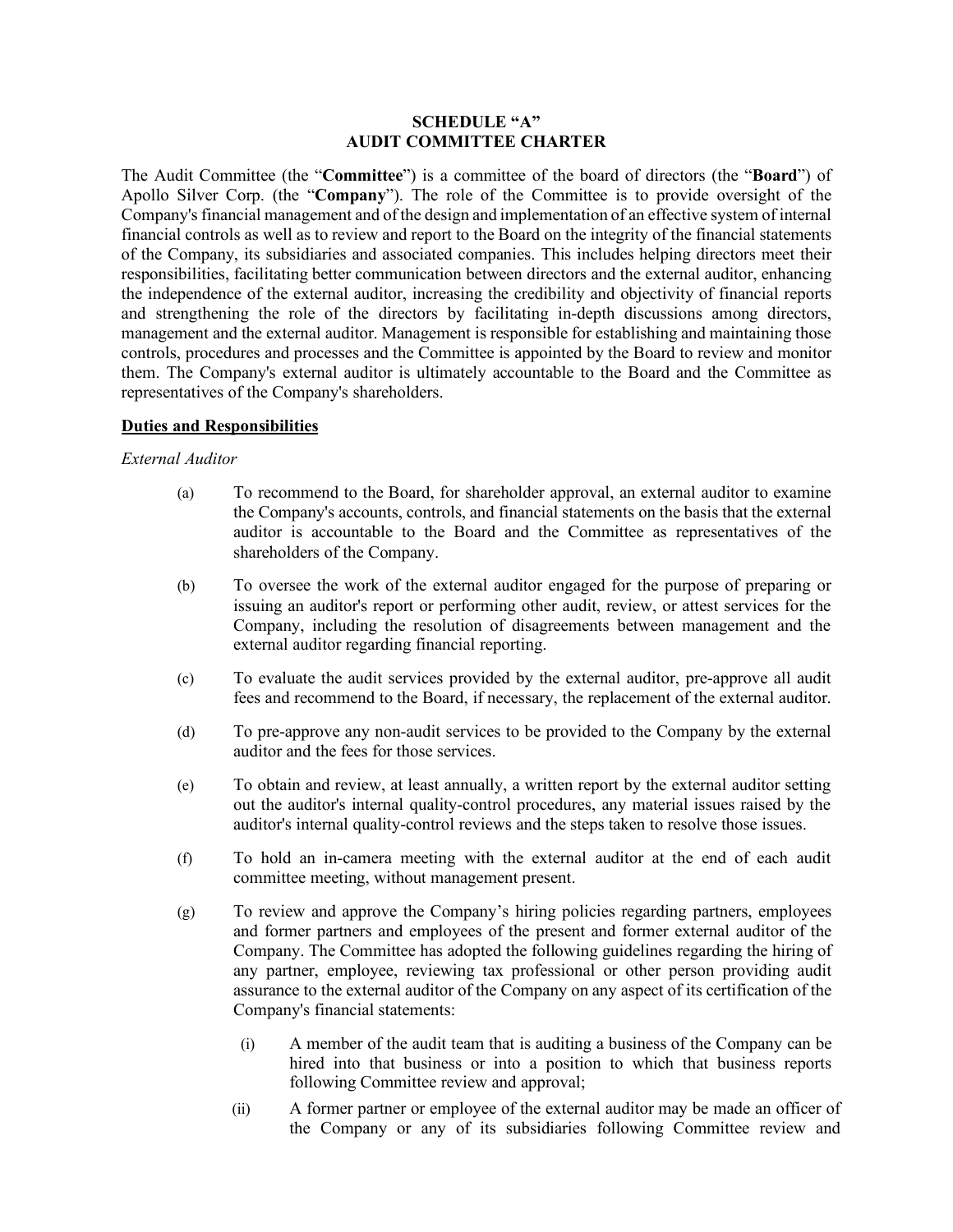approval;

- (iii) The Chief Financial Officer ("**CFO**") must approve all office hires from the external auditor; and
- (iv) The CFO must report annually to the Committee on any hires within these guidelines during the preceding year.
- (h) To review, at least annually, the relationships between the Company and the external auditor in order to establish the independence of the external auditor.

*Financial Information and Reporting*

- (a) To review and approve the Company's annual audited financial statements and interim statements with the Chief Executive Officer ("**CEO**") and CFO and then recommend approval to the Board.
- (b) To review and discuss with management and the external auditor, as appropriate:
	- (i) The annual audited financial statements and the interim financial statements, including the accompanying management discussion and analysis; and
	- (ii) Earnings guidance and other releases containing information taken from the Company's financial statements prior to their release.
- (c) To review the quality and not just the acceptability of the Company's financial reporting and accounting standards and principles and any proposed material changes to them or their application.
- (d) To review with the CFO any earnings guidance to be issued by the Company and any news release containing financial information taken from the Company's financial statements prior to the release of the financial statements to the public. In addition, the CFO must review with the Committee the substance of any presentations to analysts or rating agencies that contain a change in strategy or outlook.

#### *Oversight*

- (a) To review the internal audit staff functions, including:
	- (i) The purpose, authority and organizational reporting lines;
	- (ii) The annual audit plan, budget and staffing; and
	- (iii) The appointment and compensation of the controller, if any.
- (b) To review, with the CFO and others, as appropriate, the Company's internal system of audit controls and the results of internal audits.
- (c) To review and monitor the Company's major financial risks and risk management policies and the steps taken by management to mitigate those risks.
- (d) To meet at least annually with management (including the CFO), the internal audit staff, and the external auditor in separate executive sessions and review issues and matters of concern respecting audits and financial reporting.
- (e) In connection with its review, approval, and Board approval recommendation of the annual audited financial statements and interim financial statements, the Committee will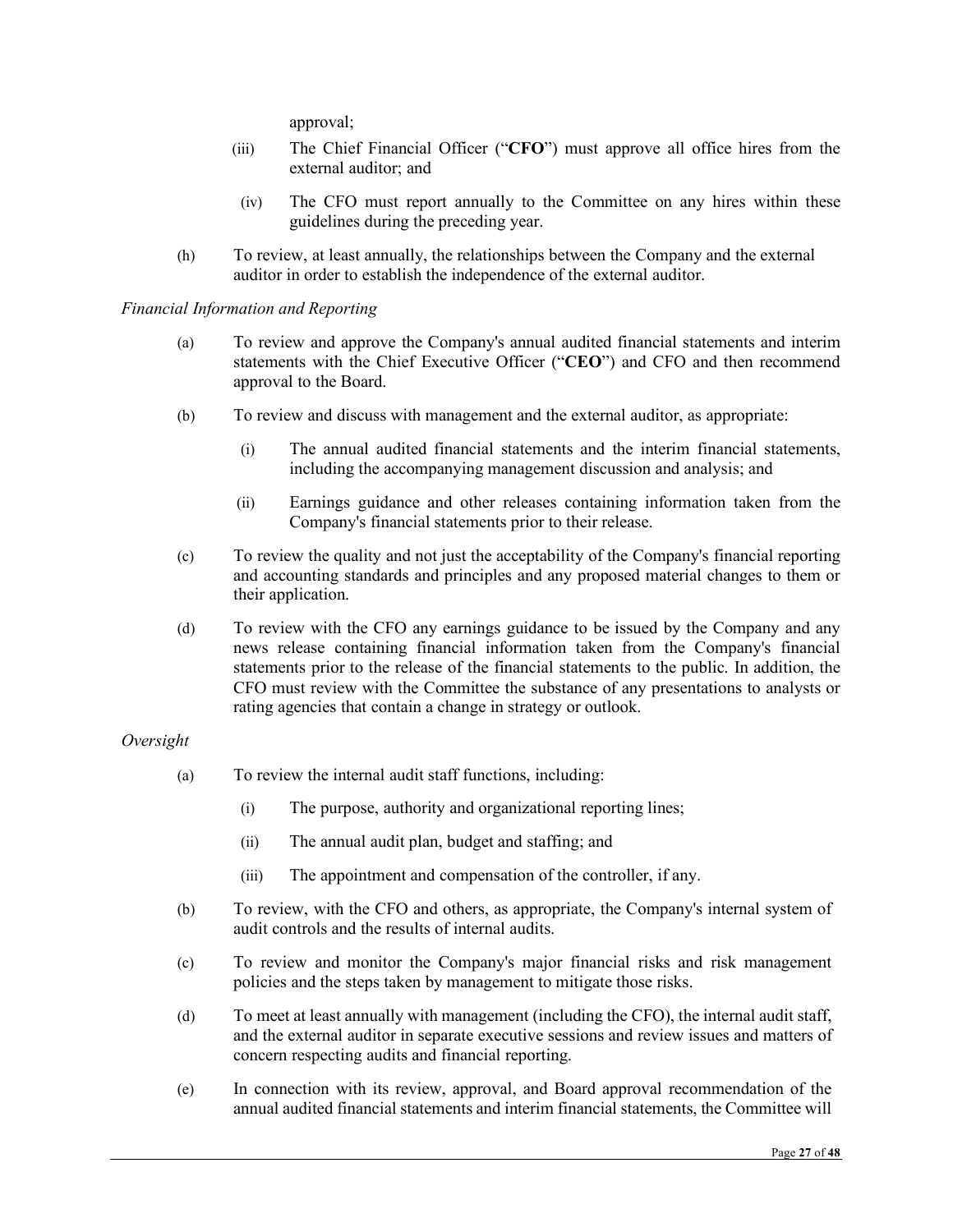also review and approve the process for the CEO and CFO certifications (if required by law or regulation) with respect to the financial statements and the Company's disclosure and internal controls, including any material deficiencies or changes in those controls.

#### *Membership*

- (a) The Committee shall consist of three or more members of the Board, all of whom shall be independent directors, and shall satisfy the laws governing the Company and the independence, financial literacy, expertise and experience requirements under applicable securities laws, applicable stock exchange rules, and any other regulatory requirements applicable to the Company
- (b) Any member may be removed from office or replaced at any time by the Board and shall cease to be a member upon ceasing to be a director. Each member of the Committee shall hold office until the close of the next annual meeting of shareholders of the Company or until the member ceases to be a director, resigns or is replaced, whichever first occurs.
- (c) The members of the Committee shall be entitled to receive such remuneration for acting as members of the Committee as the Board may from time to time determine.
- (d) All members of the Committee must be "financially literate" (i.e. have the ability to read and understand a set of financial statements such as a balance sheet, an income statement and a cash flow statement).

#### **Procedures**

- (a) The Board shall appoint one of the directors elected to the Committee as the Chair of the Committee (the "**Chair**"). In the absence of the appointed Chair from any meeting of the Committee, the members shall elect a Chair from those in attendance to act as Chair of the meeting.
- (b) The Chair will appoint a secretary (the "**Secretary**") who will keep minutes of all meetings. The Secretary does not have to be a member of the Committee or a director and can be changed by simple notice from the Chair.
- (c) No business may be transacted by the Committee except at a meeting of its members at which a quorum of the Committee is present or by resolution in writing signed by all the members of the Committee. A majority of the members of the Committee shall constitute a quorum, provided that if the number of members of the Committee is an even number, one-half of the number of members plus one shall constitute a quorum and provided that a majority of the members must be "independent" or "unrelated".
- (d) The Committee will meet as many times as is necessary to carry out its responsibilities. Any member of the Committee or the external auditor may call meetings.
	- (e) The time and place of the meetings of the Committee, the calling of meetings and the procedure in all respects of such meetings shall be determined by the Committee, unless otherwise provided for in the articles of the Company or otherwise determined by resolution of the Board.
	- (f) The Committee shall have the resources and authority necessary to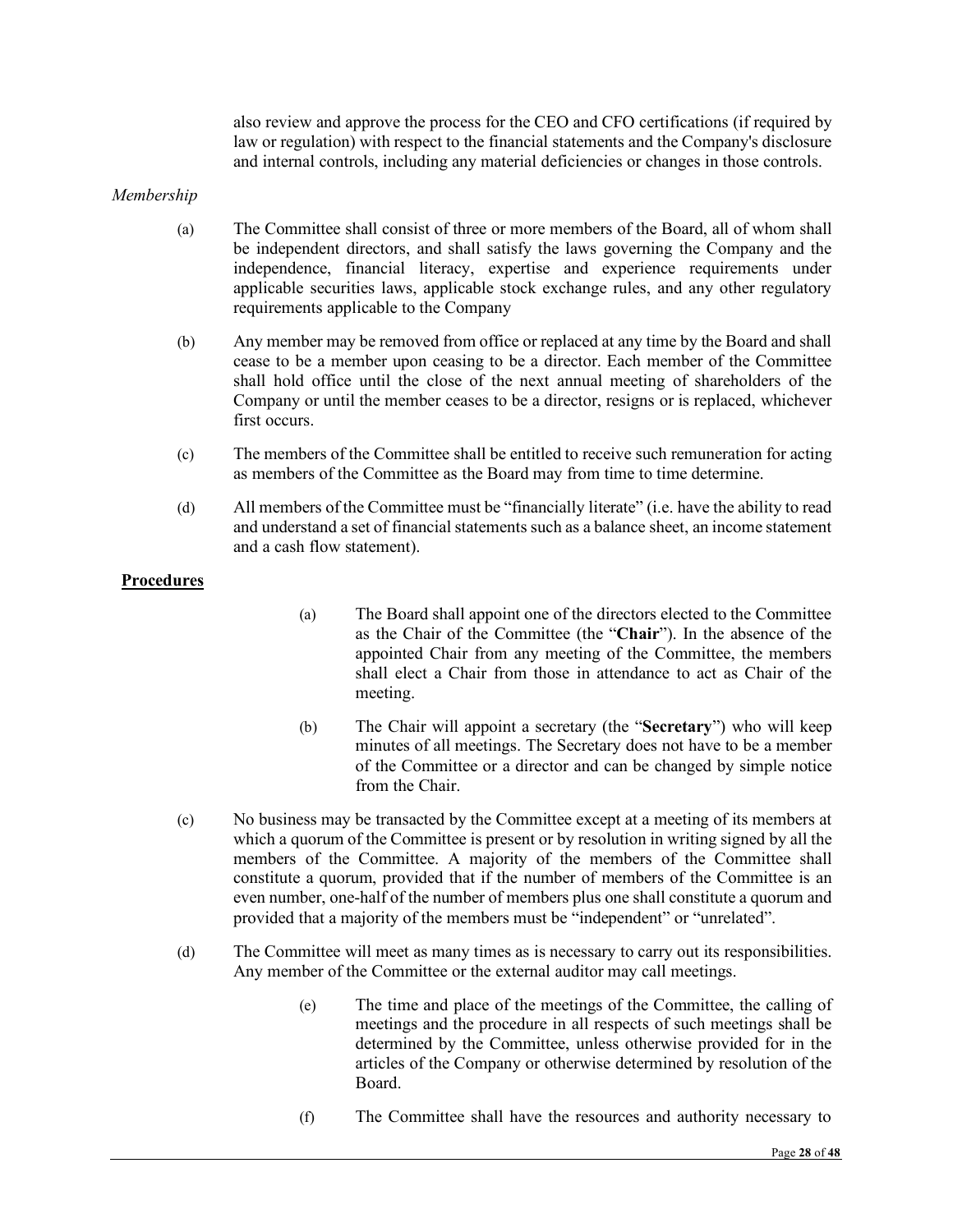discharge its duties and responsibilities, including the authority to select, retain, terminate, and approve the fees and other retention terms (including termination) of special counsel, advisors or other experts or consultants, as it deems appropriate.

- (g) The Committee shall have access to all books and records of the Company necessary for the execution of the Committee's obligations and shall discuss with the CEO or the CFO such records and other matters considered appropriate.
- (h) The Committee has the authority to communicate directly with the internal and external auditors.

# **Reports**

The Committee shall produce the following reports and provide them to the Board:

- (a) An annual performance evaluation of the Committee, which evaluation must compare the performance of the Committee with the requirements of this Charter. The performance evaluation should also recommend to the Board any improvements to this Charter deemed necessary or desirable by the Committee. The performance evaluation by the Committee shall be conducted in such manner as the Committee deems appropriate. The report to the Board may take the form of an oral report by the Chair or any other member of the Committee designated by the Committee to make this report.
- (b) A summary of the actions taken at each Committee meeting, which shall be presented to the Board at the next Board meeting.

Approved by the Board on October 19, 2021.

Amended by the Board on March 18, 2022.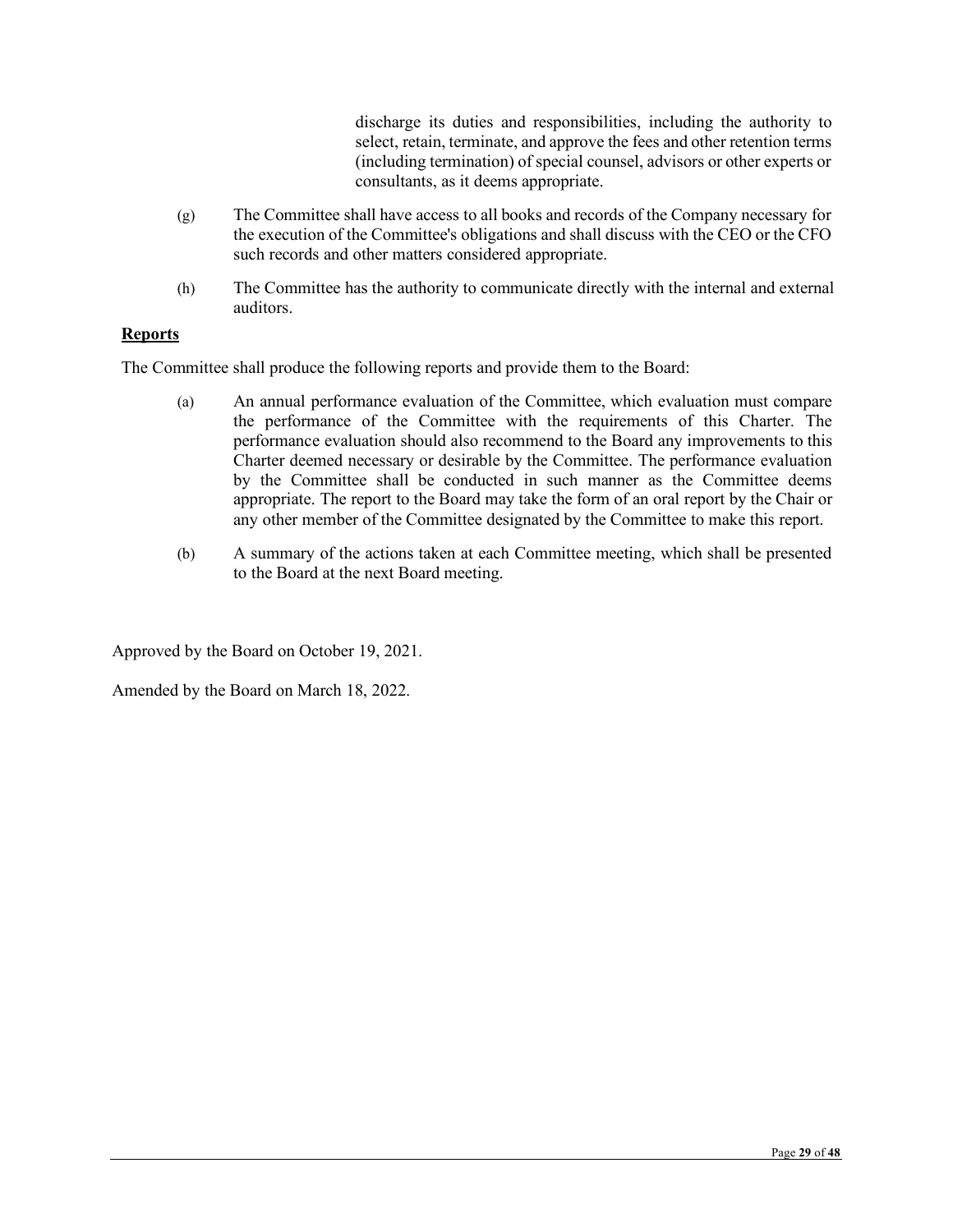#### **SCHEDULE "B"**

#### **APOLLO SILVER CORP.**

# **SHARE OPTION PLAN Dated for Reference July 9, 2015 (as amended April 29, 2022)**

## **PURPOSE AND INTERPRETATION**

#### **Purpose**

1.1 The purpose of this Plan is to advance the interests of the Company by encouraging equity participation in the Company through the acquisition of Common Shares of the Company. It is the intention of the Company that this Plan will at all times be in compliance with TSX Venture Policies (or, if applicable, NEX Policies) and any inconsistencies between this Plan and TSX Venture Policies (or, if applicable, NEX Policies) will be resolved in favour of the latter.

#### **Definitions**

1.2 In this Plan

**Affiliate** means a company that is a parent or subsidiary of the Company, or that is controlled by the same entity as the Company;

**Associate** has the meaning set out in the Securities Act;

**Blackout Period** means an interval of time during which the Company has determined that one or more Participants may not trade any securities of the Company because they may be in possession of undisclosed material information pertaining to the Company, or when in anticipation of the release of quarterly or annual financials, to avoid potential conflicts associated with a company's insider-trading policy or applicable securities legislation, (which, for greater certainty, does not include the period during which a cease trade order is in effect to which the Company or in respect of an Insider, that Insider, is subject);

**Board** means the board of directors of the Company or any committee thereof duly empowered or authorized to grant Options under this Plan;

**Change of Control** includes situations where after giving effect to the contemplated transaction and as a result of such transaction:

(i) any one Person holds a sufficient number of voting shares of the Company or resulting company to affect materially the control of the Company or resulting company, or,

(ii) any combination of Persons, acting in concert by virtue of an agreement, arrangement, commitment or understanding, holds in total a sufficient number of voting shares of the Company or its successor to affect materially the control of the Company or its successor,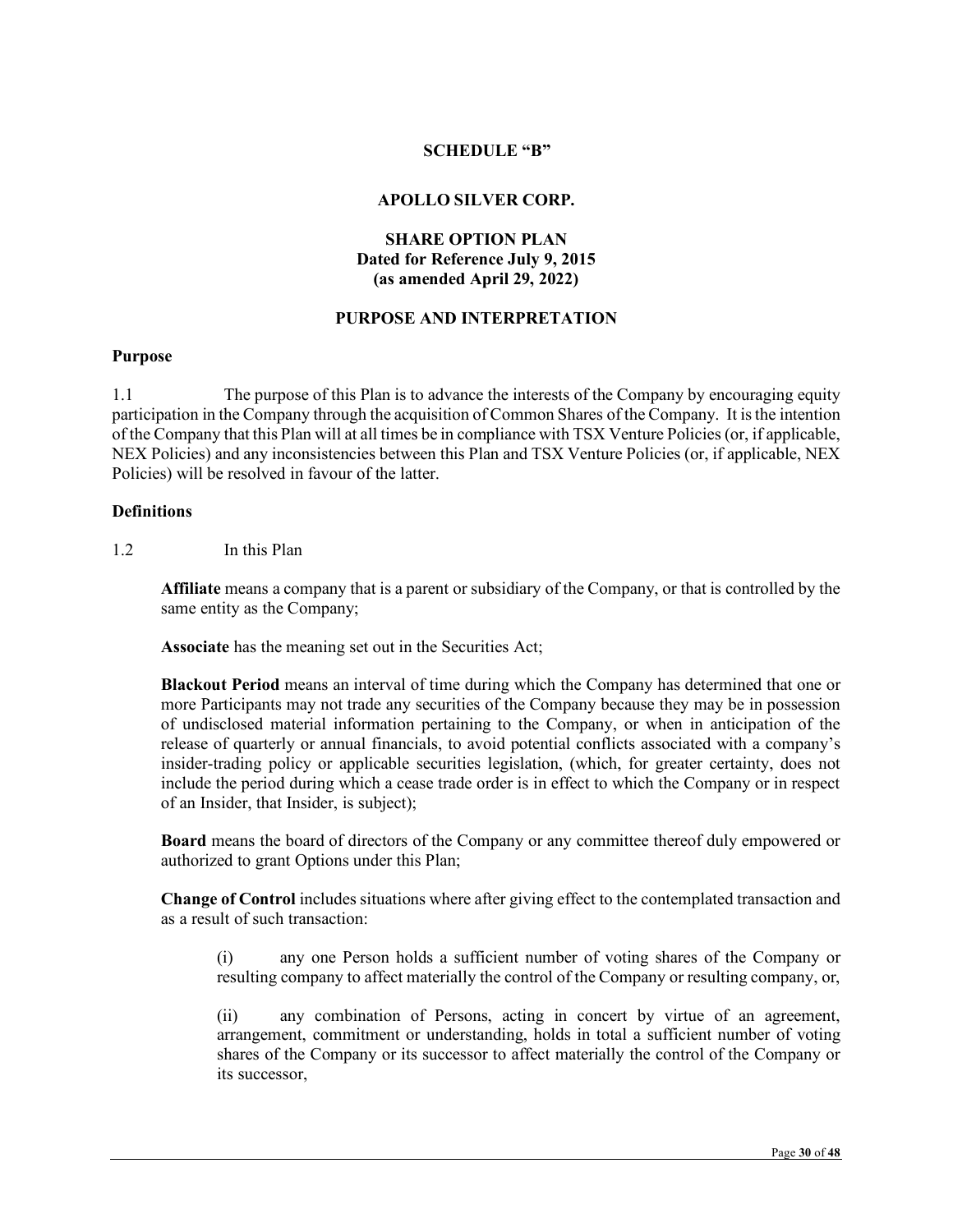where such Person or combination of Persons did not previously hold a sufficient number of voting shares to materially affect control of the Company or its successor and, in the absence of evidence to the contrary, any Person or combination of Persons acting in concert by virtue of an agreement, arrangement, commitment or understanding, holding more than 20% of the voting shares of the Company or resulting company is deemed to materially affect control of the Company or resulting company;

**Common Shares** means the common shares without par value in the capital of the Company providing such class is listed on the TSX Venture (or, NEX, as the case may be);

**Company** means the company named at the top hereof and includes, unless the context otherwise requires, all of its Affiliates and successors according to law;

**Consultant** has the meaning assigned by Policy 4.4 of the TSX Venture Policies in effect from time to time:

**Consultant Company** means for an individual Consultant, a company or partnership of which the individual is an employee, shareholder or partner;

**Directors** means the directors of the Company as may be elected from time to time;

**Discounted Market Pric**e has the meaning assigned by Policy 1.1 of the TSX Venture Policies in effect from time to time;

**Disinterested Shareholder Approval** means approval by a majority of the votes cast by all the Company's shareholders at a duly constituted shareholders' meeting, excluding votes attached to Common Shares beneficially owned by Insiders who are Service Providers or their Associates;

**Effective Date** for an Option means the date of grant thereof by the Board;

**Employee** means:

(i) an individual who is considered an employee under the *Income Tax Act* Canada (i.e. for whom income tax, employment insurance and CPP deductions must be made at source);

(ii) an individual who works full-time for the Company or a subsidiary thereof providing services normally provided by an employee and who is subject to the same control and direction by the Company over the details and methods of work as an employee of the Company, but for whom income tax deductions are not made at source; or

(iii) an individual who works for the Company or its subsidiary on a continuing and regular basis for a minimum amount of time per week providing services normally provided by an employee and who is subject to the same control and direction by the Company over the details and methods of work as an employee of the Company, but for whom income tax deductions need not be made at source:

**Exchange Hold Period** has the meaning assigned by Policy 1.1 of the TSX Venture Policies in effect from time to time;

**Exercise Price** means the amount payable per Common Share on the exercise of an Option, as determined in accordance with the terms hereof;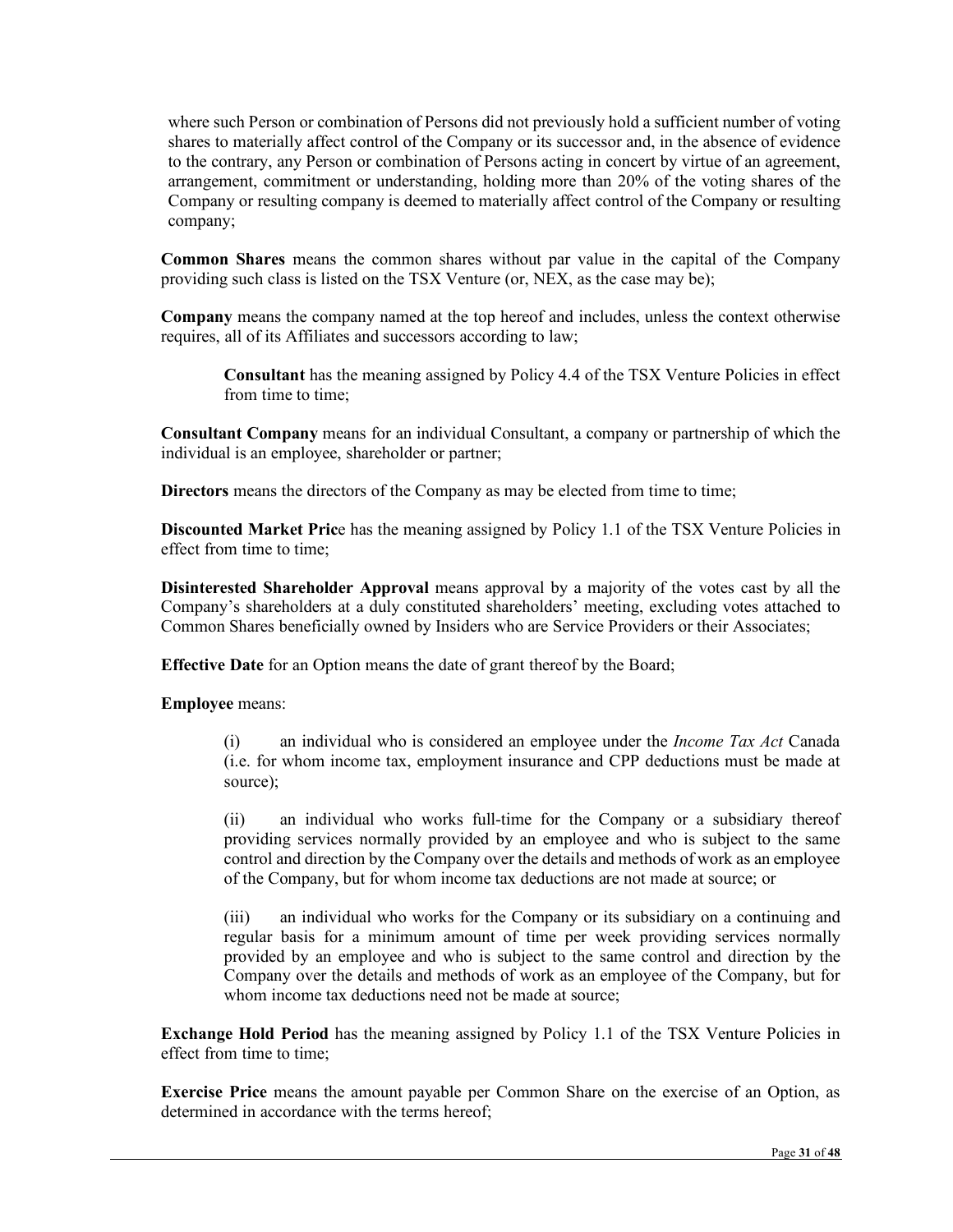**Expiry Date** means the day on which an Option lapses as specified in the Option Commitment therefor or in accordance with the terms of this Plan;

**Insider** means an insider as defined in the TSX Venture Policies or as defined in securities legislation applicable to the Company;

**Investor Relations Activities** has the meaning assigned by Policy 1.1 of the TSX Venture Policies in effect from time to time;

**Management Company Employee** means an individual employed by a Person providing management services to the Company which are required for the ongoing successful operation of the business enterprise of the Company, but excluding a Person engaged in Investor Relations Activities;

**Market Price** has the meaning assigned by Policy 1.1 of the TSX Venture Policies in effect from time to time;

**NEX** means a separate board of the TSX Venture for companies previously listed on the TSX Venture or the Toronto Stock Exchange which have failed to maintain compliance with the ongoing financial listing standards of those markets;

**NEX Policies** means the rules and policies of NEX as amended from time to time;

**Officer** means a Board appointed officer of the Company;

**Option** means the right to purchase Common Shares granted hereunder to a Service Provider;

**Option Commitment** means the notice of grant of an Option delivered by the Company hereunder to a Service Provider and substantially in the form of Schedule A attached hereto;

**Optioned Shares** means Common Shares that may be issued in the future to a Service Provider upon the exercise of an Option;

**Optionee** means the recipient of an Option hereunder;

**Outstanding Shares** means at the relevant time, the number of issued and outstanding Common Shares of the Company from time to time;

**Participant** means a Service Provider that becomes an Optionee;

**Person** includes a company, any unincorporated entity, or an individual;

**Plan** means this share option plan, the terms of which are set out herein or as may be amended;

**Plan Shares** means the total number of Common Shares which may be reserved for issuance as Optioned Shares under the Plan as provided in §2.2;

**Regulatory Approval** means the approval of the TSX Venture and any other securities regulatory authority that has lawful jurisdiction over the Plan and any Options issued hereunder;

**Securities Act** means the Securities Act, R.S.B.C. 1996, c. 418, or any successor legislation;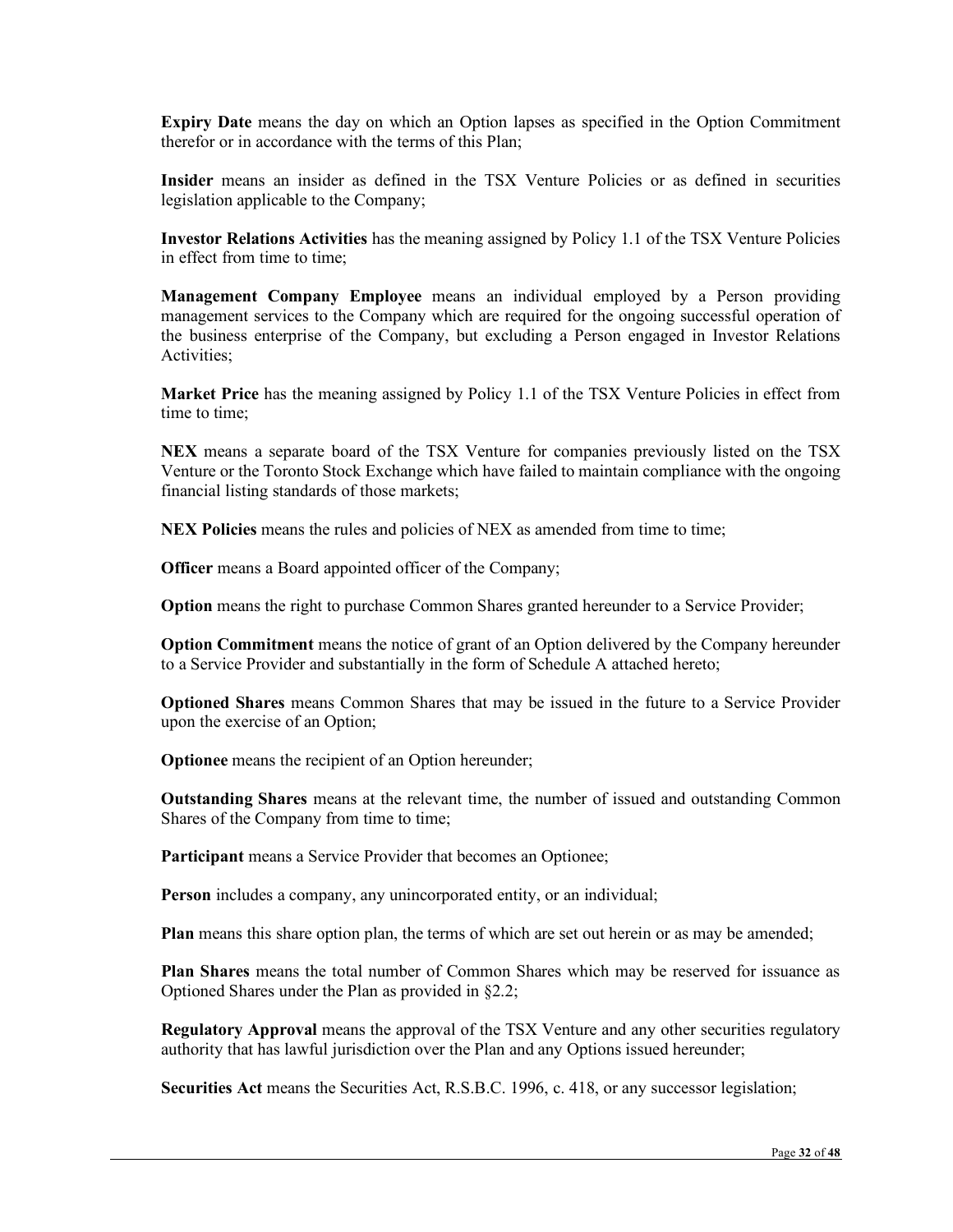**Security Based Compensation Plan** has the meaning assigned by Policy 4.4 of the TSX Venture Policies;

**Service Provider** means a Person who is a bona fide Director, Officer, Employee, Management Company Employee, Consultant or Consultant Company, and also includes a company, 100% of the share capital of which is beneficially owned by one or more Service Providers;

**Shareholder Approval** means approval by a majority of the votes cast by eligible shareholders of the Company at a duly constituted shareholders' meeting;

**Take Over Bid** means a take over bid as defined in Multilateral Instrument 62-104 (Take-over Bids and Issuer Bids) or the analogous provisions of securities legislation applicable to the Company;

**TSX Venture** means the TSX Venture Exchange and any successor thereto; and

**TSX Venture Policies** means the rules and policies of the TSX Venture as amended from time to time.

#### **Other Words and Phrases**

1.3 Words and phrases used in this Plan but which are not defined in the Plan, but are defined in the TSX Venture Policies (and, if applicable, the NEX Policies), will have the meaning assigned to them in the TSX Venture Policies (and, if applicable, NEX Policies).

#### **Gender**

1.4 Words importing the masculine gender include the feminine or neuter, words in the singular include the plural, words importing a corporate entity include individuals, and vice versa.

## **SHARE OPTION PLAN**

## **Establishment of Share Option Plan**

1.5 The Plan is hereby established to recognize contributions made by Service Providers and to create an incentive for their continuing assistance to the Company and its Affiliates.

#### **Maximum Plan Shares**

1.6 The maximum aggregate number of Plan Shares that may be reserved for issuance under the Plan and pursuant to all Security Based Compensation granted or issued to Insiders ( as a group) must not exceed 10% of the Outstanding Shares of the Company at any point in time (unless the requisite Disinterested Shareholder Approval is obtained.

1.7 The maximum aggregate number of Plan Shares that are issuable pursuant to all Security Based Compensation granted or issued in any 12 month period to Insiders (as a group) must not exceed 10% of the Issued Shares of the Company, calculated as at the date any Security Based Compensation is granted or issued to any Insider (unless the requisite Disinterested Shareholder Approval is obtained)

## **Eligibility**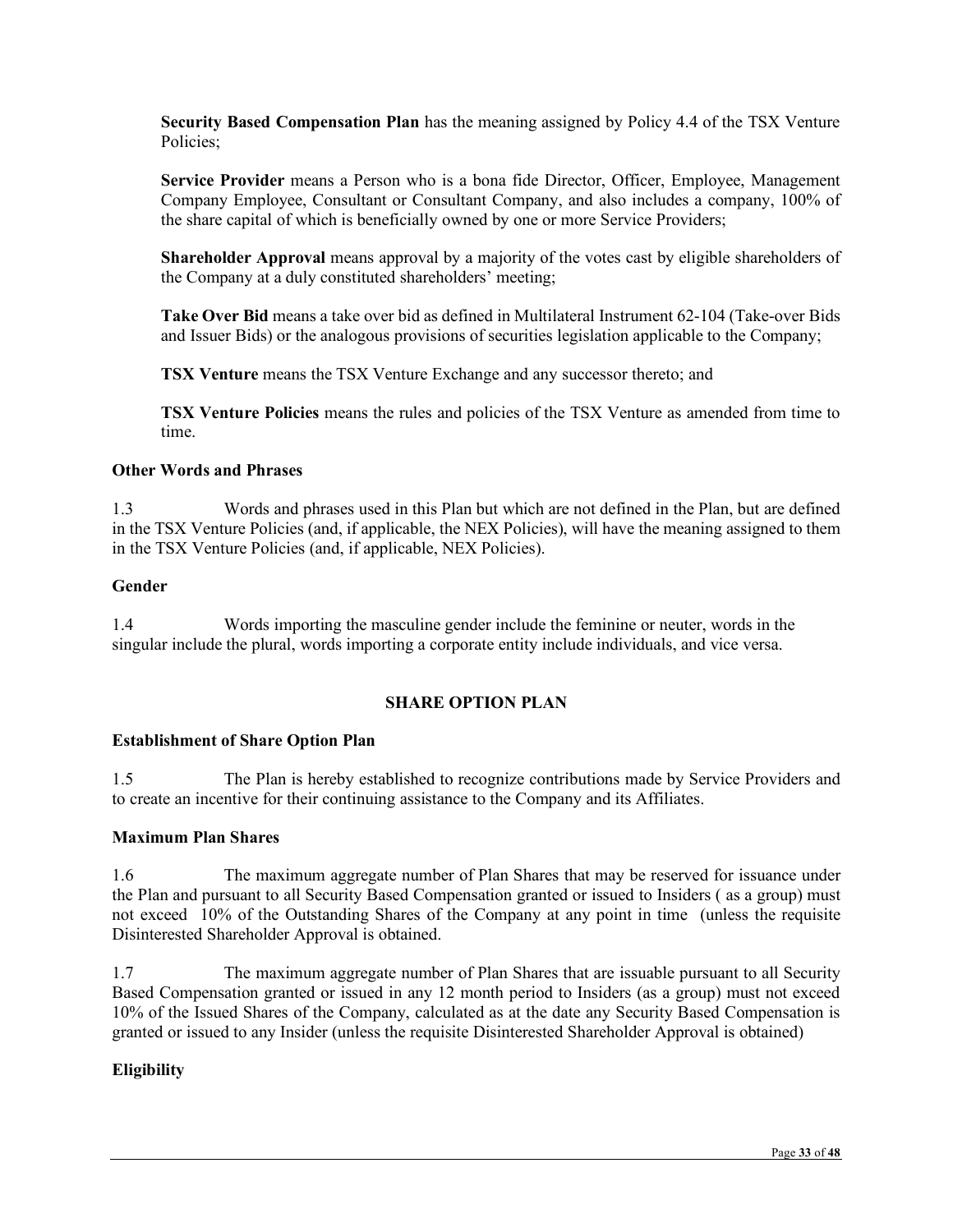1.8 Options to purchase Common Shares may be granted hereunder only to Service Providers of the Company, or its Affiliates, from time to time by the Board. Service Providers that are not individuals will be required to undertake in writing not to effect or permit any transfer of ownership or option of any of its securities, or to issue more of its securities (so as to indirectly transfer the benefits of an Option), as long as such Option remains outstanding, unless the written permission of the TSX Venture and the Company is obtained.

# **Options Granted Under the Plan**

1.9 All Options granted under the Plan will be evidenced by an Option Commitment in the form attached as Schedule A, showing the number of Optioned Shares, the term of the Option, a reference to vesting terms, if any, and the Exercise Price.

1.10 Subject to specific variations approved by the Board, all terms and conditions set out herein will be deemed to be incorporated into and form part of an Option Commitment made hereunder.

## **Limitations on Issue**

1.11 Subject to §2.10, the following restrictions on issuances of Options are applicable under the Plan:

no one Service Provider can be granted an Option if that Option would result in the total number of Options, pursuant to all Security Based Compensation granted or issued to such Service Provider in any 12 month period would exceed 5% of the Outstanding Shares, calculated as at the date any Security Based Compensation is granted or issued to the Service Provider, unless the Company has obtained Disinterested Shareholder Approval to do so;

the aggregate number of Options granted to all Service Providers conducting Investor Relations Activities in any 12-month period cannot exceed 2% of the Outstanding Shares, calculated at the time of grant, without the prior consent of the TSX Venture (or NEX, as the case may be); and

the aggregate number of Options granted to any one Consultant in any 12 month period cannot exceed 2% of the Outstanding Shares, calculated at the time of grant, without the prior consent of the TSX Venture.

## **Options Not Exercised**

1.12 In the event an Option granted under the Plan expires unexercised, is cancelled, is terminated by reason of dismissal of the Optionee for cause or is otherwise lawfully cancelled, terminated, or forfeited prior to exercise of the Option, and pursuant to which no securities have been issued, the Optioned Shares that were issuable thereunder will be returned to the Plan and will be eligible for reissuance.

## **Powers of the Board**

1.13 The Board will be responsible for the general administration of the Plan and the proper execution of its provisions, the interpretation of the Plan and the determination of all questions arising hereunder. Without limiting the generality of the foregoing, the Board has the power to

allot Common Shares for issuance in connection with the exercise of Options;

grant Options hereunder;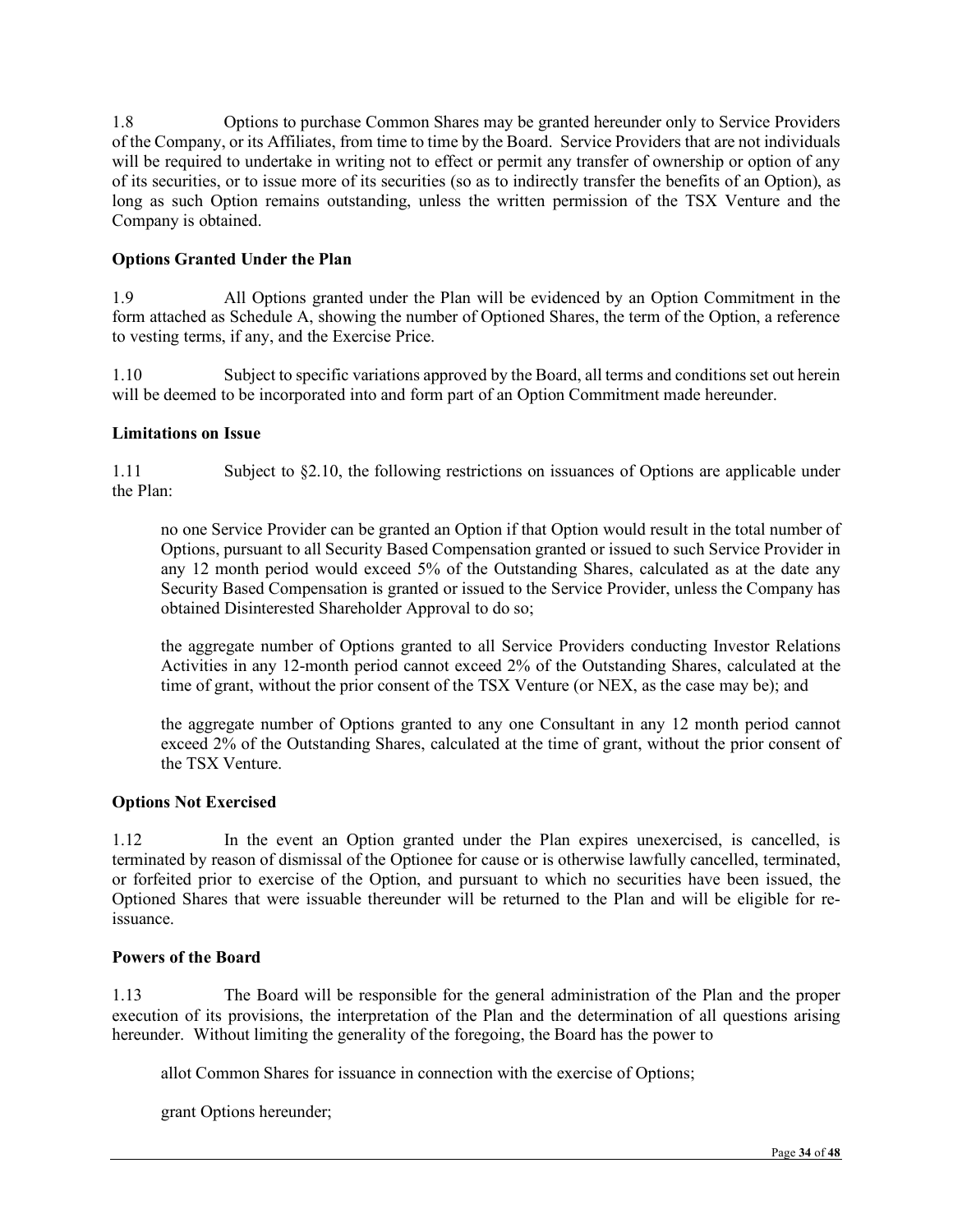subject to any necessary Regulatory Approval, amend, suspend, terminate or discontinue the Plan, or revoke or alter any action taken in connection therewith, except that no general amendment or suspension of the Plan will, without the prior written consent of all Optionees, alter or impair any Option previously granted under the Plan unless the alteration or impairment occurred as a result of a change in the TSX Venture Policies or the Company's tier classification thereunder; and

delegate all or such portion of its powers hereunder as it may determine to one or more committees of the Board, either indefinitely or for such period of time as it may specify, and thereafter each such committee may exercise the powers and discharge the duties of the Board in respect of the Plan so delegated to the same extent as the Board is hereby authorized so to do.

#### **Amendment of the Plan by the Board of Directors**

1.14 Subject to the requirements of the TSX Venture Policies and the prior receipt of any necessary Regulatory Approval, the Board may in its absolute discretion, amend or modify the Plan or any Option granted as follows:

it may make amendments which are of a typographical, grammatical or clerical nature only;

it may change the vesting provisions of an Option granted hereunder, subject to prior written approval of the TSX Venture, if applicable;

it may change the termination provision of an Option granted hereunder which does not entail an extension beyond the original Expiry Date of such Option;

it may make amendments necessary as a result in changes in securities laws applicable to the Company;

if the Company becomes listed or quoted on a stock exchange or stock market senior to the TSX Venture, it may make such amendments as may be required by the policies of such senior stock exchange or stock market; and

it may make such amendments as reduce, and do not increase, the benefits of this Plan to Service Providers.

#### **Amendments Requiring Disinterested Shareholder Approval**

1.15 The Company will be required to obtain Disinterested Shareholder Approval prior to any of the following actions becoming effective:

the Plan, together with all of the Company's other previous Security Based Compensation Plans, could result at any time in:

the maximum aggregate number of Common Shares reserved for issuance under the Plan and pursuant to all Security Based Compensation granted or issued to Insiders exceed 10% of the Outstanding Shares at any point in time;

the maximum aggregate number of Plan Shares that are issuable pursuant to all Security Based Compensation granted or issued in any 12-month period to Insiders (as a group) must not exceed 10% of the Issued Shares of the Company, calculated as at the date any Security Based Compensation is granted or issued to any Insider (unless the requisite Disinterested Shareholder Approval is obtained)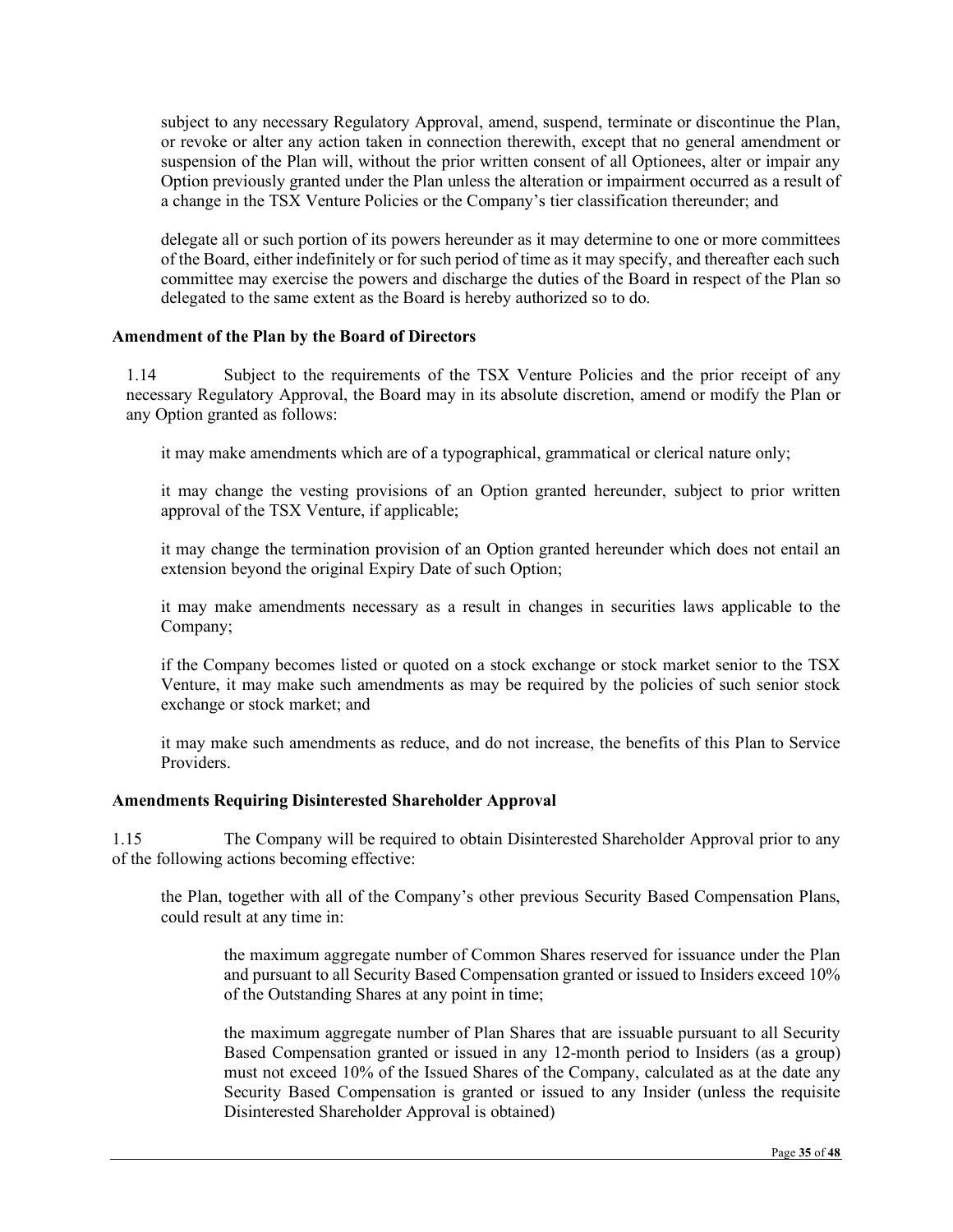the issuance to any one Optionee, within a 12-month period of a number of Common Shares exceeding 5% of the Outstanding Shares; or

any reduction in the Exercise Price of an Option previously granted to an Insider;

any extension of the Expiry Date of Options granted to Insiders.

# **Options Granted Under the Company's Previous Share Option Plans**

1.16 Any option granted pursuant to a stock option plan previously adopted by the Board which is outstanding at the time this Plan comes into effect shall be deemed to have been issued under this Plan and shall, as of the date this Plan comes into effect, be governed by the terms and conditions hereof.

# **TERMS AND CONDITIONS OF OPTIONS**

## **Exercise Price**

1.17 The Exercise Price of an Option will be set by the Board at the time such Option is allocated under the Plan and cannot be less than the Discounted Market Price.

# **Term of Option**

1.18 An Option can be exercisable for a maximum of 10 years from the Effective Date.

# **Option Amendment**

1.19 Subject to §2.10(b), the Exercise Price of an Option may be amended only if at least six (6) months have elapsed since the later of the date of commencement of the term of the Option, the date the Common Shares commenced trading on the TSX Venture, or the date of the last amendment of the Exercise Price.

1.20 An Option must be outstanding for at least one year before the Company may extend its term, subject to the limits contained in §3.2.

1.21 Any proposed amendment to the terms of an Option must be approved by the TSX Venture prior to the exercise of such Option.

# **Vesting of Options**

1.22 Subject to §3.7, vesting of Options shall be at the discretion of the Board and, with respect to any particular Options granted under the Plan, in the absence of a vesting schedule being specified at the time of grant, all such Options shall vest immediately. Where applicable, vesting of Options will generally be subject to:

the Service Provider remaining employed by or continuing to provide services to the Company or any of its Affiliates as well as, at the discretion of the Board, achieving certain milestones which may be defined by the Board from time to time or receiving a satisfactory performance review by the Company or any of its Affiliates during the vesting period; or

the Service Provider remaining as a Director of the Company or any of its Affiliates during the vesting period.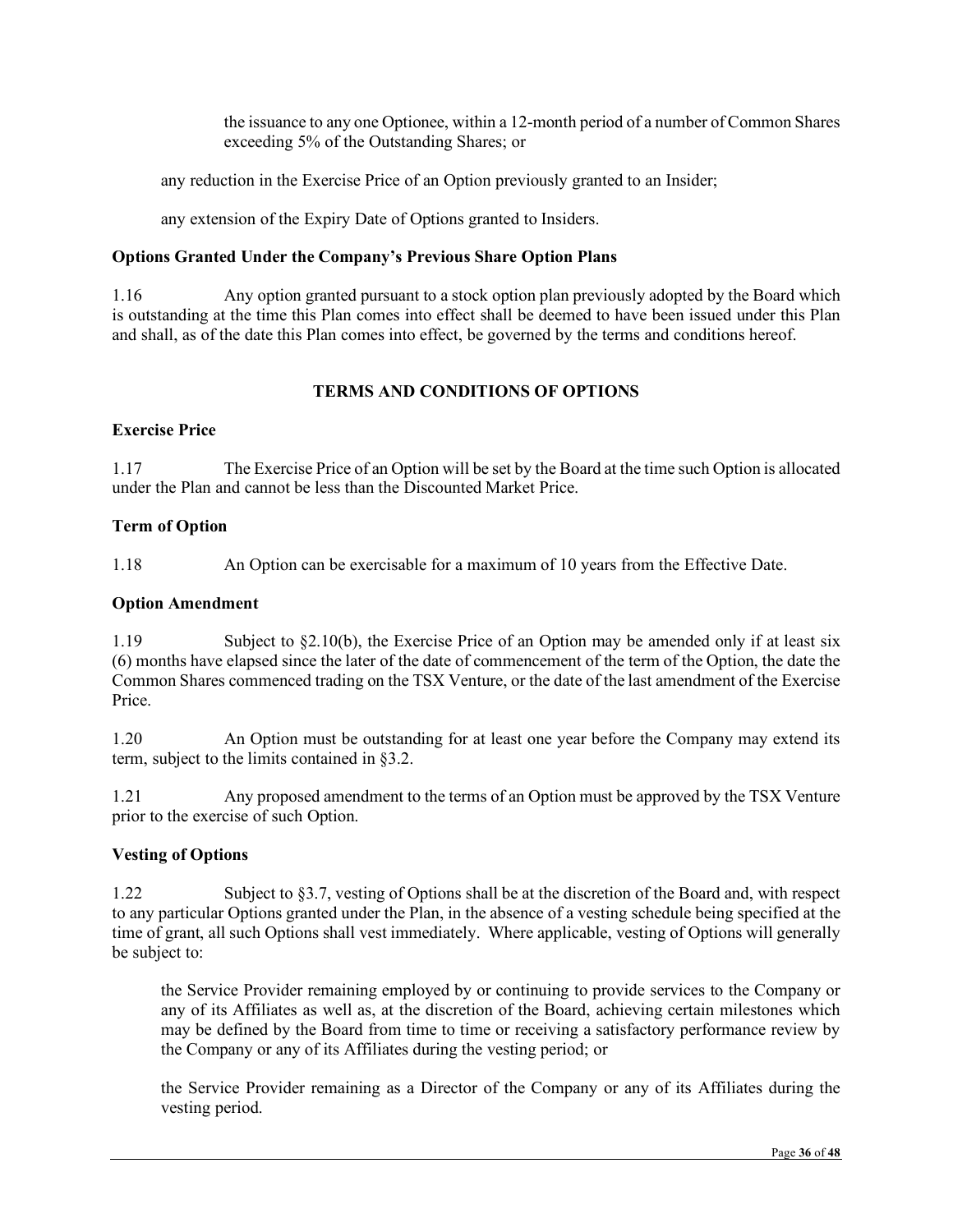## **Vesting of Options Granted to Consultants Conducting Investor Relations Activities**

1.23 Notwithstanding §3.6, Options granted to Consultants conducting Investor Relations Activities will vest:

over a period of not less than 12 months as to 25% on the date that is three months from the date of grant, and a further 25% on each successive date that is three months from the date of the previous vesting; or

such longer vesting period as the Board may determine.

# **Effect of Take-Over Bid**

1.24 If a Take Over Bid is made to the shareholders generally then the Company shall immediately upon receipt of notice of the Take Over Bid, notify each Optionee currently holding an Option of the Take Over Bid, with full particulars thereof whereupon such Option may, notwithstanding §3.6 and §3.7 or any vesting requirements set out in the Option Commitment, be immediately exercised in whole or in part by the Optionee, subject to approval of the TSX Venture (or the NEX, as the case may be) for vesting requirements imposed by the TSX Venture Policies.

# **Acceleration of Vesting on Change of Control**

1.25 In the event of a Change of Control occurring, Options granted and outstanding, which are subject to vesting provisions, shall be deemed to have immediately vested upon the occurrence of the Change of Control, excluding Options granted to a Person engaged in Investor Relations Activities.

## **Extension of Options Expiring During Blackout Period**

1.26 Should the Expiry Date for an Option fall within a Blackout Period formally imposed by the Company, such Expiry Date shall be automatically extended without any further act or formality to that day which is no later than the tenth (10th) Business Day after the end of the Blackout Period, such tenth Business Day to be considered the Expiry Date for such Option for all purposes under the Plan. The automatic extension of the Participant's Security Based Compensation will not be permitted where the Participant or the Company is subject to a cease trade order (or similar order under Securities Laws) in respect of the Company's securities. Notwithstanding §2.8, the tenth Business Day period referred to in this §3.10 may not be extended by the Board.

## **Optionee Ceasing to be Director, Employee or Service Provider**

1.27 Options may be exercised after the Service Provider has left his/her employ/office or has been advised by the Company that his/her services are no longer required or his/her service contract has expired, for a "reasonable period" after the Optionee ceases to be a Service Provider, as determined by the Board, such "reasonable period" not to exceed 12 months following the date such Optionee ceases to be a Service Provider, except as follows:

in the case of the death of an Optionee, any vested Option held by him at the date of death will become exercisable by the Optionee's lawful personal representatives, heirs or executors until the earlier of 12 months after the date of death of such Optionee and the date of expiration of the term otherwise applicable to such Option;

an Option granted to any Service Provider will expire 60 days (or such other time, not to exceed one year, as shall be determined by the Board as at the date of grant or agreed to by the Board and the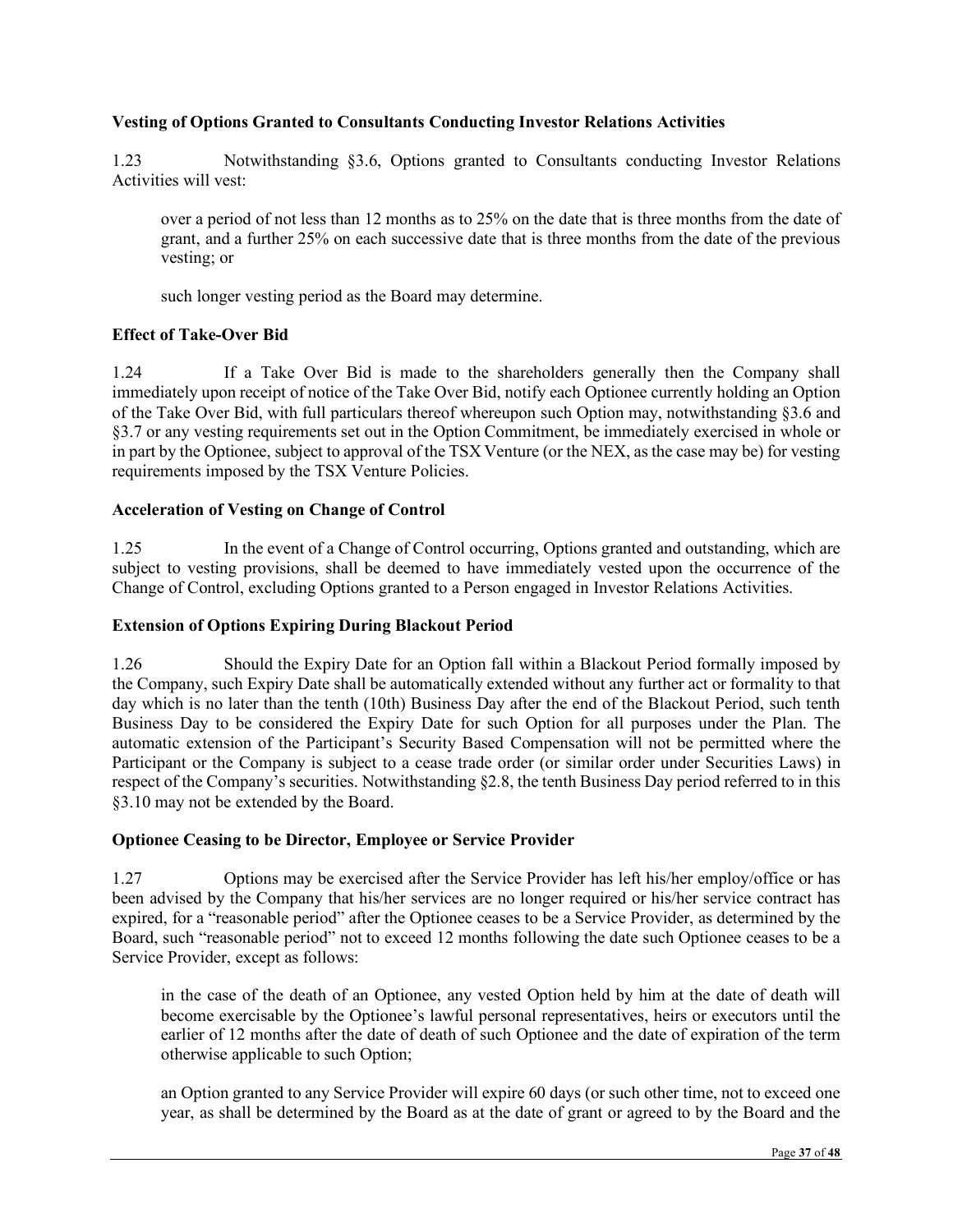Optionee at any time prior to expiry of the Option) after the date the Optionee ceases to be employed by or provide services to the Company, and only to the extent that such Option was vested at the date the Optionee ceased to be so employed by or to provide services to the Company; and

in the case of an Optionee being dismissed from employment or service for cause, such Optionee's Options, whether or not vested at the date of dismissal will immediately terminate without right to exercise same.

## **Non Assignable**

1.28 Subject to §3.11(a), all Options will be exercisable only by the Optionee to whom they are granted and will not be assignable or transferable.

# **Adjustment of the Number of Optioned Shares**

1.29 Adjustments under this Section, except with respect to subdivision or consolidation, are subject to prior approval of the TSX Venture. The number of Common Shares subject to an Option will be subject to adjustment in the events and in the manner following:

in the event of a subdivision of Common Shares as constituted on the date hereof, at any time while an Option is in effect, into a greater number of Common Shares, the Company will thereafter deliver at the time of purchase of Optioned Shares hereunder, in addition to the number of Optioned Shares in respect of which the right to purchase is then being exercised, such additional number of Common Shares as result from the subdivision without an Optionee making any additional payment or giving any other consideration therefor;

in the event of a consolidation of the Common Shares as constituted on the date hereof, at any time while an Option is in effect, into a lesser number of Common Shares, the Company will thereafter deliver and an Optionee will accept, at the time of purchase of Optioned Shares hereunder, in lieu of the number of Optioned Shares in respect of which the right to purchase is then being exercised, the lesser number of Common Shares as result from the consolidation;

in the event of any change of the Common Shares as constituted on the date hereof, at any time while an Option is in effect, the Company will thereafter deliver at the time of purchase of Optioned Shares hereunder the number of shares of the appropriate class resulting from the said change as an Optionee would have been entitled to receive in respect of the number of Common Shares so purchased had the right to purchase been exercised before such change;

in the event of a capital reorganization, reclassification or change of outstanding equity shares (other than a change in the par value thereof) of the Company, a consolidation, merger or amalgamation of the Company with or into any other company or a sale of the property of the Company as or substantially as an entirety at any time while an Option is in effect, an Optionee will thereafter have the right to purchase and receive, in lieu of the Optioned Shares immediately theretofore purchasable and receivable upon the exercise of the Option, the kind and amount of shares and other securities and property receivable upon such capital reorganization, reclassification, change, consolidation, merger, amalgamation or sale which the holder of a number of Common Shares equal to the number of Optioned Shares immediately theretofore purchasable and receivable upon the exercise of the Option would have received as a result thereof. The subdivision or consolidation of Common Shares at any time outstanding (whether with or without par value) will not be deemed to be a capital reorganization or a reclassification of the capital of the Company for the purposes of this §3.13;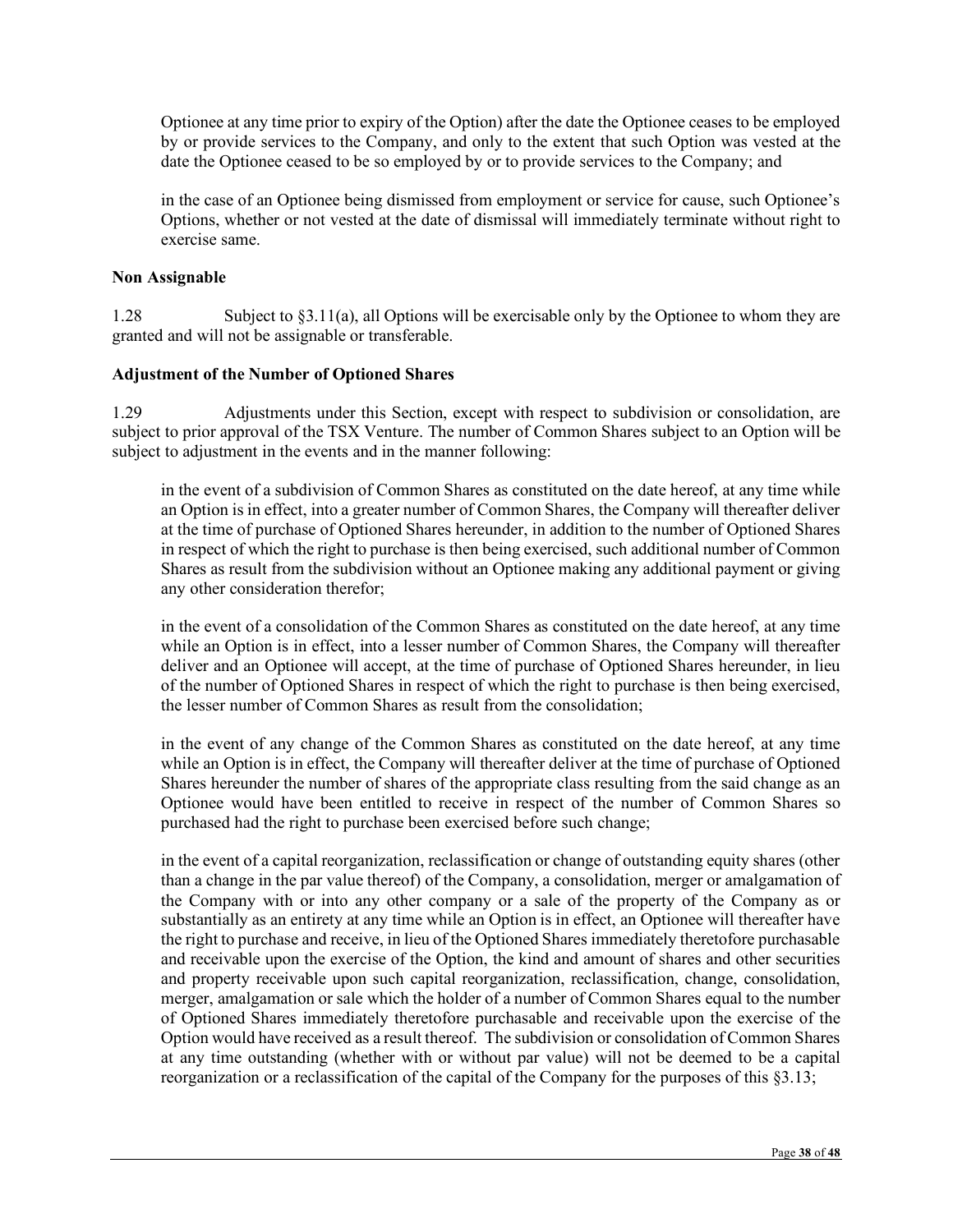an adjustment will take effect at the time of the event giving rise to the adjustment, and the adjustments provided for in this section are cumulative;

the Company will not be required to issue fractional shares in satisfaction of its obligations hereunder. Any fractional interest in a Common Share that would, except for the provisions of this §3.13, be deliverable upon the exercise of an Option will be cancelled and not be deliverable by the Company; and

if any questions arise at any time with respect to the Exercise Price or number of Optioned Shares deliverable upon exercise of an Option in any of the events set out in this §3.13, such questions will be conclusively determined by the Company's auditors, or, if they decline to so act, any other firm of Chartered Accountants, in Vancouver, British Columbia (or in the city of the Company's principal executive office) that the Company may designate and who will be granted access to all appropriate records and such determination will be binding upon the Company and all Optionees.

#### **COMMITMENT AND EXERCISE PROCEDURES**

#### **Option Commitment**

1.30 Upon grant of an Option hereunder, an authorized Officer of the Company will deliver to the Optionee an Option Commitment detailing the terms of such Options and upon such delivery the Optionee will be subject to the Plan and have the right to purchase the Optioned Shares at the Exercise Price set out therein subject to the terms and conditions hereof, including any additional requirements contemplated with respect to the payment of required withholding taxes on behalf of Optionees.

#### **Manner of Exercise**

1.31 An Optionee who wishes to exercise his Option may do so by delivering

a written notice to the Company specifying the number of Optioned Shares being acquired pursuant to the Option; and

a certified cheque, wire transfer or bank draft payable to the Company for the aggregate Exercise Price for the Optioned Shares being acquired, plus any required withholding tax amount subject to §4.3.

## **Tax Withholding and Procedures**

1.32 Notwithstanding anything else contained in this Plan, the Company may, from time to time, implement such procedures and conditions as it determines appropriate with respect to the withholding and remittance of taxes imposed under applicable law, or the funding of related amounts for which liability may arise under such applicable law. Without limiting the generality of the foregoing, an Optionee who wishes to exercise an Option must, in addition to following the procedures set out in§4.2 and elsewhere in this Plan, and as a condition of exercise:

deliver a certified cheque, wire transfer or bank draft payable to the Company for the amount determined by the Company to be the appropriate amount on account of such taxes or related amounts; or

otherwise ensure, in a manner acceptable to the Company (if at all) in its sole and unfettered discretion, that the amount will be securely funded;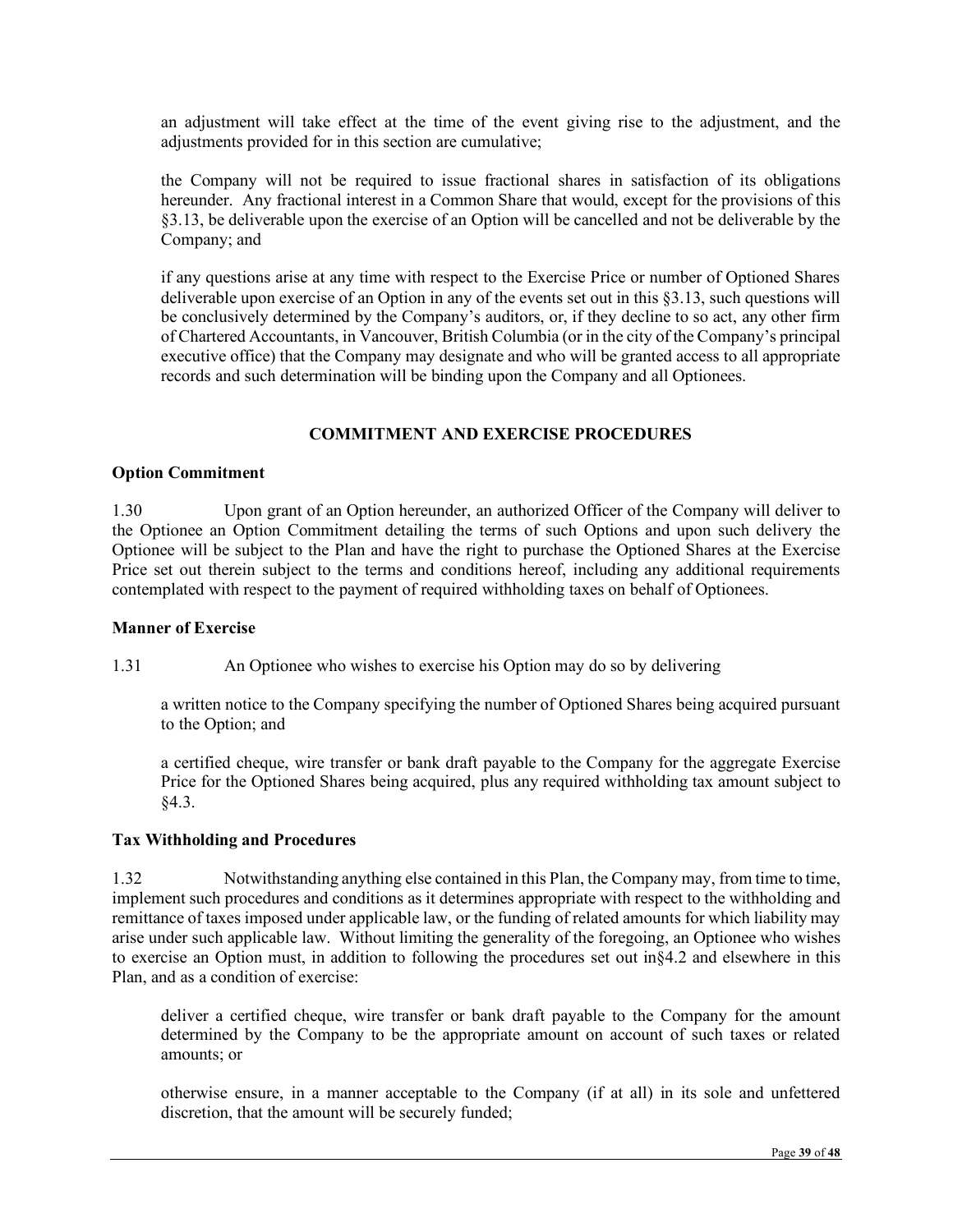and must in all other respects follow any related procedures and conditions imposed by the Company.

# **Delivery of Optioned Shares and Hold Periods**

1.33 As soon as practicable after receipt of the notice of exercise described in §4.2 and payment in full for the Optioned Shares being acquired, the Company will direct its transfer agent to issue to the Optionee the appropriate number of Optioned Shares. An Exchange Hold Period will be applied from the date of grant for all Options granted to:

Insiders of the Company; or

where Options are granted to any Service Provider, including Insiders, where the Exercise Price is at a discount to the Market Price.

1.34 Pursuant to TSX Venture Policies, where the Exchange Hold Period is applicable, the certificate representing the Optioned Shares or written notice in the case of uncertificated shares will include a restrictive legend stipulating that the Optioned Shares issued are subject to a four-month Exchange Hold Period commencing the date of the Option Commitment.

# **GENERAL**

# **Employment and Services**

1.35 Nothing contained in the Plan will confer upon or imply in favour of any Optionee any right with respect to office, employment or provision of services with the Company, or interfere in any way with the right of the Company to lawfully terminate the Optionee's office, employment or service at any time pursuant to the arrangements pertaining to same. Participation in the Plan by an Optionee is voluntary.

## **No Representation or Warranty**

1.36 The Company makes no representation or warranty as to the future market value of Common Shares issued in accordance with the provisions of the Plan or to the effect of the *Income Tax Act* (Canada) or any other taxing statute governing the Options or the Common Shares issuable thereunder or the tax consequences to a Service Provider. Compliance with applicable securities laws as to the disclosure and resale obligations of each Participant is the responsibility of each Participant and not the Company.

## **Interpretation**

1.37 The Plan will be governed and construed in accordance with the laws of the Province of British Columbia.

## **Continuation of Plan**

1.38 The Plan will become effective from and after July 9, 2015, and will remain effective provided that the Plan, or any amended version thereof, receives Shareholder Approval at each annual general meeting of the holders of Common Shares of the Company subsequent to September 25, 2015.

## **Amendment of the Plan**

1.39 The Board reserves the right, in its absolute discretion, to at any time amend, modify or terminate the Plan with respect to all Common Shares in respect of Options which have not yet been granted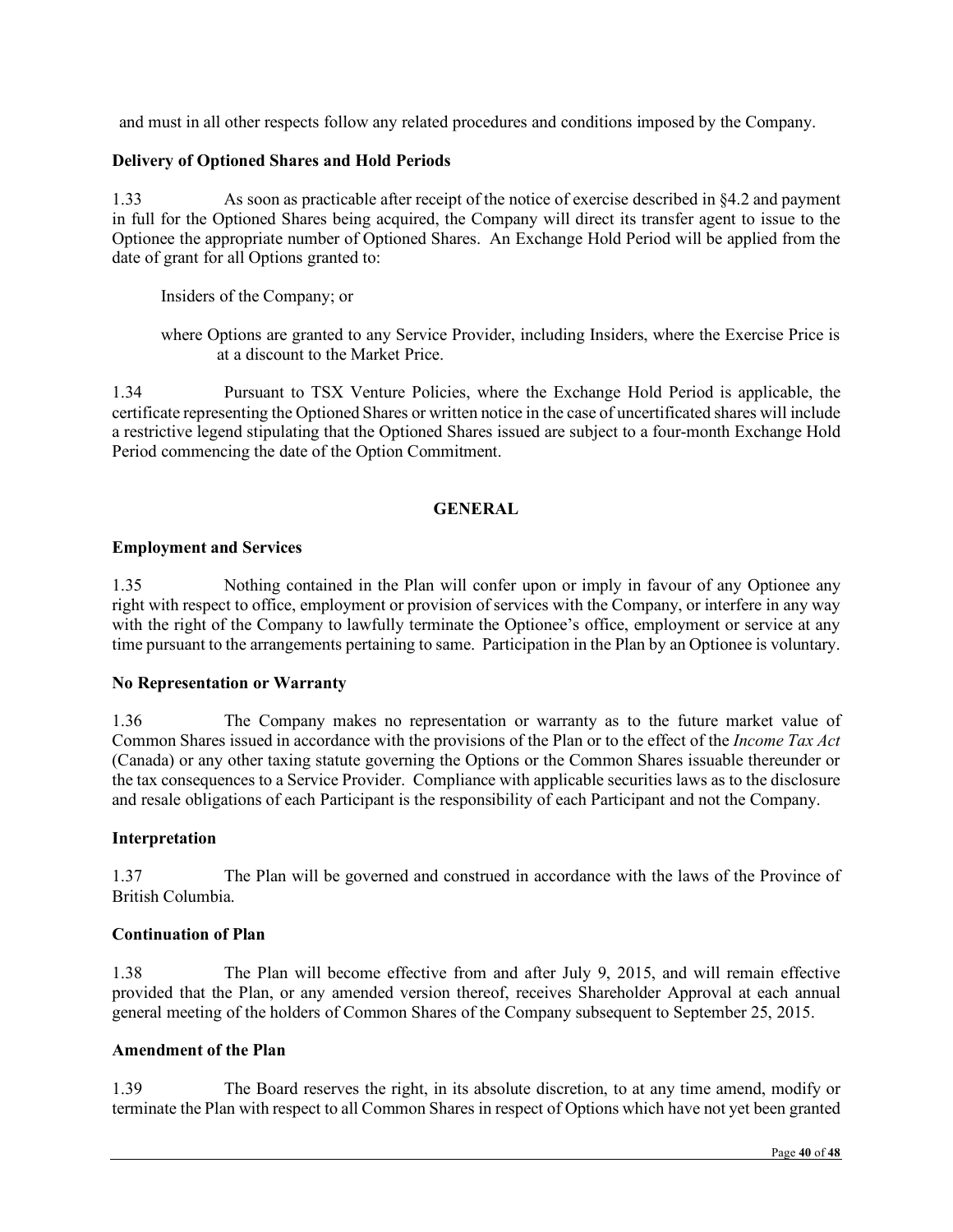hereunder. Any amendment to any provision of the Plan will be subject to any necessary Regulatory Approvals unless the effect of such amendment is intended to reduce (but not to increase) the benefits of this Plan to Service Providers.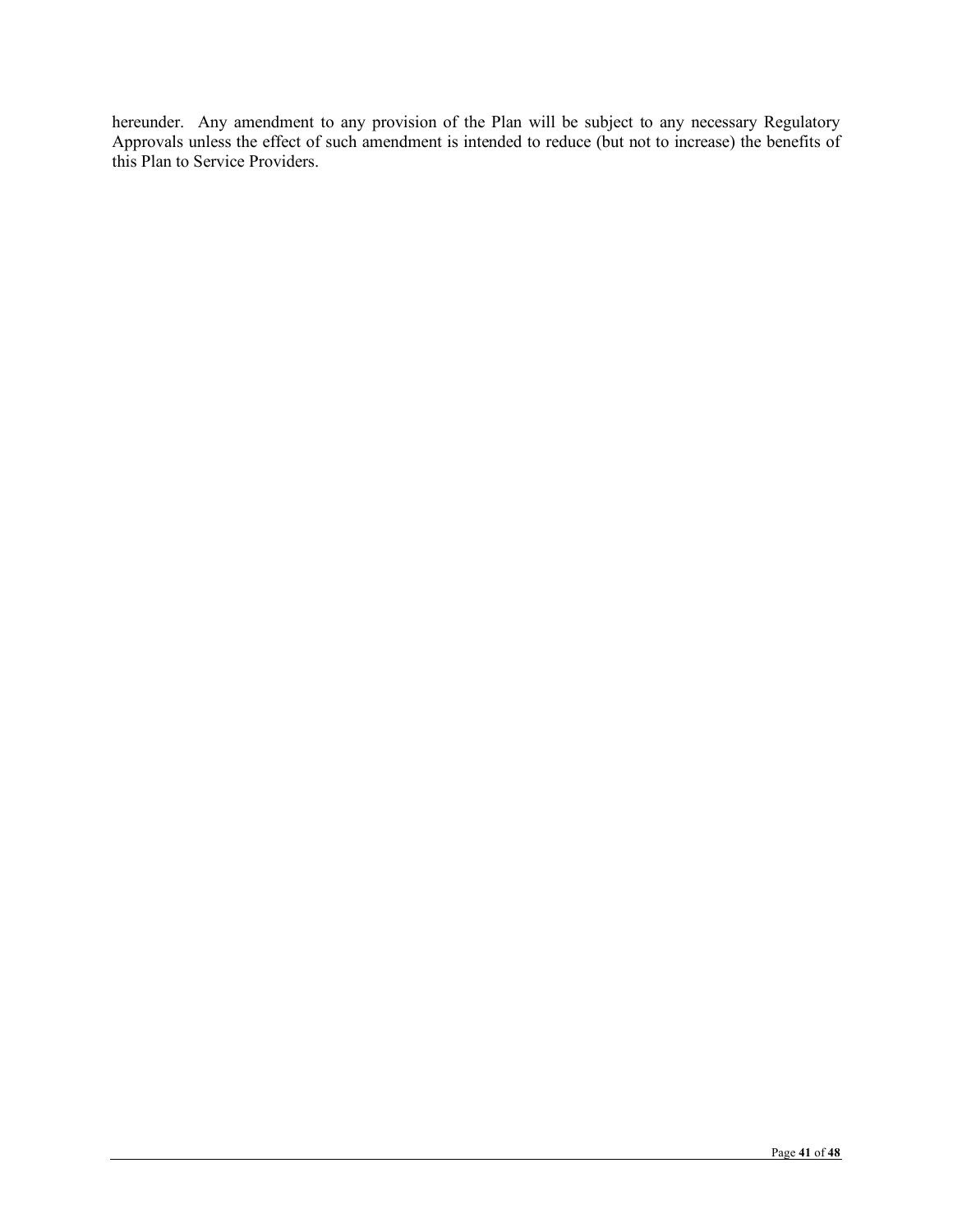## **SHARE OPTION PLAN**

## **OPTION COMMITMENT**

| Notice is hereby given that, effective this               | day of     | (the "Effective")                                 |
|-----------------------------------------------------------|------------|---------------------------------------------------|
| Date") APOLLO SILVER CORP. (the "Company") has granted to |            | (the                                              |
| "Optionee"), an Option to acquire                         |            | Common Shares ("Optioned Shares") up to 5:00 p.m. |
| Vancouver Time on the                                     | day of     | (the "Expiry Date") at an                         |
| Exercise Price of Cdn\$                                   | per share. |                                                   |

Optioned Shares are to vest immediately.

## **OR**

Optioned Shares will vest *[INSERT VESTING SCHEDULE AND TERMS]*

The Option shall expire <u>days</u> after the Optionee ceases to be employed by or provide services to the Company.

The grant of the Option evidenced hereby is made subject to the terms and conditions of the Plan, which are hereby incorporated herein and form part hereof.

To exercise your Option, deliver a written notice specifying the number of Optioned Shares you wish to acquire, together with a certified cheque, wire transfer or bank draft payable to the Company for the aggregate Exercise Price. A certificate, or written notice in the case of uncertificated shares, for the Optioned Shares so acquired will be issued by the transfer agent as soon as practicable thereafter and may bear a minimum four month nontransferability legend from the date of this Option Commitment, the text of which is as follows. *[Note: If a four month hold period is applicable, the following legend must be placed on the certificate or the written notice in the case of uncertificated shares.]*

"WITHOUT PRIOR WRITTEN APPROVAL OF THE TSX VENTURE EXCHANGE AND COMPLIANCE WITH ALL APPLICABLE SECURITIES LEGISLATION, THE SECURITIES REPRESENTED BY THIS CERTIFICATE MAY NOT BE SOLD, TRANSFERRED, HYPOTHECATED OR OTHERWISE TRADED ON OR THROUGH THE FACILITIES OF THE TSX VENTURE EXCHANGE OR OTHERWISE IN CANADA OR TO OR FOR THE BENEFIT OF A CANADIAN RESIDENT UNTIL 12:00 A.M. (MIDNIGHT) ON *[insert date 4 months from the date of grant]*".

The Company and the Optionee represent that the Optionee under the terms and conditions of the Plan is a bona fide Service Provider (as defined in the Plan), entitled to receive Options under TSX Venture Policies.

The Optionee also acknowledges and consents to the collection and use of Personal Information (as defined in the Policies of the TSX Venture Exchange) by both the Company and the TSX Venture (or the NEX, as the case may be) as more particularly set out in the Acknowledgement - Personal Information in use by the TSX Venture (or the NEX, as the case may be) on the date of this Option Commitment.

## **APOLLO SILVER CORP.**

Authorized Signatory

\_\_\_\_\_\_\_\_\_\_\_\_\_\_\_\_\_\_\_\_\_\_\_\_\_\_\_\_\_\_\_\_\_\_\_\_\_ *[insert name of optionee]*

 $\overline{\phantom{a}}$  , where  $\overline{\phantom{a}}$  , where  $\overline{\phantom{a}}$  , where  $\overline{\phantom{a}}$  , where  $\overline{\phantom{a}}$ 

*Signature of Optione*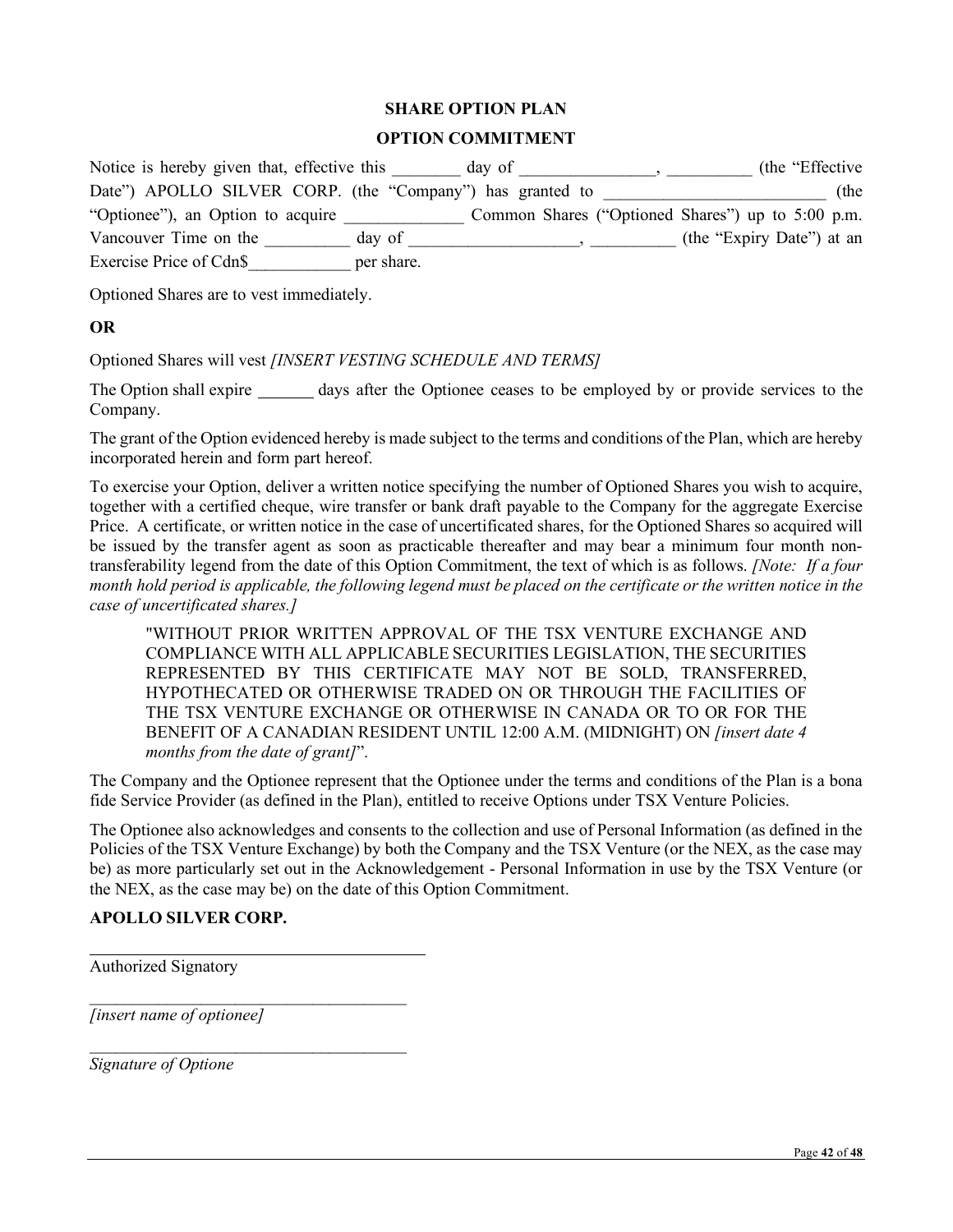# **TO STOCK OPTION PLAN**

APOLLO SILVER CORP. Suite 710, 1030 West Georgia Street Vancouver, British Columbia Canada V6E 2Y3

| Re: Employee Stock Option Exercise                                                                                                                                                                                             |  |
|--------------------------------------------------------------------------------------------------------------------------------------------------------------------------------------------------------------------------------|--|
| Attn: Stock Option Plan Administrator, APOLLO SILVER CORP. (the "Company")                                                                                                                                                     |  |
| This letter is to inform APOLLO SILVER CORP. that $I$ , wish to exercise options, at <u>exercise</u> per share, on this <u>day of 20</u> .                                                                                     |  |
| including withholding tax amounts.                                                                                                                                                                                             |  |
| Please register the share certificate in the name of:                                                                                                                                                                          |  |
| Name of Optionee: Name of Optionee:                                                                                                                                                                                            |  |
| Address <u>:</u>                                                                                                                                                                                                               |  |
| Please send share certificate to:                                                                                                                                                                                              |  |
| Name: Name and the state of the state of the state of the state of the state of the state of the state of the state of the state of the state of the state of the state of the state of the state of the state of the state of |  |
| Address: National Address: National Address: National Address: National Address: National Address: National Address: National Address: National Address: National Address: National Address: National Address: National Addres |  |
| Sincerely,                                                                                                                                                                                                                     |  |
|                                                                                                                                                                                                                                |  |

Signature of Optionee Date Date SIN Number (for T4)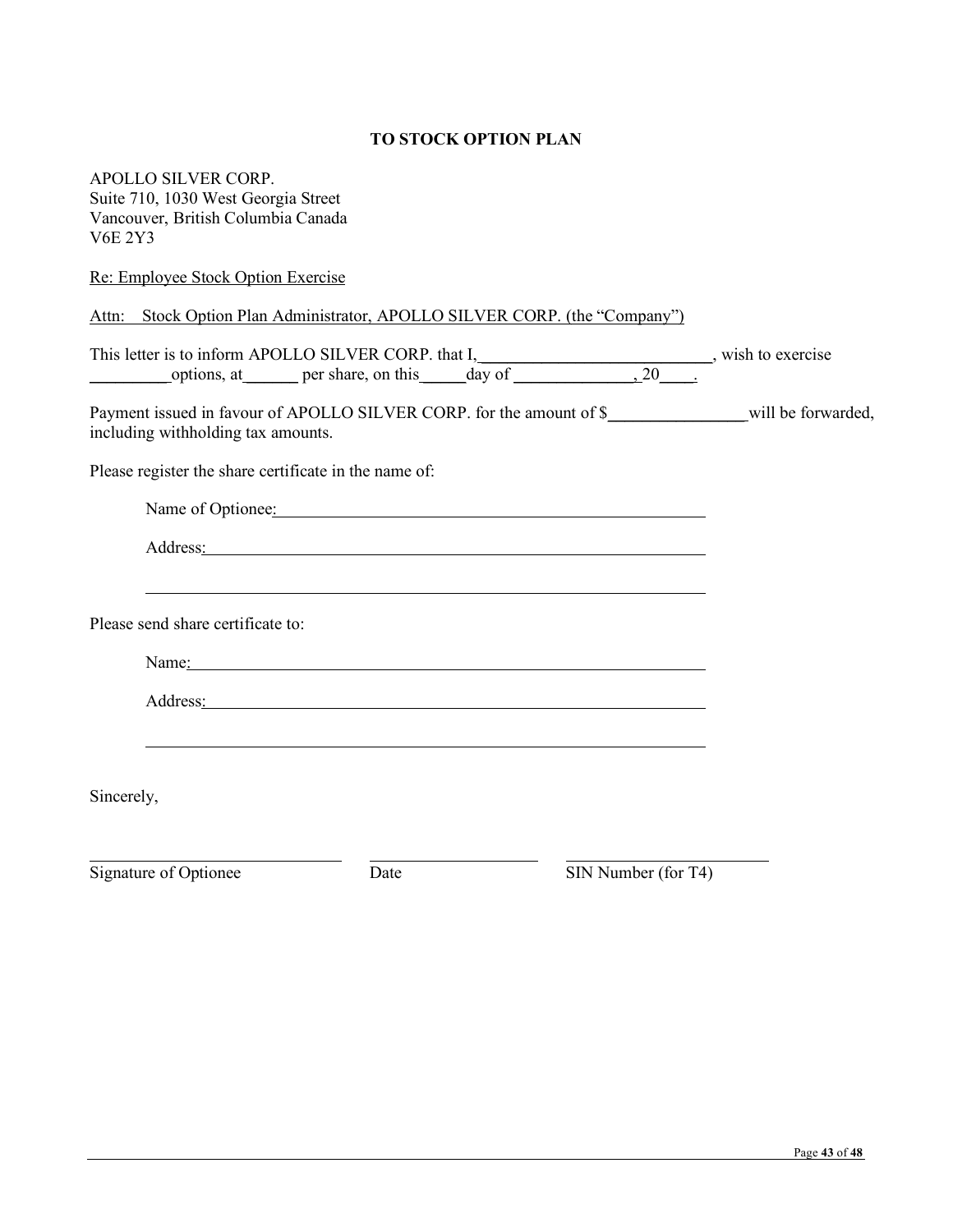# **SCHEDULE "C"**

## **MANDATE FOR THE BOARD OF DIRECTORS**

The term "Corporation" herein shall refer to Apollo Silver Corp. and the term "Board" shall refer to the Board of Directors of the Corporation.

The Board is responsible for establishing and maintaining a culture of integrity in the conduct of the affairs of the Corporation. The Board seeks to discharge this responsibility by satisfying itself as to the integrity of the Chair & Chief Executive Officer and Management and by overseeing and monitoring Management to ensure a culture of integrity is maintained.

Although Directors may be nominated by certain persons to bring special expertise or a point of view to Board deliberations, they are not chosen to represent a particular constituency. The best interests of the Corporation must be paramount at all times.

#### **DUTIES OF THE DIRECTORS**

The Board discharges its responsibilities directly and through its committees; namely, the Audit Committee, the Compensation Committee, the Nominating and Corporate Governance Committee ("NCG"), and the Health, Safety and Sustainability Committee ("HSS"). In addition to these regular committees, the Board may appoint ad hoc committees periodically to address issues of a more short-term nature. The Board's primary roles are overseeing corporate performance and providing quality, depth and continuity of management to meet the Corporation's strategic objectives. In addition to the Board's primary roles of overseeing the affairs of the Corporation, principal duties include, but are not limited to the following categories:

#### *Oversight of Management*

1.The Board has the responsibility for approving the appointment of the Chief Executive Officer and any other officers of the Corporation (collectively, the "Officers"), and approving the compensation of the Chief Executive Officer and the employees of the Corporation following a review of the recommendations of the Compensation Committee.

> 2. The Board has delegated authority to the Chief Executive Officer for the overall management of the Corporation, including strategy and operations to ensure the long-term success of the Corporation and to maximize shareholder value.

> 3. The Board may from time-to-time delegate authority to the Officers, subject to specified limits. Matters which are outside the scope of the authority delegated to the Officers and material transactions are reviewed by and subject to the prior approval of the Board.

4. The Board is responsible for monitoring the performance of Management.

*Board Organization*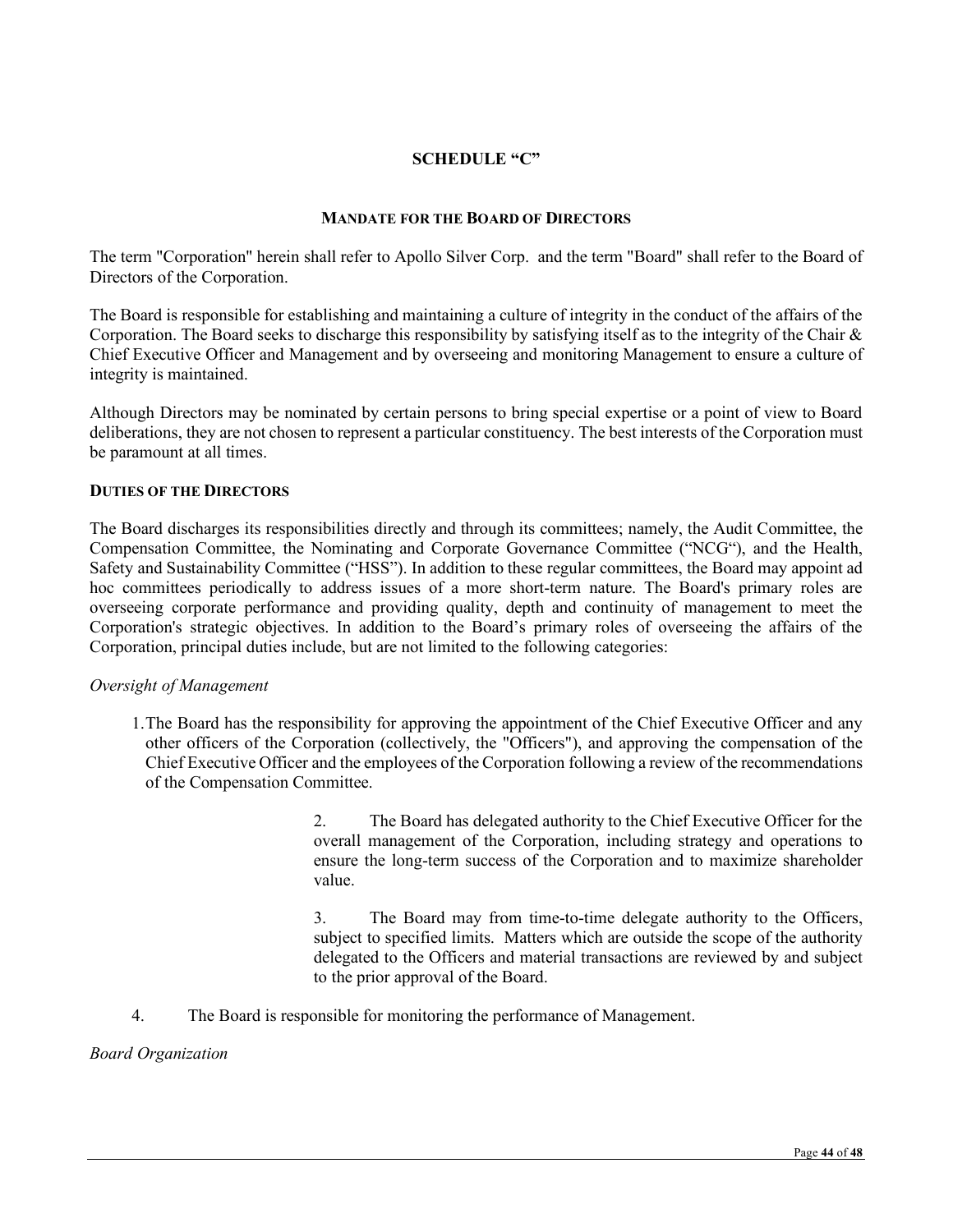- 5. The Board retains the responsibility for managing its own affairs by giving its approval for its composition, the selection of the Chair of the Board, candidates nominated for election to the Board, Committee and Committee chair appointments, Committee charters and executive compensation.
- 6. The Board may delegate to Board Committees matters it is responsible for, including the approval of compensation of the Board and Management, the approval of interim financial results, the conduct of performance evaluations and oversight of internal controls systems, as well as safety matters. However, the Board retains its oversight function and ultimate responsibility for these matters and all other delegated responsibilities.

## *Composition*

- 7. The Board believes that better corporate governance is promoted when a board of directors is made up of highly qualified individuals i) from diverse backgrounds who reflect the changing population demographics of the markets in which the Corporation operates, ii) of each gender, and iii) reflective of the talent available with the required expertise. When considering recommendations for nomination to the Board, the Board shall consider:
	- (a) diversity criteria including gender, age, ethnicity, and geographic background; and
	- (b) candidates who are highly qualified based on their experience, functional expertise, and personal skills and qualities.

Notwithstanding this, the Corporation does not support the adoption of quotas to support its belief in the importance of diversity. In addition to the criteria set out above and elsewhere herein, employees and directors of the Corporation ("Directors") will be recruited and promoted based upon their ability and contributions.

- 8. The Directors shall consist of persons who possess skills and competencies in areas that are:
	- (a) necessary to enable the Board and Board committees to properly discharge their duties and responsibilities; and
	- (b) relevant to the Corporation's activities.
- 9. At least 50% of the directors shall be individuals who are "independent" directors in accordance with applicable securities laws and stock exchange policies. Subject to the size and operations of the Corporation, the Board is committed to setting measurable objectives for the long-term goal of improving gender representation across all levels of the organisation.
- 10. The Board does not believe it should establish term limits for directors as term limits could result in the loss of Directors who have been able to develop, over a period of time, significant insight into the Corporation and its operations and an institutional memory that benefits the Board as well as the Corporation and its stakeholders. The Board, on its initiative and on an exceptional basis, may exercise discretion to introduce maximum terms or mandatory retirement where it considers that such a limitation would benefit the Corporation and its stakeholders.
- 11. Subject to the limitations herein, the Nominating and Corporate Governance ("NCG") Committee of the Board will annually (and more frequently, if appropriate) recommend candidates to the Board for election or appointment as Directors, taking into account the Board's conclusions with respect to the appropriate size and composition of the Board and Board committees, the competencies and skills required to enable the Board and Board Committees to properly discharge their responsibilities, and the competencies and skills of the current Board.
- 12. No director should serve on the board of a regulatory body with oversight of the Corporation. Each director should, when considering membership on another board or committee, make every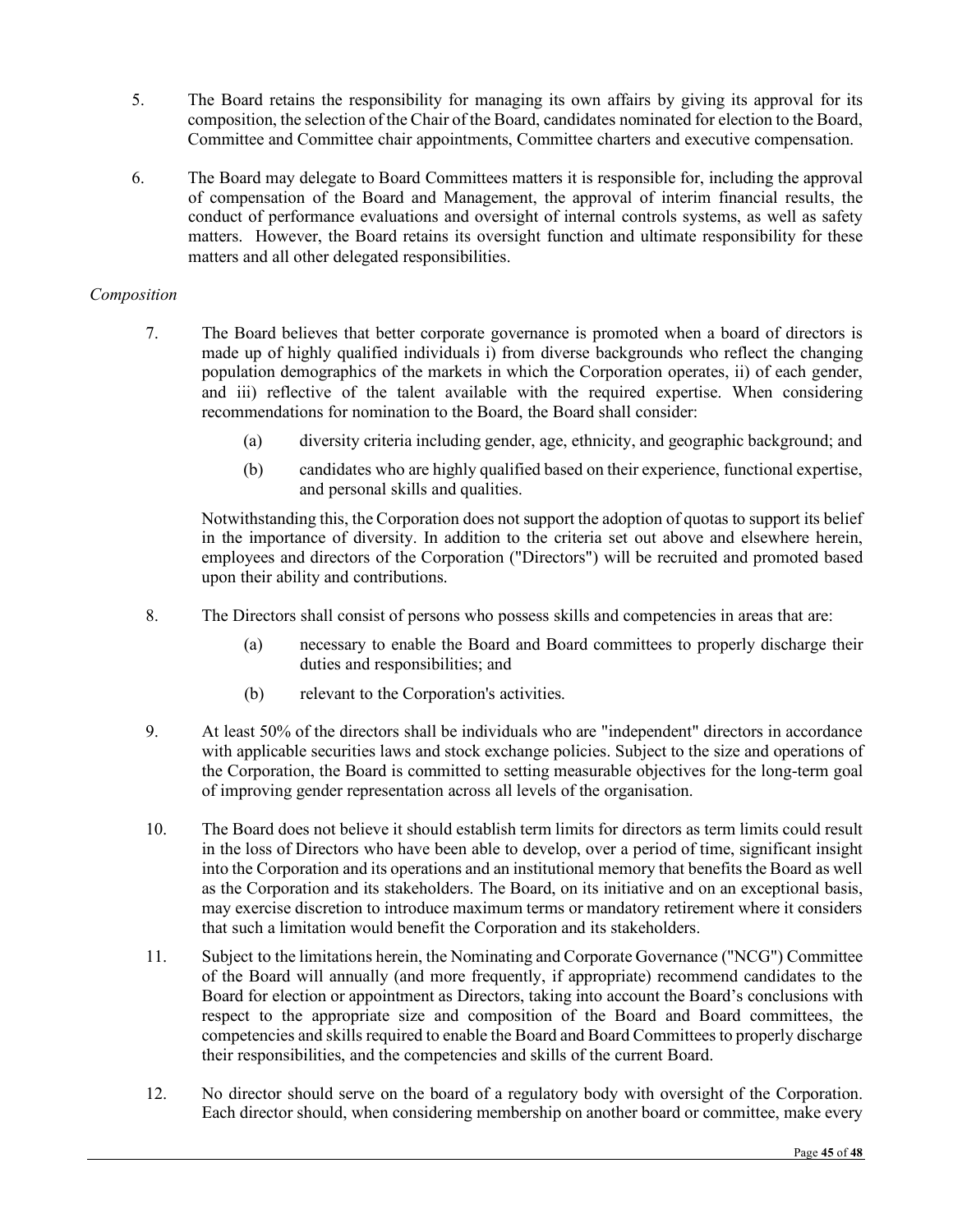effort to ensure that such membership will not impair the Director's time and availability for his or her commitment to the Corporation as well as his or her ability to exercise their fiduciary duties as directors.

Directors should advise the chair of the NCG Committee and the Chief Executive Officer ("CEO") of the Corporation before accepting membership on other public company boards of directors or any audit committee or other significant committee assignment on any other board of directors, or establishing other significant relationships with businesses, institutions, governmental units or regulatory entities, particularly those that may result in significant time commitments or a change in the director's relationship to the Corporation.

- 13. Without prior approval of the NCG Committee, the CEO of the Corporation should not serve on the board of any other public company.
- 14. The Board approves the final choice of candidates.
- 15. The shareholders of the Corporation elect the Directors annually.
- 16. The Secretary of the Corporation (the "Secretary") shall be secretary of the Board.
- 17. Directors are expected to comply with the Corporation's Codes of Conduct.

## *Monitoring of Financial Performance and Other Financial Reporting Matters*

- 18. The Board has oversight responsibility for reviewing and questioning the strategies and plans of the Corporation.
- 19. The Board has oversight responsibility for reviewing systems for managing the principal risks of the Corporation's business including insurance coverages, conduct of material litigation and the effectiveness of internal controls.
- 20. The Board is responsible for reviewing and approving annual operational budgets, capital expenditure limits and corporate objectives, and monitoring performance on each of the above.
- 21. The Board must approve all decisions involving unbudgeted operating expenditures in excess of \$100,000 and unbudgeted project expenditures in excess of \$200,000.
- 20. The Board is responsible for considering appropriate measures if the performance of the Corporation falls short of its goals or if other special circumstances warrant.
- 21. The Board shall be responsible for approving the interim and audited financial statements and the notes thereto and the Corporation's management discussion and analysis with respect to such financial statements.
- 22. The Board is responsible for reviewing and approving material transactions involving the Corporation and those matters which the Board is required to approve under its governing legislation and documents, including the payment of distributions, acquisitions, and dispositions of material assets by the Corporation and material expenditures by the Corporation.
- 23. The Board has responsibility for effectively monitoring the principal risks of the Corporation.

#### *Policies and Procedures*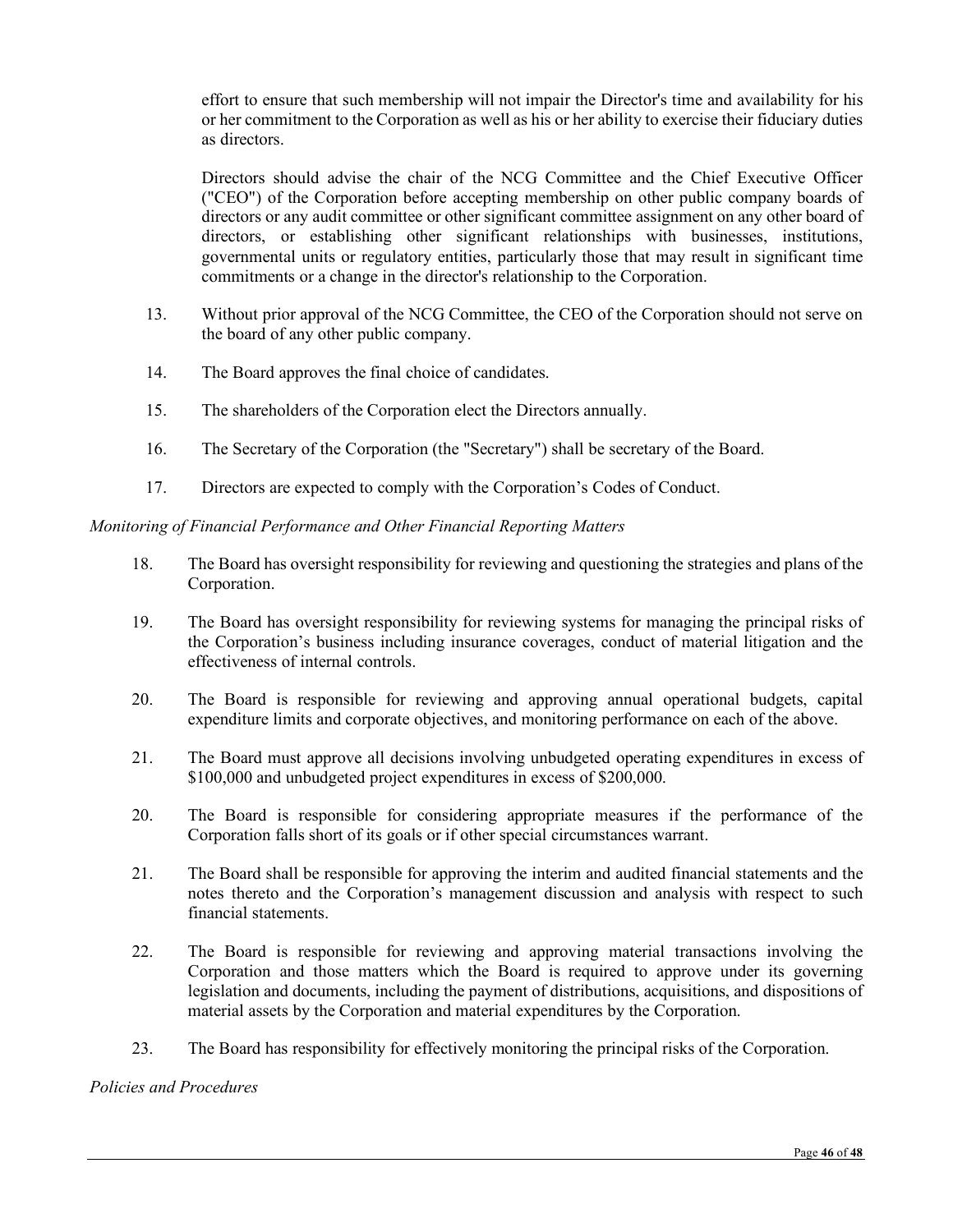- 24. The Board is responsible for:
	- approving and monitoring compliance with all significant policies and procedures within which the Corporation operates;
	- approving policies and procedures designed to ensure that the Corporation operates at all times within applicable laws and regulations and to the highest ethical and moral standards;
	- implementing the appropriate structures and procedures to ensure that the board functions independently of management;
	- enforcing obligations of the Directors respecting confidential treatment of the Corporation's proprietary information and Board deliberations; and
	- establishing policies and procedures whereby members of the Board will be required on an annual basis to assess their own effectiveness as directors and the effectiveness of committees of the Board and the Board as a whole.
- 25. The Board has approved a Disclosure Policy respecting communications to the public.

## *Reporting*

- 26. The Board is responsible for:
	- overseeing the accurate reporting of the financial performance of the Corporation to its shareholders on a timely and regular basis;
	- overseeing that the financial results are reported fairly and in accordance with international financial reporting standards;
	- ensuring the integrity of the internal control and management information systems of the Corporation;
	- taking steps to enhance timely disclosure; and
	- ensuring the appointment of a qualified corporate secretary to attend to organizing the meetings of the Board and the committees in accordance with the by-laws and the corporate governance policies, and punctually preparing minutes which are an accurate, valid and completed documentation of such meetings and the business conducted therein.

## *Authority*

- 27. The powers of the Board may be exercised at a meeting for which notice has been given and at which a quorum is present or, in appropriate circumstances, by resolution in writing signed by all the directors.
- 28. The Board is authorized to retain, and to set and pay the compensation of, independent legal counsel and other advisers if it considers this appropriate.
- 29. The Board is authorized to invite officers and employees of the Corporation and outsiders with relevant experience and expertise to attend or participate in its meetings and proceedings, if it considers this appropriate.